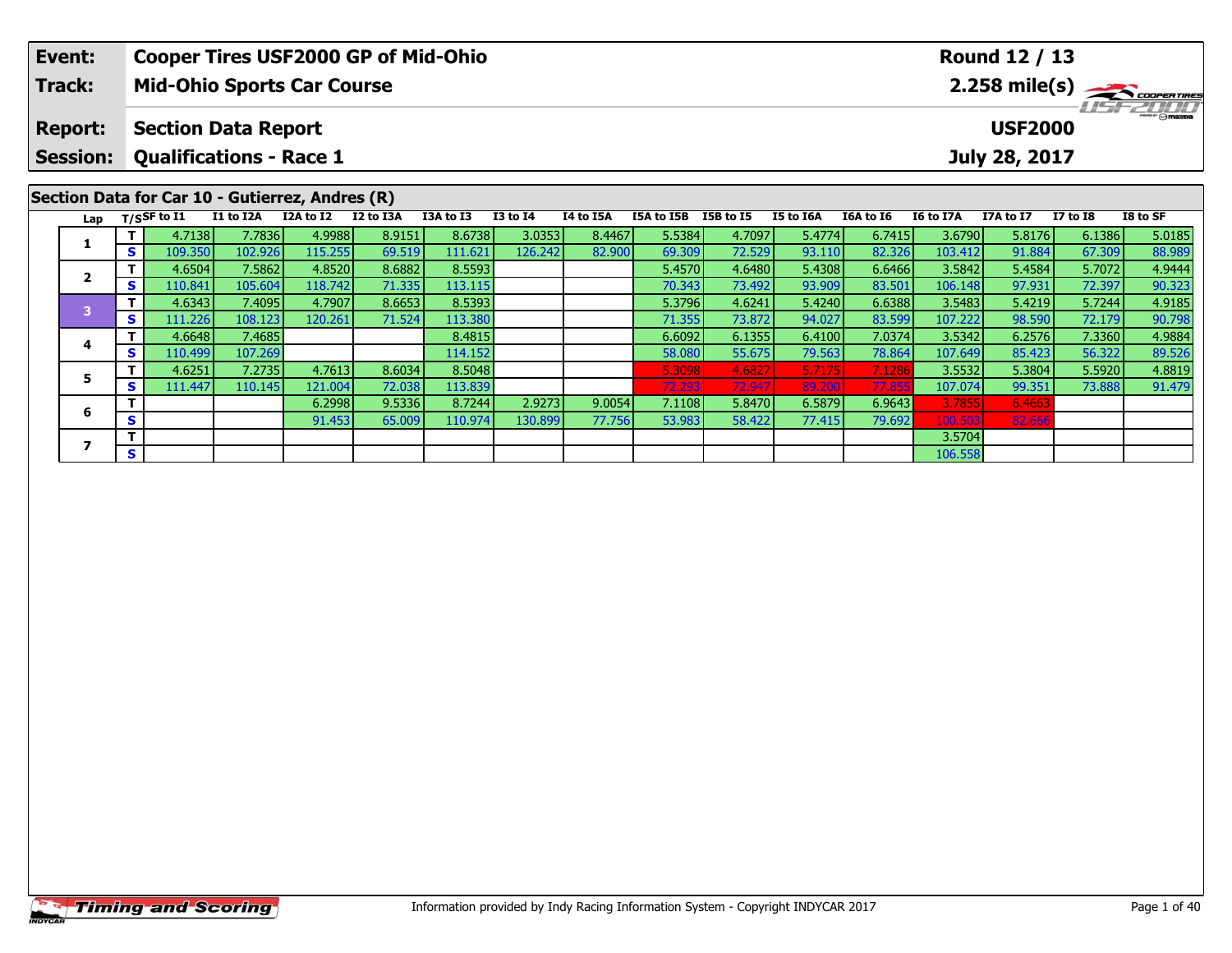| Event:                  |              |                    |                                | <b>Cooper Tires USF2000 GP of Mid-Ohio</b>      |                   |                  |                   |          |          |                 | Round 12 / 13               |
|-------------------------|--------------|--------------------|--------------------------------|-------------------------------------------------|-------------------|------------------|-------------------|----------|----------|-----------------|-----------------------------|
| Track:                  |              |                    |                                | <b>Mid-Ohio Sports Car Course</b>               |                   |                  |                   |          |          |                 | 2.258 mile(s) $\rightarrow$ |
| <b>Report:</b>          |              |                    | <b>Section Data Report</b>     |                                                 |                   |                  |                   |          |          |                 | <b>USF2000</b>              |
| <b>Session:</b>         |              |                    | <b>Qualifications - Race 1</b> |                                                 |                   |                  |                   |          |          |                 | July 28, 2017               |
|                         |              |                    |                                | Section Data for Car 10 - Gutierrez, Andres (R) |                   |                  |                   |          |          |                 |                             |
| Lap                     |              | $T/SI1$ to I2      | <b>I2 to I3</b>                | <b>I4 to I5</b>                                 | <b>I5 to I6</b>   | <b>16 to 17</b>  | Lap               | PI to PO | PO to SF | <b>SF to PI</b> |                             |
|                         |              | 12.7824            | 17.5889                        | 19.2685                                         | 12.2189           | 9.4966           | 88.8030           |          | 91.9969  |                 |                             |
|                         | S            | 107.748<br>12.4382 | 90.282<br>17.2475              | 73.990                                          | 87.160<br>12.0774 | 96.350<br>9.0426 | 91.537<br>86.5158 |          | 82.762   |                 |                             |
| $\overline{\mathbf{2}}$ |              | 110.729            | 92.069                         |                                                 | 88.181            | 101.188          | 93.957            |          |          |                 |                             |
| S                       |              | 12.2002            | 17.2046                        |                                                 | 12.0628           | 8.9702           | 86.0223           |          |          |                 |                             |
| 3                       | <b>S</b>     | 112.889            | 92.298                         |                                                 | 88.288            | 102.004          | 94.496            |          |          |                 |                             |
| 4                       |              |                    |                                |                                                 | 13.4474           | 9.7918           | 92.7193           |          |          |                 |                             |
|                         | S            |                    |                                |                                                 | 79.197            | 93.446           | 87.671            |          |          |                 |                             |
| Ē.                      | $\mathbf{T}$ | 12.0348            | 17.1082                        |                                                 | 12.8461           | 8.9336           | 86.2507           |          |          | 86.3596         |                             |

**T** 12.0348 17.1082 12.8461 8.9336 86.2507 12.2646 86.2507 86.2507 86.2596 86.2596 86.2596 82.902.818 82.902.818 82.902.818 82.902.818 82.902.818 82.902.818 82.902.818 82.902.818 82.902.818 82.902.818 82.902.818 82.962 82.

**6 T** 18.2580 21.9632 13.5522 10.2518 413.0861 319.3788<br>**S** 86.973 64.912 78.585 89.253 19.678 2.812

**5**

**6**

**7**7  $\frac{1}{s}$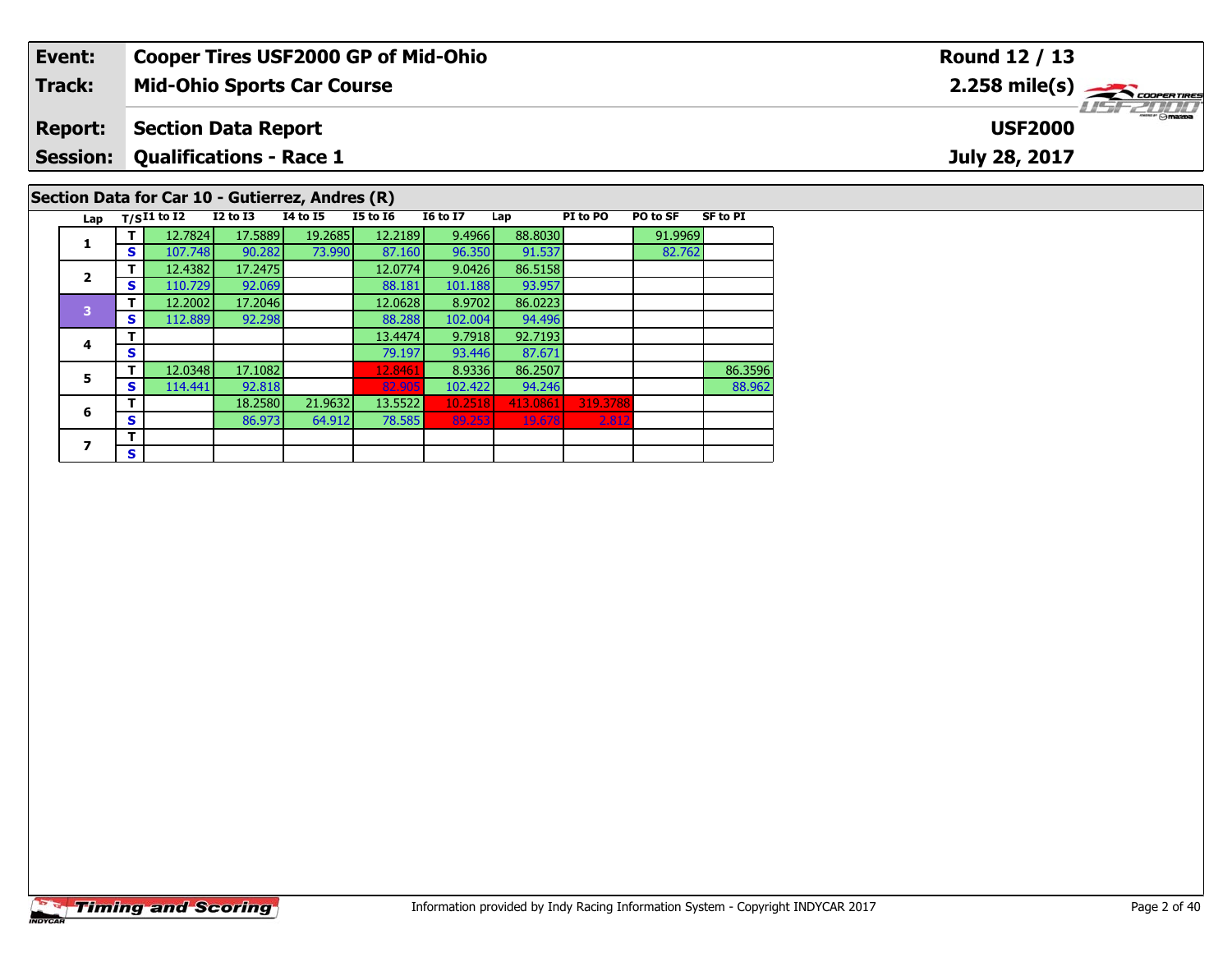| Event:<br><b>Track:</b> |          |                                |                   | <b>Mid-Ohio Sports Car Course</b>          | <b>Cooper Tires USF2000 GP of Mid-Ohio</b> |                   |                 |           |                  |                  |                  |                  |                   | Round 12 / 13    |                  | 2.258 mile(s)            |
|-------------------------|----------|--------------------------------|-------------------|--------------------------------------------|--------------------------------------------|-------------------|-----------------|-----------|------------------|------------------|------------------|------------------|-------------------|------------------|------------------|--------------------------|
| <b>Report:</b>          |          | <b>Section Data Report</b>     |                   |                                            |                                            |                   |                 |           |                  |                  |                  |                  |                   | <b>USF2000</b>   |                  | $\frac{1}{\Theta}$ mazoa |
| <b>Session:</b>         |          | <b>Qualifications - Race 1</b> |                   |                                            |                                            |                   |                 |           |                  |                  |                  |                  |                   | July 28, 2017    |                  |                          |
|                         |          |                                |                   | Section Data for Car 11 - Enders, Kory (R) |                                            |                   |                 |           |                  |                  |                  |                  |                   |                  |                  |                          |
| Lap                     |          | $T/S$ SF to I1                 | I1 to I2A         | I2A to I2                                  | I2 to I3A                                  | I3A to I3         | <b>I3 to I4</b> | I4 to I5A | I5A to I5B       | I5B to I5        | <b>I5 to I6A</b> | I6A to I6        | <b>I6 to I7A</b>  | I7A to I7        | <b>I7 to I8</b>  | I8 to SF                 |
| 1                       |          |                                |                   | 6.4739                                     | 9.5576                                     | 8.6006            | 2.9376          | 8.982     | 5.7291           | 4.8089           | 5.4859           | 6.8351           | 4.1630            | 6.862            |                  |                          |
|                         | S        |                                |                   | 88.994                                     | 64.846                                     | 112.571           | 130.440         | 77.958    | 67.002           | 71.033           | 92.966           | 81.199           | 91.390            | 77.899           |                  |                          |
| $\mathbf{2}$            | T.       | 4.8950                         | 7.7643            | 4.9132                                     | 9.0433                                     | 8.5085            |                 |           | 5.5246           | 4.7308           | 5.4614           | 6.7460           | 3.6134            | 6.2696           | 8.0271           | 5.8739                   |
|                         | S.       | 105.302                        | 103.182           | 117.263                                    | 68.534                                     | 113.790           |                 |           | 69.483           | 72.206           | 93.383           | 82.271           | 105.290           | 85.260           | 51.473           | 76.030                   |
| 3                       | T.       | 4.6719                         | 7.5715            | 4.8030                                     | 8.6793                                     | 8.5033            |                 |           | 5.4224           | 4.4631           | 5.3678           | 6.7004           | 3.5937            | 5.6708           | 5.7962           | 4.9508                   |
|                         | S.       | 110.331                        | 105.809           | 119.953                                    | 71.408                                     | 113.860           |                 |           | 70.792           | 76.537           | 95.011           | 82.831           | 105.867           | 94.263           | 71.285           | 90.206                   |
| 4                       | т        | 4.6045                         | 7.4322            | 4.7399                                     | 8.6197<br>71.902                           | 8.4500            |                 |           | 5.4220           | 4.5357<br>75.312 | 5.4009           | 6.5334           | 3.5470            | 5.5275           | 5.7324<br>72.078 | 4.8469                   |
|                         | <b>S</b> | 111.946<br>4.6166              | 107.793<br>7.4187 | 121.550<br>4.7685                          | 8.5622                                     | 114.578<br>8.4057 |                 |           | 70.797<br>5.3390 | 4.5023           | 94.429<br>5.3858 | 84.948<br>6.4985 | 107.261<br>3.5659 | 96.707<br>5.4869 | 5.6740           | 92.139<br>4.8831         |
| 5                       | <b>S</b> | 111.652                        | 107.989           | 120.821                                    | 72.385                                     | 115.182           |                 |           | 71.898           | 75.870           | 94.693           | 85.404           | 106.692           | 97.422           | 72.820           | 91.456                   |
|                         |          | 4.6969                         | 7.7717            | 4.9268                                     | 9.2235                                     | 9.0710            | 3.1590          | 7.9374    | 5.4613           | 4.6664           | 5.4856           | 6.818            | 3.5562            | 5.5289           | 5.5816           | 4.9099                   |
| 6                       | S.       | 109.744                        | 103.084           | 116.939                                    | 67.195                                     | 106.734           | 121.298         | 88.219    | 70.288           | 73.202           | 92.971           | 81.39            | 106.983           | 96.682           | 74.026           | 90.957                   |
|                         |          |                                |                   | 6.7007                                     | 9.4971                                     | 9.8182            | 3.1752          | 8.8373    | 6.6035           | 6.1375           | 7.5478           | 7.4419           | 3.7724            | 6.6706           |                  |                          |
| $\overline{ }$          | <b>S</b> |                                |                   | 85.982                                     | 65.259                                     | 98.611            | 120.680         | 79.235    | 58.130           | 55.656           | 67.569           | 74.578           | 100.852           | 80.13            |                  |                          |
|                         | т        | 4.6208                         | 7.4036            | 4.7872                                     | 8.5820                                     | 8.4648            | 2.8420          | 7.3649    | 5.4687           | 4.6505           | 5.3470           | 6.4948           | 4.4074            | 5.8511           | 5.8216           | 4.9817                   |
| 8                       | S.       | 111.551                        | 108.209           | 120.349                                    | 72.218                                     | 114.377           | 134.828         | 95.076    | 70.193           | 73.453           | 95.381           | 85.453           | 86.322            | 91.358           | 70.974           | 89.646                   |
|                         | т        |                                |                   |                                            |                                            |                   |                 |           |                  |                  |                  |                  | 3.4718            | 6.1929           |                  |                          |
| 9                       | S        |                                |                   |                                            |                                            |                   |                 |           |                  |                  |                  |                  | 109.584           | 86.316           |                  |                          |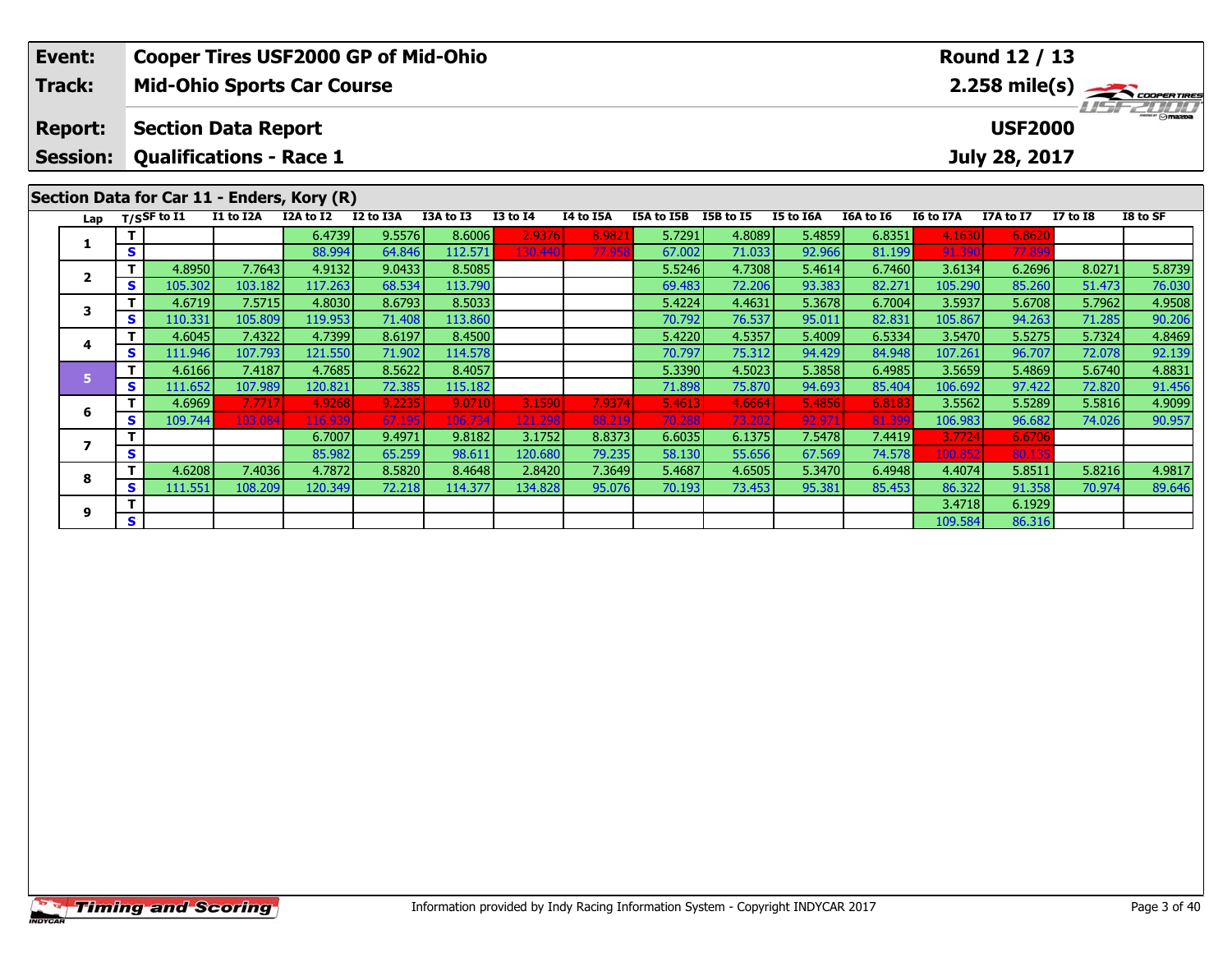| Event:          |                                            |                                | <b>Cooper Tires USF2000 GP of Mid-Ohio</b> |                 |                 |          |          |          |                 | <b>Round 12 / 13</b>                                      |
|-----------------|--------------------------------------------|--------------------------------|--------------------------------------------|-----------------|-----------------|----------|----------|----------|-----------------|-----------------------------------------------------------|
| <b>Track:</b>   |                                            |                                | <b>Mid-Ohio Sports Car Course</b>          |                 |                 |          |          |          |                 | $2.258$ mile(s) $\overbrace{\hspace{2.5cm}}$ coorer TIRES |
| <b>Report:</b>  |                                            | <b>Section Data Report</b>     |                                            |                 |                 |          |          |          | <b>USF2000</b>  |                                                           |
| <b>Session:</b> |                                            | <b>Qualifications - Race 1</b> |                                            |                 |                 |          |          |          |                 | July 28, 2017                                             |
|                 | Section Data for Car 11 - Enders, Kory (R) |                                |                                            |                 |                 |          |          |          |                 |                                                           |
|                 | Lap $T/SI1$ to $\overline{I2}$             | I2 to I3                       | 14 to 15                                   | <b>I5 to 16</b> | <b>16 to 17</b> | Lap      | PI to PO | PO to SF | <b>SF to PI</b> |                                                           |
|                 |                                            | 18.1582                        | 21.0520                                    | 12.3210         | 11.0250         | 249.1099 | 157.3134 | 97.0370  |                 |                                                           |
|                 | s                                          | 87.451                         | 67.722                                     | 86.438          | 82.993          | 32.631   | 5.708    | 78.464   |                 |                                                           |

|                | ◡ |         | $U$ . TJ $I$ | 01.722  | <u>ou. Tuu</u> |         | <u>JZ.UJI</u> | <u>J. JUU 1</u> | 70.707  |         |
|----------------|---|---------|--------------|---------|----------------|---------|---------------|-----------------|---------|---------|
| $\overline{2}$ | т | 12.6775 | 17.5518      |         | 12.2074        | 9.8830  | 91.8426       |                 |         |         |
|                | S | 108.639 | 90.472       |         | 87.242         | 92.583  | 88.508        |                 |         |         |
| 3              | т | 12.3745 | 17.1826      |         | 12.0682        | 9.2645  | 86.3918       |                 |         |         |
|                | S | 111.299 | 92.416       |         | 88.248         | 98.764  | 94.092        |                 |         |         |
| 4              | т | 12.1721 | 17.0697      |         | 11.9343        | 9.0745  | 85.5085       |                 |         |         |
|                | S | 113.150 | 93.028       |         | 89.239         | 100.832 | 95.064        |                 |         |         |
| 5              | т | 12.1872 | 16.9679      |         | 11.8843        | 9.0528  | 85.2068       |                 |         |         |
|                | S | 113,010 | 93.586       |         | 89.614         | 101.074 | 95.401        |                 |         |         |
| 6              | т | 12.6985 | 18.2945      | 18.0651 | 12.3039        | 9.0851  | 88.7945       |                 |         | 86.8494 |
|                | S | 108.459 | 86,800       | 78.919  | 86.558         | 100.714 | 91.546        |                 |         | 88,460  |
| 7              |   |         | 19.3153      | 21.5783 | 14.9897        | 10.4430 | 384.8015      | 288.6718        | 99.5600 |         |
|                | S |         | 82.212       | 66.070  | 71.049         | 87.619  | 21.125        | 3.111           | 76.475  |         |
| 8              | т | 12.1908 | 17.0468      | 17.4841 | 11.8418        | 10.2585 | 87.0881       |                 |         | 83.7071 |
|                | S | 112.976 | 93.153       | 81.542  | 89.936         | 89.194  | 93.340        |                 |         | 91.781  |
| 9              | т |         |              |         |                | 9.6647  |               |                 |         |         |
|                | S |         |              |         |                | 94.674  |               |                 |         |         |
|                |   |         |              |         |                |         |               |                 |         |         |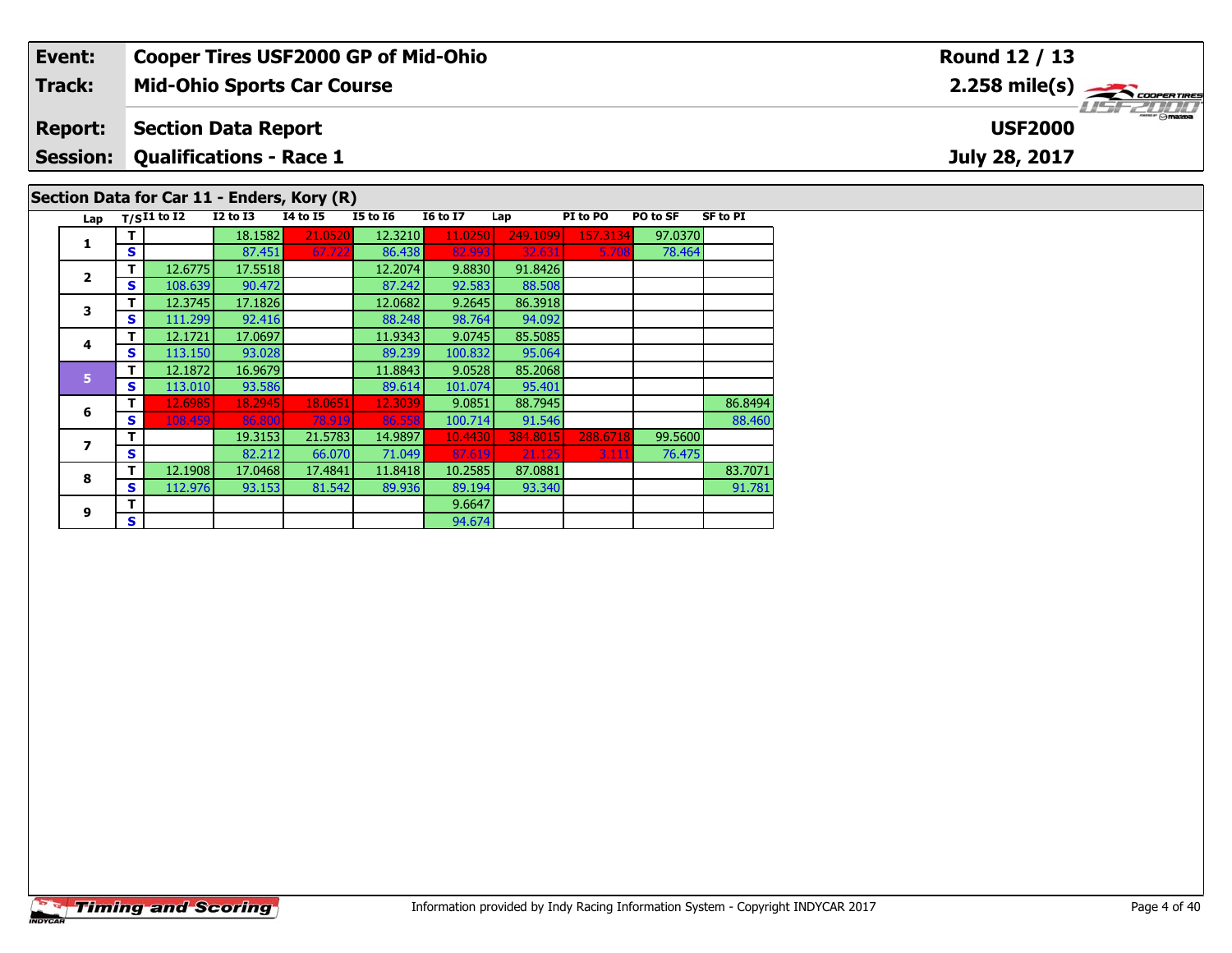|  | Event:<br>Track:                           |    |                |                                | <b>Mid-Ohio Sports Car Course</b>                | <b>Cooper Tires USF2000 GP of Mid-Ohio</b> |           |                 |           |            |           |           |           |           | Round 12 / 13  |                 | $2.258$ mile(s) $\frac{1}{2.258}$ coorer Times |
|--|--------------------------------------------|----|----------------|--------------------------------|--------------------------------------------------|--------------------------------------------|-----------|-----------------|-----------|------------|-----------|-----------|-----------|-----------|----------------|-----------------|------------------------------------------------|
|  | <b>Report:</b>                             |    |                | <b>Section Data Report</b>     |                                                  |                                            |           |                 |           |            |           |           |           |           | <b>USF2000</b> |                 | $\frac{1}{2}$ omazoa                           |
|  | <b>Session:</b>                            |    |                | <b>Qualifications - Race 1</b> |                                                  |                                            |           |                 |           |            |           |           |           |           | July 28, 2017  |                 |                                                |
|  |                                            |    |                |                                | Section Data for Car 12 - de la Vara, Moises (R) |                                            |           |                 |           |            |           |           |           |           |                |                 |                                                |
|  | Lap                                        |    | $T/S$ SF to I1 | I1 to I2A                      | I2A to I2                                        | I2 to I3A                                  | I3A to I3 | <b>I3 to I4</b> | I4 to I5A | I5A to I5B | I5B to I5 | I5 to I6A | I6A to I6 | I6 to I7A | I7A to I7      | <b>I7 to I8</b> | I8 to SF                                       |
|  | 1                                          |    |                |                                | 6.3047                                           | 9.6672                                     | 8.8451    | 3.0090          | 8.7735    | 5.6998     | 5.1310    | 5.8677    | 7.4760    | 3.7309    | 6.319          |                 |                                                |
|  |                                            | S  |                |                                | 91.382                                           | 64.111                                     | 109.460   | 127.345         | 79.812    | 67.347     | 66.574    | 86.917    | 74.238    | 101.974   | 84.58          |                 |                                                |
|  | $\mathbf{2}$                               | т  | 4.7310         | 7.7136                         | 4.8967                                           | 8.8241                                     | 8.5518    |                 |           | 5.4042     | 4.7480    | 5.4197    | 6.7033    | 3.7158    | 5.9227         | 5.9686          | 5.0979                                         |
|  |                                            | S  | 108.953        | 103.860                        | 117.658                                          | 70.236                                     | 113.214   |                 |           | 71.031     | 71.944    | 94.101    | 82.795    | 102.388   | 90.254         | 69.226          | 87.603                                         |
|  | 3                                          | т  | 4.6659         | 7.6363                         | 4.8513                                           | 8.6605                                     | 8.4988    |                 |           | 5.3894     | 4.5856    | 5.4059    | 6.6628    | 3.5415    | 5.5757         | 5.7840          | 4.8947                                         |
|  |                                            | S  | 110.473        | 104.912                        | 118.759                                          | 71.563                                     | 113.920   |                 |           | 71.226     | 74.492    | 94.341    | 83.298    | 107.428   | 95.871         | 71.435          | 91.240                                         |
|  |                                            |    | 4.6698         | 7.3937                         | 4.7786                                           | 8.5818                                     | 8.4944    | 2.8792          | 7.2224    | 5.3597     | 4.6519    | 5.4090    | 6.6223    | 3.5359    | 5.4396         | 5.9567          | 4.8618                                         |
|  |                                            | S  | 110.380        | 108.354                        | 120.566                                          | 72.219                                     | 113.979   | 133.086         | 96.952    | 71.620     | 73.430    | 94.287    | 83.808    | 107.598   | 98.269         | 69.364          | 91.857                                         |
|  | 4<br>5 <sup>1</sup><br>6<br>$\overline{ }$ |    | 4.6768         | 7.4564                         | 4.8558                                           | 8.6142                                     | 8.5090    |                 |           | 5.3369     | 4.5551    | 5.3085    | 6.5797    | 3.5406    | 5.3879         | 5.7916          | 4.8878                                         |
|  |                                            | S  | 110.215        | 107.443                        | 118.649                                          | 71.948                                     | 113.783   |                 |           | 71.926     | 74.991    | 96.072    | 84.350    | 107.455   | 99.212         | 71.342          | 91.368                                         |
|  |                                            |    | 5.1617         | 7.7335                         | 6.5501                                           | 9.7424                                     | 8.7637    | 2.9214          | 8.6826    | 5.9335     | 5.0335    | 6.0734    | 7.288     | 3.5450    | 5.4302         | 5.7593          | 5.0121                                         |
|  |                                            | S. | 99.861         | 103.593                        | 87.958                                           | 63.616                                     | 110.476   | 131.164         | 80.647    | 64.694     | 67.863    | 83.973    | 76.150    | 107.321   | 98.439         | 71.742          | 89.103                                         |
|  |                                            |    |                |                                | 5.9324                                           | 9.6424                                     | 8.7933    | 3.1183          | 9.4928    | 6.2456     | 6.1248    | 6.2189    | 8.3079    | 3.7047    | 6.887          |                 |                                                |
|  |                                            | S  |                |                                | 97.117                                           | 64.276                                     | 110.104   | 122.882         | 73.764    | 61.461     | 55.772    | 82.008    | 66.804    | 102.695   | 77.61          |                 |                                                |
|  | 8                                          | т  | 4.7410         | 7.5534                         | 4.8492                                           | 8.7691                                     | 8.5430    | 2.8936          | 7.1248    | 5.3891     | 4.5966    | 5.3013    | 6.5460    | 3.8615    | 5.8145         | 5.9055          | 4.9933                                         |
|  |                                            | S  | 108.723        | 106.063                        | 118.811                                          | 70.677                                     | 113.330   | 132.424         | 98.280    | 71.230     | 74.314    | 96.203    | 84.785    | 98.525    | 91.933         | 69.966          | 89.438                                         |
|  | 9                                          |    |                |                                |                                                  |                                            |           |                 |           |            |           |           |           | 3.5435    | 5.8161         |                 |                                                |
|  |                                            | S  |                |                                |                                                  |                                            |           |                 |           |            |           |           |           | 107.367   | 91.908         |                 |                                                |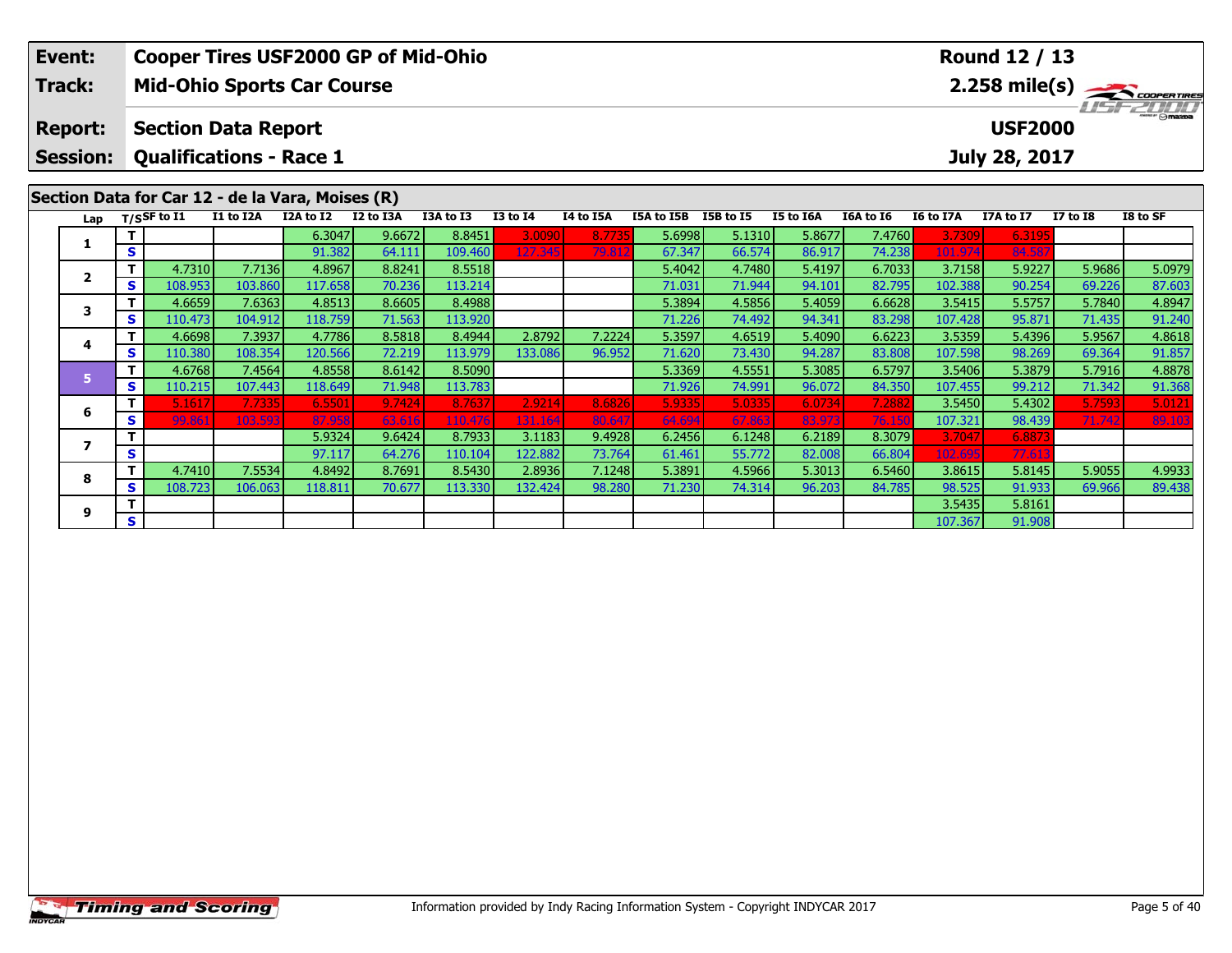| Event:          |    |                     |                                                  |                 |                 | <b>Cooper Tires USF2000 GP of Mid-Ohio</b> |          |          |          |                 | Round 12 / 13                                           |
|-----------------|----|---------------------|--------------------------------------------------|-----------------|-----------------|--------------------------------------------|----------|----------|----------|-----------------|---------------------------------------------------------|
| Track:          |    |                     | <b>Mid-Ohio Sports Car Course</b>                |                 |                 |                                            |          |          |          |                 | $2.258$ mile(s) $\overbrace{\hspace{2cm}}$ coorer Times |
| <b>Report:</b>  |    |                     | <b>Section Data Report</b>                       |                 |                 |                                            |          |          |          |                 | $\frac{1}{2}$ $\frac{1}{2}$<br><b>USF2000</b>           |
| <b>Session:</b> |    |                     | <b>Qualifications - Race 1</b>                   |                 |                 |                                            |          |          |          |                 | July 28, 2017                                           |
|                 |    |                     | Section Data for Car 12 - de la Vara, Moises (R) |                 |                 |                                            |          |          |          |                 |                                                         |
|                 |    | Lap $T/SI1$ to $I2$ | $I2$ to $I3$                                     | <b>I4 to I5</b> | <b>I5 to 16</b> | <b>16 to 17</b>                            | Lap      | PI to PO | PO to SF | <b>SF to PI</b> |                                                         |
|                 |    |                     | 18.5123                                          | 20.1543         | 13.3437         | 10.0504                                    | 249.4234 | 158.7204 | 92.8082  |                 |                                                         |
|                 | S  |                     | 85.778                                           | 70.738          | 79.813          | 91.041                                     | 32.590   | 5.657    | 82.039   |                 |                                                         |
|                 |    | 12.6103             | 17.3759                                          |                 | 12.1230         | 9.6385                                     | 87.9839  |          |          |                 |                                                         |
|                 | S. | 109.218             | 91.388                                           |                 | 87.850          | 94.932                                     | 92.390   |          |          |                 |                                                         |
|                 |    | 12.4876             | 17.1593                                          |                 | 12.0687         | 9.1172                                     | 86.3151  |          |          |                 |                                                         |

| 3 | т | 12.4876 | 17.1593 |         | 12.0687 | 9.1172  | 86.3151  |          |         |         |
|---|---|---------|---------|---------|---------|---------|----------|----------|---------|---------|
|   | S | 110.291 | 92.542  |         | 88.245  | 100.360 | 94.176   |          |         |         |
|   | т | 12.1723 | 17.0762 | 17.2340 | 12.0313 | 8.9755  | 85.8568  |          |         |         |
| 4 | S | 113.148 | 92.992  | 82.725  | 88.519  | 101.944 | 94.679   |          |         |         |
| 5 | т | 12.3122 | 17.1232 |         | 11.8882 | 8.9285  | 85.6319  |          |         |         |
|   | S | 111.862 | 92.737  |         | 89.585  | 102.481 | 94.927   |          |         |         |
| 6 | т | 14.2836 | 18.5061 | 19.6496 | 13.3616 | 8.9752  | 93.6306  |          |         | 94.1776 |
|   | S | 96.423  | 85.807  | 72.555  | 79.706  | 101.948 | 86.818   |          |         | 81.577  |
|   | т |         | 18.4357 | 21.8632 | 14.5268 | 10.5920 | 365.6512 | 270.0348 | 95.8976 |         |
|   | S |         | 86.135  | 65.209  | 73.313  | 86.386  | 22.231   | 3.325    | 79.396  |         |
| 8 | т | 12.4026 | 17.3121 | 17.1105 | 11.8473 | 9.6760  | 86.8819  |          |         | 83.7415 |
|   | S | 111.047 | 91.725  | 83.322  | 89.894  | 94.564  | 93.561   |          |         | 91.743  |
| 9 | T |         |         |         |         | 9.3596  |          |          |         |         |
|   | s |         |         |         |         | 97.761  |          |          |         |         |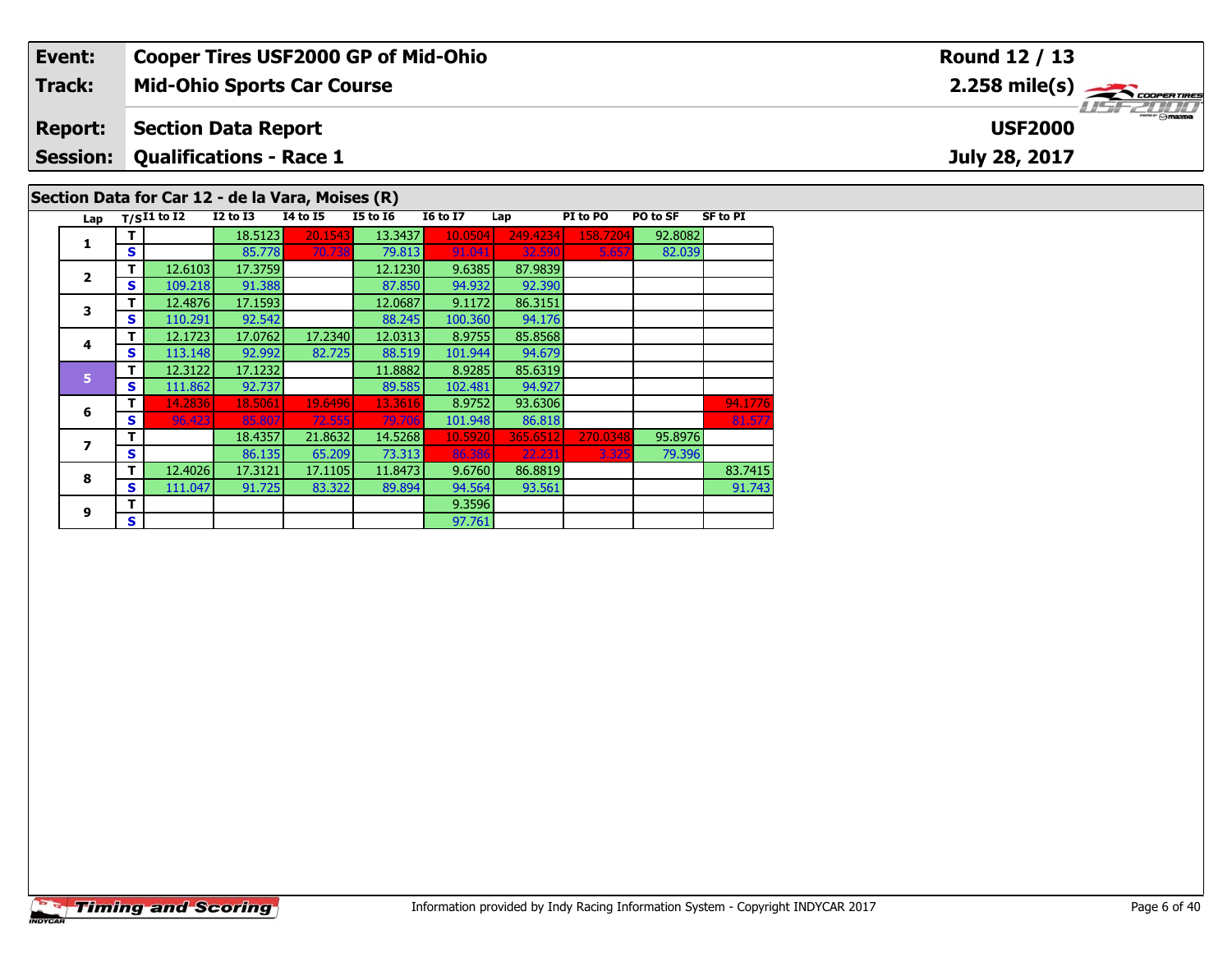| Event:<br>Track:                  |     |               | <b>Cooper Tires USF2000 GP of Mid-Ohio</b><br><b>Mid-Ohio Sports Car Course</b> |           |           |           |                 |           |            |           |           |           |           | Round 12 / 13                   |              | $2.258$ mile(s) $\rightarrow$ COOPERTIRES |
|-----------------------------------|-----|---------------|---------------------------------------------------------------------------------|-----------|-----------|-----------|-----------------|-----------|------------|-----------|-----------|-----------|-----------|---------------------------------|--------------|-------------------------------------------|
| <b>Report:</b><br><b>Session:</b> |     |               | <b>Section Data Report</b><br><b>Qualifications - Race 1</b>                    |           |           |           |                 |           |            |           |           |           |           | <b>USF2000</b><br>July 28, 2017 |              | $T = T/T$                                 |
| Lap                               |     | T/SSF to $I1$ | Section Data for Car 21 - VeeKay, Rinus (R)<br>I1 to I2A                        | I2A to I2 | I2 to I3A | I3A to I3 | <b>I3 to I4</b> | I4 to I5A | I5A to I5B | I5B to I5 | I5 to I6A | I6A to I6 | I6 to I7A | I7A to I7                       | $I7$ to $I8$ | I8 to SF                                  |
|                                   |     | 4.7125        | 7.8546                                                                          | 4.9342    | 8.8259    | 8.5512    |                 |           | 5.3841     | 4.6969    | 5.3310    | 6.6322    | 3.6264    | 5.8152                          | 5.7911       | 4.9883                                    |
|                                   | S.  | 109.380       | 101.996                                                                         | 116.764   | 70.222    | 113.222   |                 |           | 71.296     | 72.727    | 95.667    | 83.683    | 104.912   | 91.922                          | 71.348       | 89.528                                    |
|                                   |     | 4.6889        | 7.5782                                                                          | 4.8064    | 8.5315    | 8.4753    |                 |           | 5.3131     | 4.6269    | 5.3014    | 6.4727    | 3.5631    | 5.6341                          | 5.5710       | 4.9290                                    |
| $\mathbf{2}$                      | s l | 109.931       | 105.716                                                                         | 119.869   | 72.645    | 114.236   |                 |           | 72.249     | 73.827    | 96.201    | 85.745    | 106.776   | 94.877                          | 74.167       | 90.605                                    |
| 3                                 |     | 4.6240        | 7.4841                                                                          | 4.7697    | 8.5843    | 8.4397    | 2.8713          | 7.1929    | 5.3246     | 4.5272    | 5.2939    | 6.3971    | 3.5291    | 5.4915                          | 5.4987       | 4.8774                                    |
|                                   | S.  | 111.474       | 107.045                                                                         | 120.791   | 72.198    | 114.718   | 133.452         | 97.350    | 72.092     | 75.453    | 96.337    | 86.758    | 107.805   | 97.341                          | 75.142       | 91.563                                    |
| 4                                 |     | 4.6044        | 7.4270                                                                          | 4.7569    | 8.4433    | 8.4386    |                 |           | 5.2441     | 4.4723    | 5.2847    | 6.614     | 3.5086    | 5.4043                          | 5.4836       | 4.8629                                    |
|                                   | S.  | 111.948       | 107.868                                                                         | 121.116   | 73.404    | 114.733   |                 |           | 73.199     | 76.379    | 96.505    | 83.90     | 108.435   | 98.911                          | 75.349       | 91.836                                    |
| 5                                 |     |               |                                                                                 | 5.1717    | 9.1936    | 8.5647    | 2.9033          | 7.6192    | 5.4680     | 4.6059    | 5.3529    | 6.5084    | 3.7110    | 6.3215                          |              |                                           |
|                                   | S   |               |                                                                                 | 111.402   | 67.413    | 113.043   | 131.981         | 91.903    | 70.202     | 74.164    | 95.275    | 85.274    | 102.521   | 84.560                          |              |                                           |

6 T 4.6165 7.3798 4.7371 8.5239 8.4456 2.8822 7.2331 5.3126 4.5142 5.2966 6.4441 3.5396 5.4838 5.4563 4.8944<br>S 111.655 108.558 121.622 72.710 114.637 132.948 96.809 72.255 75.670 96.288 86.125 107.485 97.477 75.726 91.245

7 | T | 4.6256| 7.6403| 6.0194| 11.5056| 16.5768| 6.6415| 12.6488| 6.7656| 5.9355| 8.0776| 10.1398| 6.3310| 9.6614| 5.4369| 4.8618<br>7 | S | 111.435| 104.857| 95.713| 53.867| 58.406| 57.695| 55.359| 56.738| 57.550| 63.138| 5

**7**

91.245<br>4.8618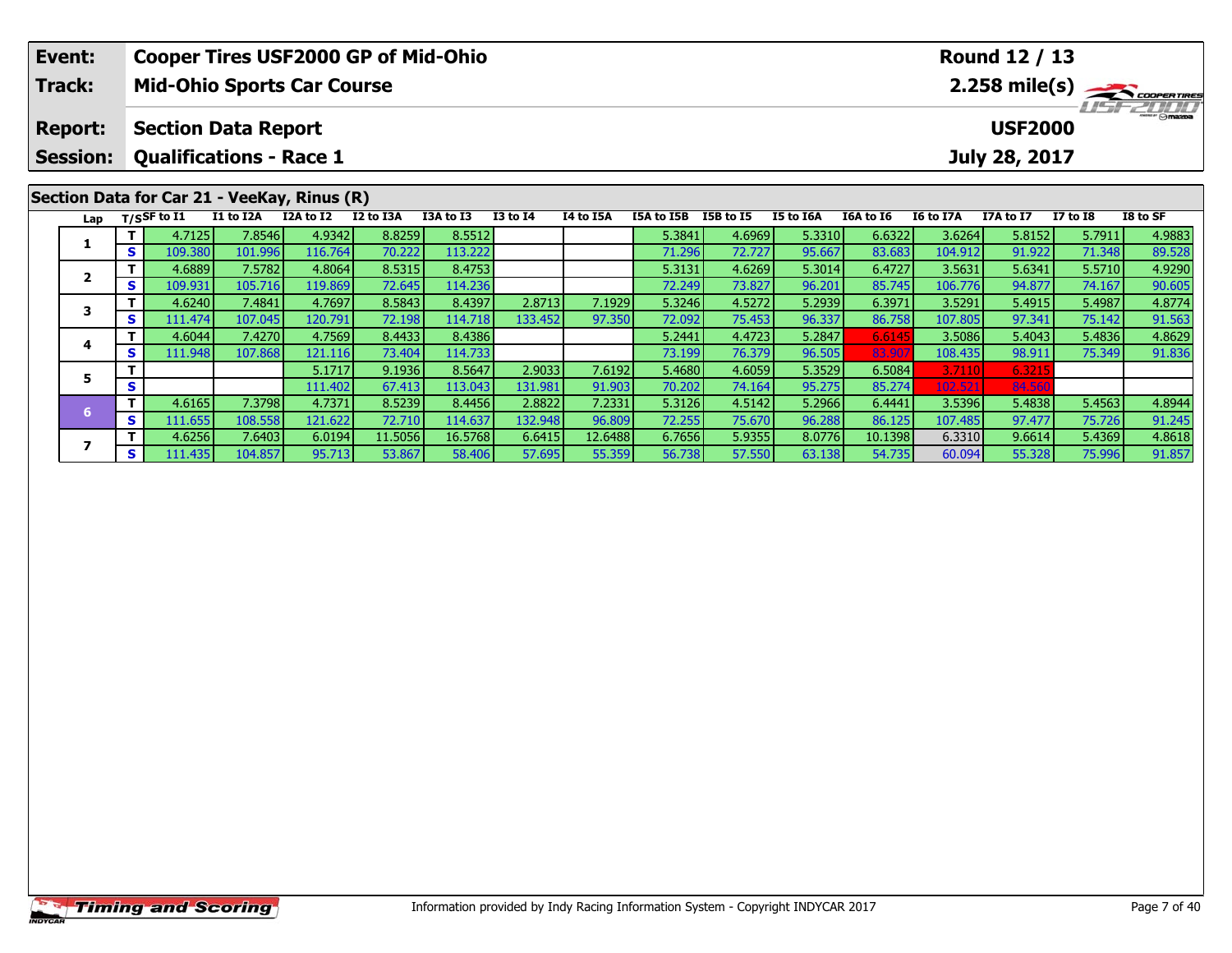| Event:          |    |                   |                                | <b>Cooper Tires USF2000 GP of Mid-Ohio</b>  |                 |                 |         |          |          |                 | Round 12 / 13                                            |
|-----------------|----|-------------------|--------------------------------|---------------------------------------------|-----------------|-----------------|---------|----------|----------|-----------------|----------------------------------------------------------|
| <b>Track:</b>   |    |                   |                                | <b>Mid-Ohio Sports Car Course</b>           |                 |                 |         |          |          |                 | $2.258$ mile(s) $\sum$ coorentines                       |
| <b>Report:</b>  |    |                   | <b>Section Data Report</b>     |                                             |                 |                 |         |          |          |                 | $\overline{\phantom{a}}$ $\odot$ mazpa<br><b>USF2000</b> |
| <b>Session:</b> |    |                   | <b>Qualifications - Race 1</b> |                                             |                 |                 |         |          |          |                 | July 28, 2017                                            |
|                 |    |                   |                                | Section Data for Car 21 - VeeKay, Rinus (R) |                 |                 |         |          |          |                 |                                                          |
|                 |    | Lap $T/SI1$ to I2 | <b>I2 to I3</b>                | <b>I4 to I5</b>                             | <b>I5 to 16</b> | <b>16 to 17</b> | Lap     | PI to PO | PO to SF | <b>SF to PI</b> |                                                          |
|                 |    | 12.7888           | 17.3771                        |                                             | 11.9632         | 9.4416          | 87.4742 |          | 90.7991  |                 |                                                          |
|                 | S. | 107.694           | 91.382                         |                                             | 89.023          | 96.912          | 92.928  |          | 83.854   |                 |                                                          |
|                 |    | 12.3846           | 17.0068                        |                                             | 11.7741         | 9.1972          | 85.6442 |          |          |                 |                                                          |
|                 | S. | 111.208           | 93.372                         |                                             | 90.453          | 99.487          | 94.914  |          |          |                 |                                                          |
|                 |    | 12.2538           | 17.0240                        | 17.0447                                     | 11.6910         | 9.0206          | 84.9055 |          |          |                 |                                                          |

| ◢ | S | 111.208 | 93.372  |         | 90.453  | 99.487  | 94.914   |          |         |          |
|---|---|---------|---------|---------|---------|---------|----------|----------|---------|----------|
| 3 | т | 12.2538 | 17.0240 | 17.0447 | 11.6910 | 9.0206  | 84.9055  |          |         |          |
|   | S | 112.396 | 93.277  | 83.644  | 91.096  | 101.434 | 95.739   |          |         |          |
|   | т | 12.1839 | 16.8819 |         | 11.8992 | 8.9129  | 84.5863  |          |         | 83.2699  |
| 4 | S | 113.040 | 94.063  |         | 89.502  | 102.660 | 96.101   |          |         | 92.263   |
| 5 | т |         | 17.7583 | 17.6931 | 11.8613 | 10.0325 | 418.1890 | 334.9972 | 84.6229 |          |
|   | S |         | 89.420  | 80.578  | 89.788  | 91.204  | 19.438   | 2.680    | 89.974  |          |
| 6 | т | 12.1169 | 16.9695 | 17.0599 | 11.7407 | 9.0234  | 84.7598  |          |         |          |
|   | S | 113.665 | 93.577  | 83.569  | 90.710  | 101.403 | 95.904   |          |         |          |
|   | т | 13.6597 | 28.0824 | 25.3499 | 18.2174 | 15.9924 |          |          |         | 122.5370 |
|   | S | 100.827 | 56.546  | 56.240  | 58.461  | 57.215  |          |          |         | 62.697   |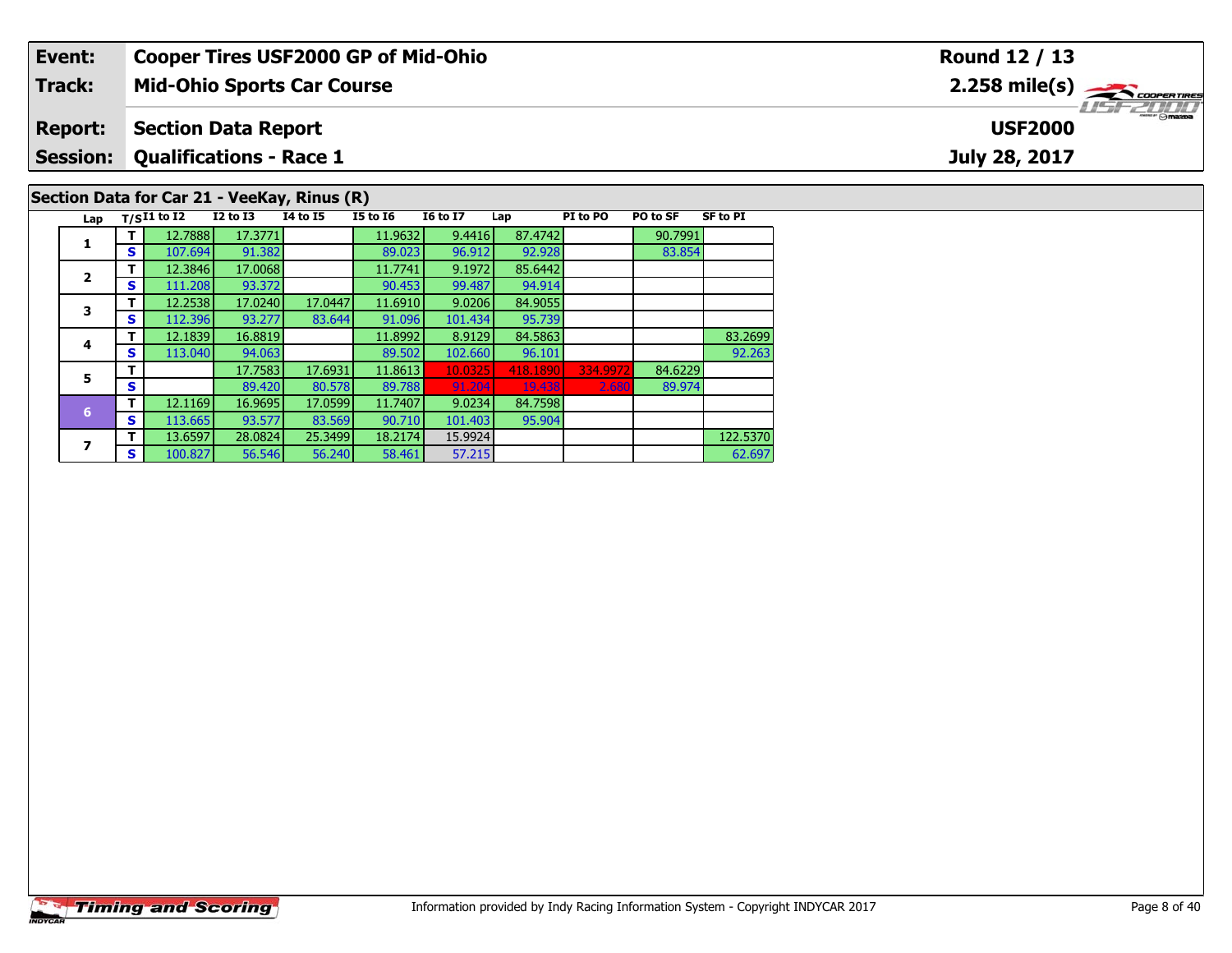| Event:                            |    |                |                                                              |                                            |           | <b>Cooper Tires USF2000 GP of Mid-Ohio</b> |              |                  |            |           |           |           |                  | Round 12 / 13                   |                 |                                                        |
|-----------------------------------|----|----------------|--------------------------------------------------------------|--------------------------------------------|-----------|--------------------------------------------|--------------|------------------|------------|-----------|-----------|-----------|------------------|---------------------------------|-----------------|--------------------------------------------------------|
| Track:                            |    |                |                                                              | <b>Mid-Ohio Sports Car Course</b>          |           |                                            |              |                  |            |           |           |           |                  |                                 |                 | $2.258$ mile(s) $\overbrace{\hspace{2cm}}$ coorer Time |
| <b>Report:</b><br><b>Session:</b> |    |                | <b>Section Data Report</b><br><b>Qualifications - Race 1</b> |                                            |           |                                            |              |                  |            |           |           |           |                  | <b>USF2000</b><br>July 28, 2017 |                 | $\frac{2\pi}{2}$ omazoa                                |
|                                   |    |                |                                                              | Section Data for Car 22 - Ming, Calvin (R) |           |                                            |              |                  |            |           |           |           |                  |                                 |                 |                                                        |
| Lap                               |    | $T/S$ SF to I1 | I1 to I2A                                                    | I2A to I2                                  | I2 to I3A | I3A to I3                                  | $I3$ to $I4$ | <b>I4 to I5A</b> | I5A to I5B | I5B to I5 | I5 to I6A | I6A to I6 | <b>I6 to I7A</b> | I7A to I7                       | <b>I7 to I8</b> | I8 to SF                                               |
|                                   |    | 5.1570         | 8.9280                                                       | 5.2500                                     | 9.4782    | 9.2653                                     | 3.1617       | 8.4866           | 5.7439     | 5.0536    | 6.0690    | 7.5499    | 3.6919           | 6.2862                          | 6.3040          | 5.0568                                                 |
| л.                                | S. | 99.952         | 89.733                                                       | 109,740                                    | 65.389    | 104.495                                    | 121.195      | 82.510           | 66.830     | 67.594    | 84.034    | 73.51     | 103.051          | 85.035                          | 65.543          | 88.315                                                 |
| $\mathbf{2}$                      |    |                |                                                              | 6.3346                                     | 9.6555    | 9.1491                                     | 3.4578       | 9.1612           | 5.7010     | 4.9058    | 5.6304    | 6.9884    | 3.7635           | 7.5710                          |                 |                                                        |
|                                   | S. |                |                                                              | 90.951                                     | 64.189    | 105.823                                    | 110.817      | 76.434           | 67.333     | 69.630    | 90.580    | 79.417    | 101.091          | 70.60                           |                 |                                                        |

**<sup>T</sup>** 4.7682 7.9267 4.8848 8.9186 8.5105 7.2468 5.6152 5.6128 6.9636 3.6064 5.9391 5.9953 4.9758 **<sup>S</sup>** 108.103 101.068 117.945 69.492 113.763 52.970 60.833 90.864 79.700 105.494 90.004 68.918 89.753

**<sup>T</sup>** 4.7158 7.7815 4.8526 8.8611 8.4842 5.4373 4.5694 5.3481 6.5809 3.5879 5.7515 5.8620 4.9483 **<sup>S</sup>** 109.304 102.954 118.727 69.943 114.116 70.598 74.756 95.361 84.335 106.038 92.940 70.485 90.251

**<sup>T</sup>** 4.6691 7.5297 4.7796 8.7554 8.4984 5.3989 4.5572 5.3052 6.4694 3.5120 5.6842 5.6203 4.8788 **<sup>S</sup>** 110.397 106.397 120.541 70.787 113.925 71.100 74.956 96.132 85.788 108.330 94.041 73.516 91.537

**<sup>T</sup>** 4.6459 7.4700 4.7568 8.5539 8.4471 5.3453 4.5197 5.3188 6.4610 3.4827 5.5736 5.6375 4.8909 **<sup>S</sup>** 110.948 107.247 121.118 72.455 114.617 71.813 75.578 95.886 85.900 109.241 95.907 73.292 91.311

7 | T | 4.6741 | 7.8359 | 5.0013 | 8.9202 | 8.4693 | 2.8828 | 7.6174 | 5.3322 | 4.5978 | 5.5618 | 6.7924 | 3.5140 | 5.4753 | 5.5444 | 4.8649<br>7 | S | 110.279 | 102.239 | 115.197 | 69.480 | 114.317 | 132.920 | 91.925 | 71.99

5.5701| 5.6151| 7.4798| 4.7487| 8.6113| 8.4157| 2.8780| 7.2935| 5.5378| 4.5650| 5.3313| 6.4045| 3.5242| 5.5701| 5.6151| 4.8262<br>S | 111.522 107.107| 121.325| 71.972| 115.045| 133.142| 96.007| 69.317| 74.828| 95.661| 86.658

**<sup>T</sup>** 5.0448 9.0735 8.5169 2.9005 7.6269 5.4369 4.6297 5.4744 6.6197 3.9121 6.5869 **<sup>S</sup>** 114.204 68.306 113.678 132.109 91.810 70.603 73.783 93.161 83.841 97.251 81.153

**O T** 1 3.4771 5.6935<br> **S** 109.417 93.887

**3**

**4**

**5**

**6**

**7**

**8**

**9**

**10**

90.251

91.799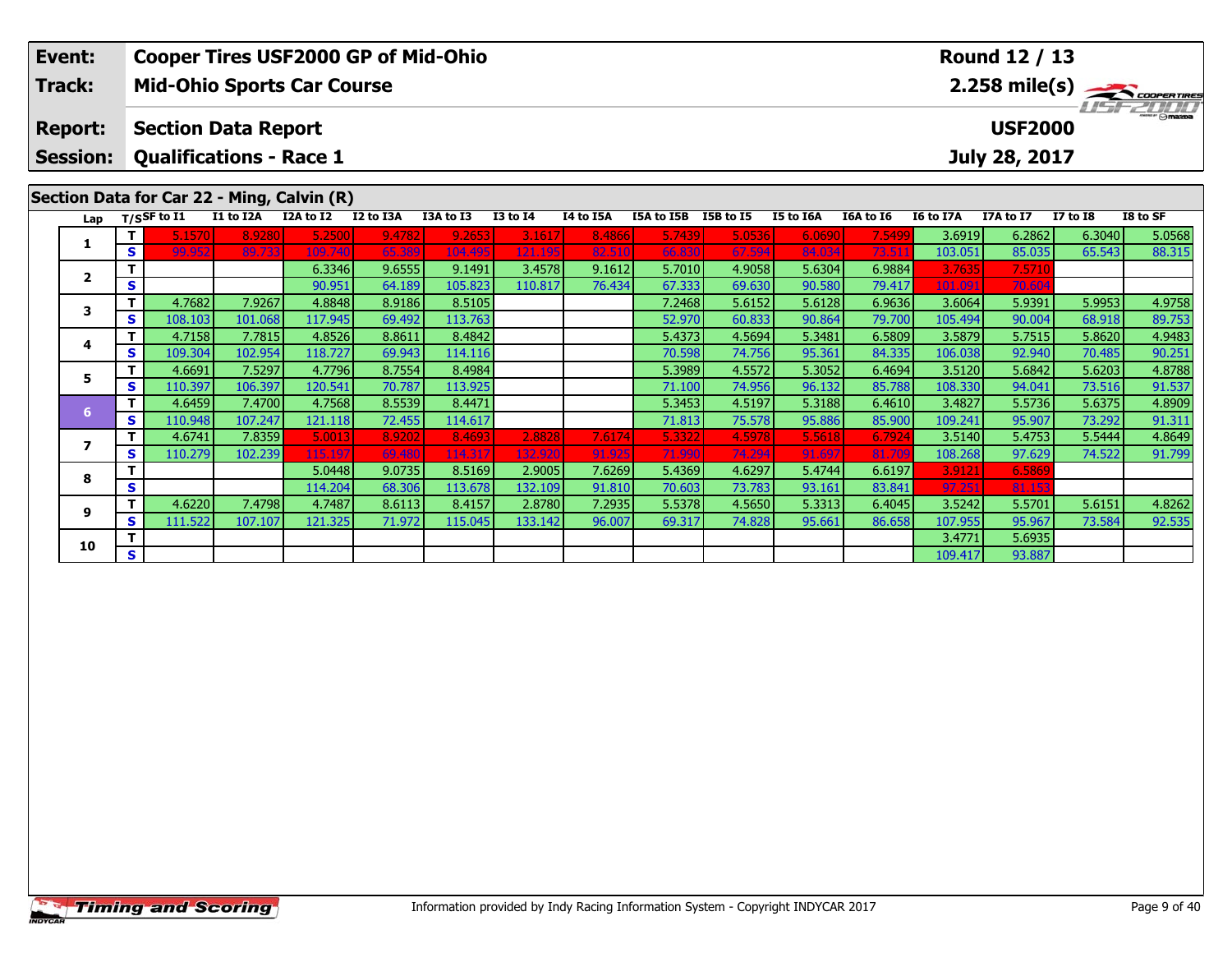## **Event: Cooper Tires USF2000 GP of Mid-Ohio Round 12 / 13**2.258 mile(s) **2.258 miles Mid-Ohio Sports Car Course Track:** USF 2000 **Section Data Report Report: USF2000 Qualifications - Race 1 Session:July 28, 2017 Section Data for Car 22 - Ming, Calvin (R)**

| Lap            |    | $T/SI1$ to $\overline{I2}$ | <b>I2 to I3</b> | <b>14 to 15</b> | <b>I5 to 16</b> | <b>16 to 17</b> | Lap      | PI to PO | PO to SF | <b>SF to PI</b> |
|----------------|----|----------------------------|-----------------|-----------------|-----------------|-----------------|----------|----------|----------|-----------------|
|                |    | 14.1780                    | 18.7435         | 19.2841         | 13.6189         | 9.9781          | 95.4821  |          | 93.5029  | 93.9535         |
| 1              | s  | 97.142                     | 84.720          | 73.930          | 78.200          | 91.701          | 85.134   |          | 81.429   | 81.772          |
| $\overline{2}$ |    |                            | 18.8046         | 19.7680         | 12.6188         | 11.3345         | 203.5196 | 110.3357 | 93.8902  |                 |
|                | S  |                            | 84.445          | 72.121          | 84.398          | 80.727          | 39.941   | 8.138    | 81.093   |                 |
| 3              | т  | 12.8115                    | 17.4291         |                 | 12.5764         | 9.5455          | 92.5845  |          |          |                 |
|                | S  | 107.503                    | 91.109          |                 | 84.682          | 95.857          | 87.799   |          |          |                 |
| 4              | т  | 12.6341                    | 17.3453         |                 | 11.9290         | 9.3394          | 87.1760  |          |          |                 |
|                | S  | 109.012                    | 91.550          |                 | 89.278          | 97.972          | 93.246   |          |          |                 |
| 5              | т  | 12.3093                    | 17.2538         |                 | 11.7746         | 9.1962          | 85.9321  |          |          |                 |
|                | S  | 111.889                    | 92.035          |                 | 90.449          | 99.498          | 94.596   |          |          |                 |
| 6              | т  | 12.2268                    | 17.0010         |                 | 11.7798         | 9.0563          | 85.3042  |          |          |                 |
|                | S  | 112.644                    | 93.404          |                 | 90.409          | 101.035         | 95.292   |          |          |                 |
| 7              | т  | 12.8372                    | 17.3895         | 17.5474         | 12.3542         | 8.9893          | 87.0838  |          |          | 86.1785         |
|                | s  | 107.288                    | 91.317          | 81.247          | 86.206          | 101.788         | 93.345   |          |          | 89.149          |
| 8              | т  |                            | 17.5904         | 17.6935         | 12.0941         | 10.4990         | 373.7797 | 290.5222 | 84.2998  |                 |
|                | S  |                            | 90.274          | 80.577          | 88.059          | 87.151          | 21.748   | 3.091    | 90.319   |                 |
| 9              | т  | 12.2285                    | 17.0270         | 17.3963         | 11.7358         | 9.0943          | 85.4232  |          |          | 82.3442         |
|                | s  | 112.628                    | 93.261          | 81.953          | 90.748          | 100.612         | 95.159   |          |          | 93.300          |
| 10             | т  |                            |                 |                 |                 | 9.1706          |          |          |          |                 |
|                | S. |                            |                 |                 |                 | 99.775          |          |          |          |                 |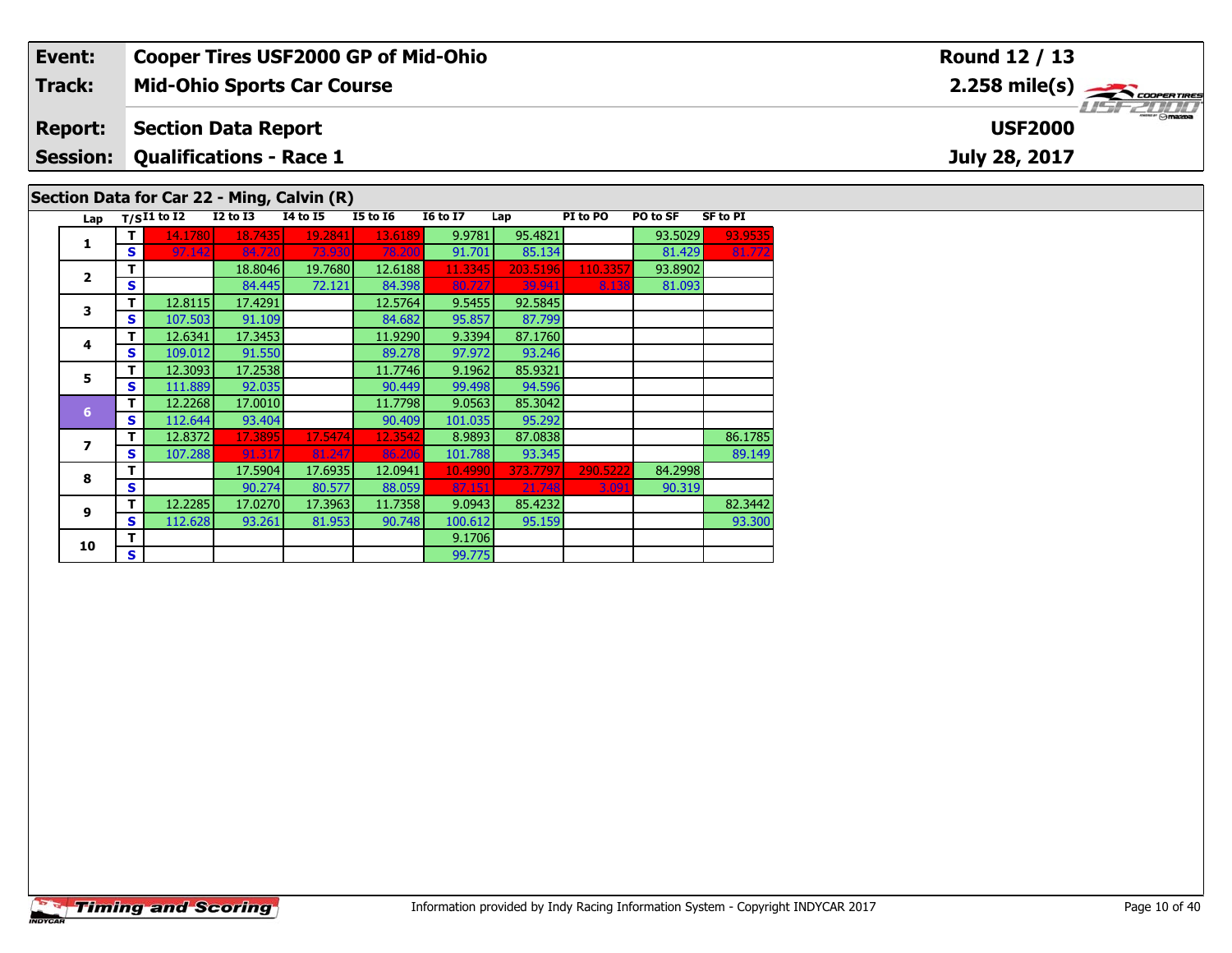| Event:                                | <b>Cooper Tires USF2000 GP of Mid-Ohio</b>      |                                              |           |           |           |                 |           |            |           |           |                  |                  | Round 12 / 13 |                 |                               |
|---------------------------------------|-------------------------------------------------|----------------------------------------------|-----------|-----------|-----------|-----------------|-----------|------------|-----------|-----------|------------------|------------------|---------------|-----------------|-------------------------------|
| Track:                                | <b>Mid-Ohio Sports Car Course</b>               |                                              |           |           |           |                 |           |            |           |           |                  |                  |               |                 | $2.258$ mile(s) $\rightarrow$ |
| <b>Report:</b>                        |                                                 | <b>USF2000</b><br><b>Section Data Report</b> |           |           |           |                 |           |            |           |           |                  |                  |               |                 | <i><b>ISFED ON</b></i>        |
| <b>Session:</b>                       | <b>Qualifications - Race 1</b><br>July 28, 2017 |                                              |           |           |           |                 |           |            |           |           |                  |                  |               |                 |                               |
|                                       |                                                 |                                              |           |           |           |                 |           |            |           |           |                  |                  |               |                 |                               |
| Section Data for Car 23 - Kohl, Lucas |                                                 |                                              |           |           |           |                 |           |            |           |           |                  |                  |               |                 |                               |
| Lap                                   | T/SSF to I1                                     | I1 to I2A                                    | I2A to I2 | I2 to I3A | I3A to I3 | <b>I3 to I4</b> | I4 to I5A | I5A to I5B | I5B to I5 | I5 to I6A | <b>I6A to I6</b> | <b>I6 to I7A</b> | I7A to I7     | <b>I7 to I8</b> | I8 to SF                      |

| Lap |          | 11531 1011 | ** W *** | <br>$\bf\ddot{\bf v}$<br> | 14 W 19M | --      |         |        |        |        |        | .      | 1001177 | 1170011 | 17 W 19 | 10 W JI |
|-----|----------|------------|----------|---------------------------|----------|---------|---------|--------|--------|--------|--------|--------|---------|---------|---------|---------|
|     | Τ.       | 5.0978     | 8.8599   | 5.4906                    | 9.9321   | 10.8630 | 3.1815  | 9.6595 | 6.8109 | 6.1039 | 6.8486 | 8.3624 | 3.6900  | 6.0603  | 6.0237  | 5.0055  |
|     | S        | 101.113    | 90.423   | 104.931                   | 62.401   | 89.127  | 120.441 | 72.491 | 56.360 | 55.963 | 74.468 | 66.369 | 103.104 | 88.204  | 68.593  | 89.220  |
|     | т        |            |          | 7.5207                    | 9.3398   | 9.1303  | 3.0052  | 9.0425 | 5.6482 | 4.8181 | 5.6814 | 6.9216 | 5.2661  | 7.7472  |         |         |
|     | S        |            |          | 76.607                    | 66.358   | 106.041 | 127.506 | 77.437 | 67.962 | 70.897 | 89.767 | 80.184 | 72.246  | 68.999  |         |         |
|     |          | 4.7156     | 7.7655   | 4.8614                    | 8.8911   | 8.3822  |         |        | 5.4805 | 4.6796 | 5.3778 | 6.6299 | 3.5879  | 6.0246  | 5.9844  | 4.9521  |
|     | <b>S</b> | 109.308    | 103.166  | 118.512                   | 69.707   | 115.504 |         |        | 70.042 | 72.996 | 94.834 | 83.712 | 106.038 | 88.727  | 69.043  | 90.182  |
|     | т.       | 4.6781     | 7.5080   | 4.7738                    | 8.5997   | 8.4295  |         |        | 5.3761 | 4.6496 | 5.2781 | 6.5300 | 3.5661  | 5.6115  | 5.6677  | 4.9324  |
|     | S.       | 110.185    | 106.704  | 120.687                   | 72.069   | 114.856 |         |        | 71.402 | 73.467 | 96.626 | 84.992 | 106.686 | 95.259  | 72.901  | 90.542  |
|     |          | 4.6292     | 7.4384   | 4.7243                    | 8.5970   | 8.4367  |         |        | 5.3281 | 4.6349 | 5.2448 | 6.4974 | 3.5263  | 5.5612  | 5.5540  | 4.8624  |
|     | S.       | 111.349    | 107.703  | 121.952                   | 72.092   | 114.758 |         |        | 72.045 | 73.700 | 97.239 | 85.419 | 107.891 | 96.121  | 74.394  | 91.846  |
| 6   |          | 4.6209     | 7.3632   | 4.7023                    | 8.5701   | 8.4363  |         |        | 5.2986 | 4.5791 | 5.2923 | 6.4347 | 3.5231  | 5.4796  | 5.7412  | 4.8370  |
|     | S.       | 111.549    | 108.803  | 122.522                   | 72.318   | 114.764 |         |        | 72.446 | 74.598 | 96.366 | 86.251 | 107.989 | 97.552  | 71.968  | 92.328  |
|     |          | 4.6475     | 7.4753   | 4.7590                    | 8.6332   | 8.4072  | 3.0296  | 8.2064 | 5.4207 | 4.6965 | 5.4395 | 6.8052 | 3.5242  | 5.3975  | 5.5892  | 4.8377  |
|     | S.       | 110.910    | 107.171  | 121.062                   | 71.789   | 115.161 | 126,479 | 85.327 | 70.814 | 72.733 | 93.759 | 81.555 | 107.955 | 99.036  | 73.925  | 92.315  |
| 8   | т        |            |          | 5.2064                    | 9.5327   | 8.4469  | 2.8691  |        |        | 5.7606 | 6.0492 | 7.1736 | 3.8383  | 6.5245  |         |         |
|     | S        |            |          | 110.659                   | 65.015   | 114.620 | 133.555 |        |        | 59.298 | 84.309 | 77.367 | 99.121  | 81.929  |         |         |
| q   | т        | 4.6481     | 7.4530   | 4.7497                    | 8.6742   | 8.3585  | 2.8458  | 7.4377 | 5.3924 | 4.6745 | 5.3619 | 6.6324 | 3.6221  | 5.8351  | 5.8729  | 4.8605  |
|     | S.       | 110.896    | 107.492  | 121.300                   | 71.450   | 115.832 | 134.648 | 94.146 | 71.186 | 73.075 | 95.116 | 83.680 | 105.037 | 91.609  | 70.354  | 91.882  |
| 10  |          |            |          |                           |          |         |         |        |        |        |        |        | 3.5783  | 6.0906  |         |         |
|     | S.       |            |          |                           |          |         |         |        |        |        |        |        | 106.323 | 87.766  |         |         |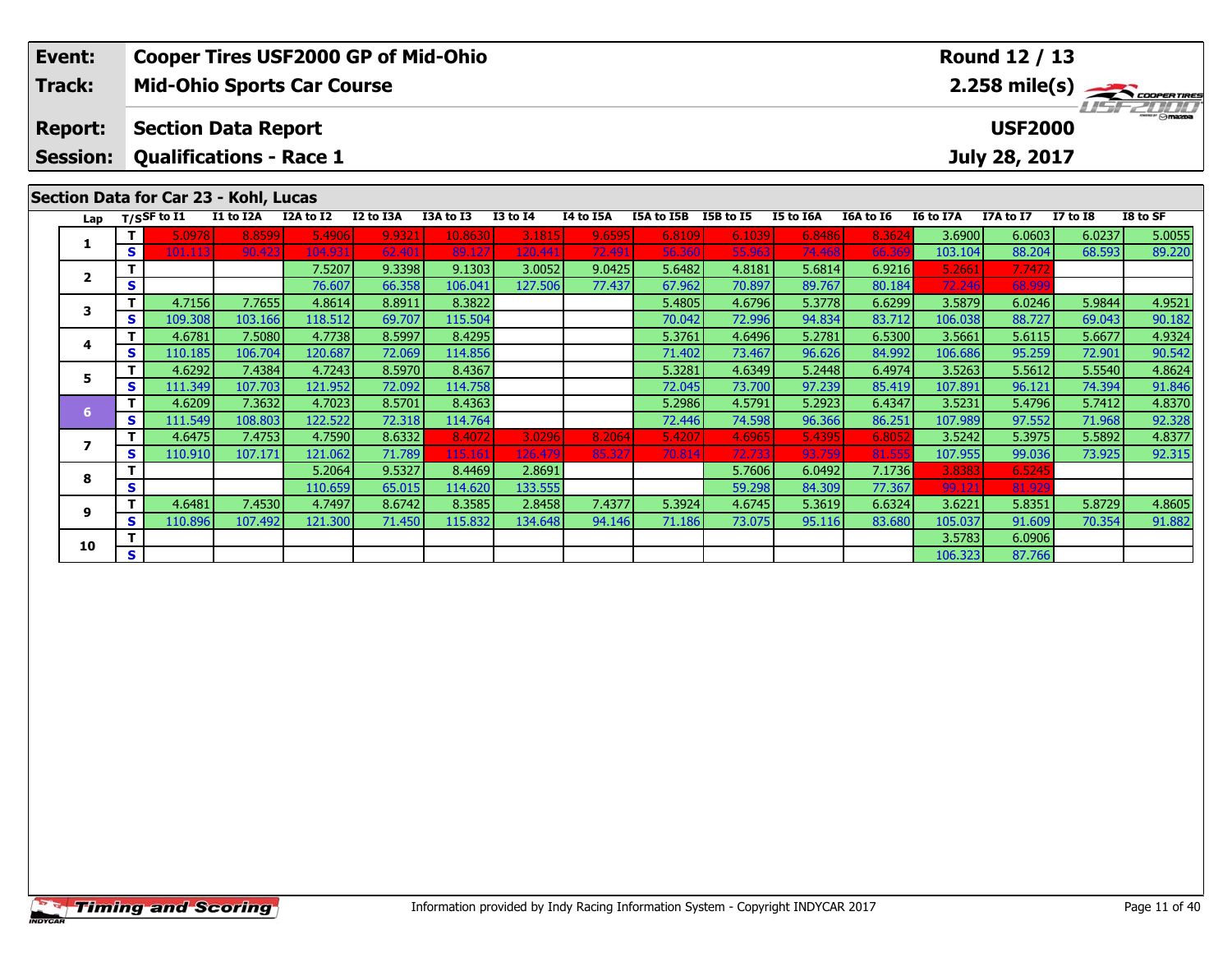## **Event: Cooper Tires USF2000 GP of Mid-Ohio Round 12 / 13**2.258 mile(s) **2.258 miles Mid-Ohio Sports Car Course Track:** USF 2000 **Report: Section Data Report USF2000 Qualifications - Race 1 Session:July 28, 2017 Section Data for Car 23 - Kohl, Lucas**

| Lap |              | $T/SI1$ to I2 | <b>I2 to I3</b> | <b>I4 to I5</b> | <b>I5 to 16</b> | <b>16 to 17</b> | Lap      | PI to PO | PO to SF | <b>SF to PI</b> |
|-----|--------------|---------------|-----------------|-----------------|-----------------|-----------------|----------|----------|----------|-----------------|
| 1   | т            | 14.3505       | 20.7951         | 22.5743         | 15.2110         | 9.7503          | 101.9897 |          | 94.2201  | 102.3021        |
|     | $\mathbf{s}$ | 95.974        | 76.362          | 63.155          | 70.015          | 93.843          | 79.702   |          | 80.809   | 75.098          |
|     | т            |               | 18.4701         | 19.5088         | 12.6030         | 13.0133         | 195.5038 | 101.3548 | 93.6061  |                 |
| 2   | $\mathbf{s}$ |               | 85.974          | 73.079          | 84.504          | 70.313          | 41.579   | 8.860    | 81.339   |                 |
| 3   | т            | 12.6269       | 17.2733         |                 | 12.0077         | 9.6125          | 87.8695  |          |          |                 |
|     | S            | 109.074       | 91.931          |                 | 88.693          | 95.189          | 92.510   |          |          |                 |
| 4   | т            | 12.2818       | 17.0292         |                 | 11.8081         | 9.1776          | 85.8563  |          |          |                 |
|     | $\mathbf{s}$ | 112.139       | 93.249          |                 | 90.192          | 99.699          | 94.679   |          |          |                 |
| 5   | т            | 12.1627       | 17.0337         |                 | 11.7422         | 9.0875          | 85.1954  |          |          |                 |
|     | S            | 113.237       | 93.224          |                 | 90.699          | 100.688         | 95.414   |          |          |                 |
| 6   | т            | 12.0655       | 17.0064         |                 | 11.7270         | 9.0027          | 85.0986  |          |          |                 |
|     | $\mathbf{s}$ | 114.150       | 93.374          |                 | 90.816          | 101.636         | 95.522   |          |          |                 |
| 7   | т            | 12.2343       | 17.0404         | 18.3236         | 12.2447         | 8.9217          | 86.8687  |          |          | 87.0183         |
|     | S            | 112.575       | 93.188          | 77.806          | 86.976          | 102.559         | 93.576   |          |          | 88.289          |
| 8   | т            |               | 17.9796         | 24.8319         | 13.2228         | 10.3628         | 393.9601 | 299.0240 | 95.6285  |                 |
|     | $\mathbf{s}$ |               | 88.320          | 57.413          | 80.543          | 88.297          | 20.634   | 3.003    | 79.619   |                 |
| 9   | т            | 12.2027       | 17.0327         | 17.5046         | 11.9943         | 9.4572          | 86.4188  |          |          | 83.4221         |
|     | S            | 112.866       | 93.230          | 81.446          | 88.792          | 96.752          | 94.063   |          |          | 92.095          |
| 10  | т            |               |                 |                 |                 | 9.6689          |          |          |          |                 |
|     | S            |               |                 |                 |                 | 94.633          |          |          |          |                 |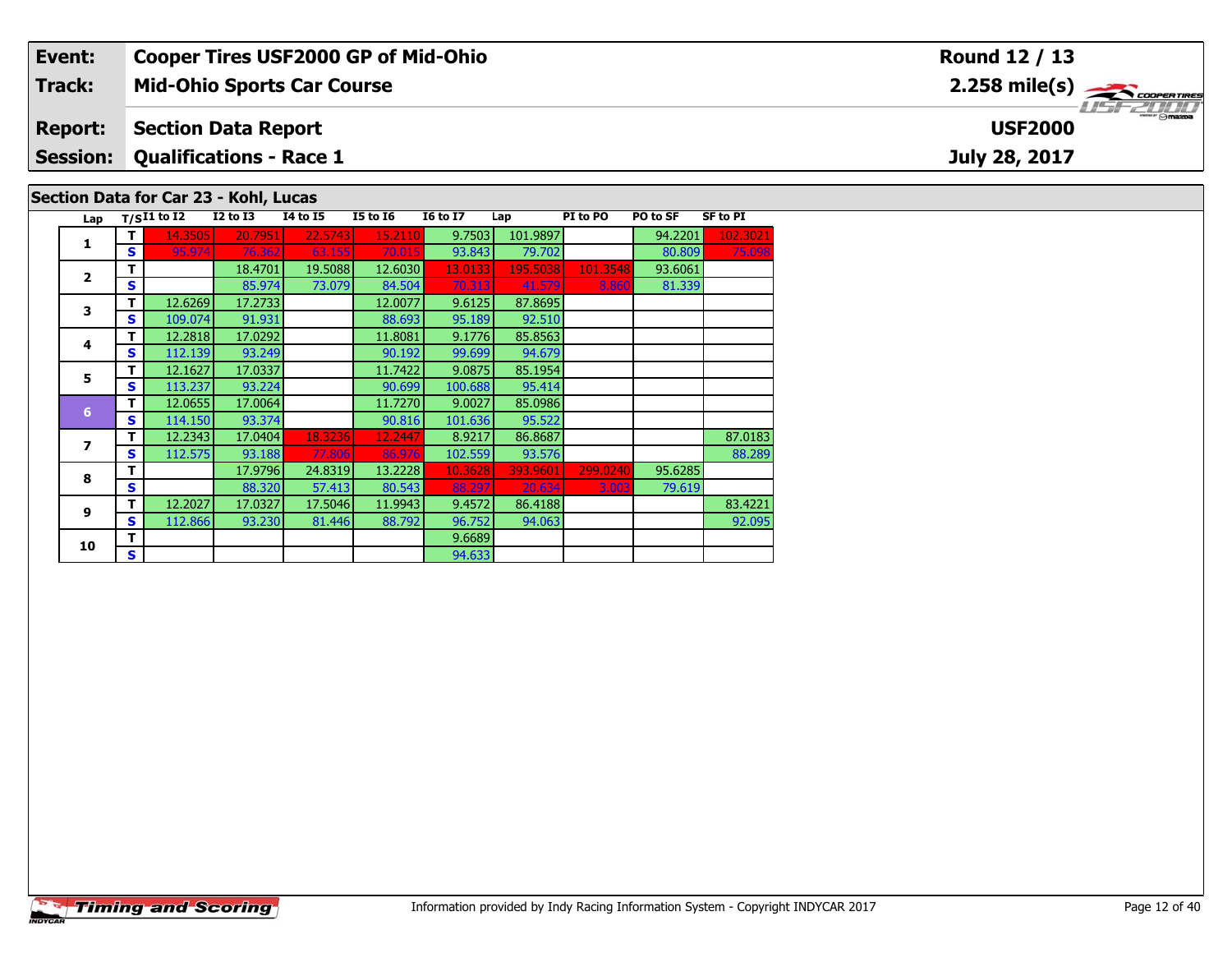| <b>USF2000</b>                                                                                                       |
|----------------------------------------------------------------------------------------------------------------------|
|                                                                                                                      |
| July 28, 2017                                                                                                        |
|                                                                                                                      |
| <b>I7 to I8</b><br>I8 to SF                                                                                          |
| 6.2444<br>5.0465<br>88.495<br>66.168                                                                                 |
| 6.0102<br>4.8999                                                                                                     |
| 91.143<br>68.747                                                                                                     |
| 5.8891<br>4.8933                                                                                                     |
| 91.266<br>70.160                                                                                                     |
| 4.9109<br>6.0335                                                                                                     |
| 90.939<br>68.481                                                                                                     |
| 5.7799<br>4.8422                                                                                                     |
| 92.229<br>71.486                                                                                                     |
|                                                                                                                      |
| 6.0684<br>88.087<br>5.7334<br>93.234<br>5.6052<br>95.366<br>5.5086<br>97.038<br>5.5306<br>96.652<br>6.5678<br>81.389 |

7 | T | 4.6976| 7.4770| 4.8019| 8.6183| 8.4868| 2.8809| 7.3278| 5.4359| 4.6512| 5.3605| 6.5481| 3.5835| 6.1714| 5.9067| 4.9189<br>7 | S | 109.727| 107.147| 119.981| 71.914| 114.081| 133.008| 95.558| 70.616| 73.441| 95.140| 84

**<sup>T</sup>** 3.5578 6.1661 **<sup>S</sup>** 106.935 86.691

**7**

**8**

90.791

 $6.1714$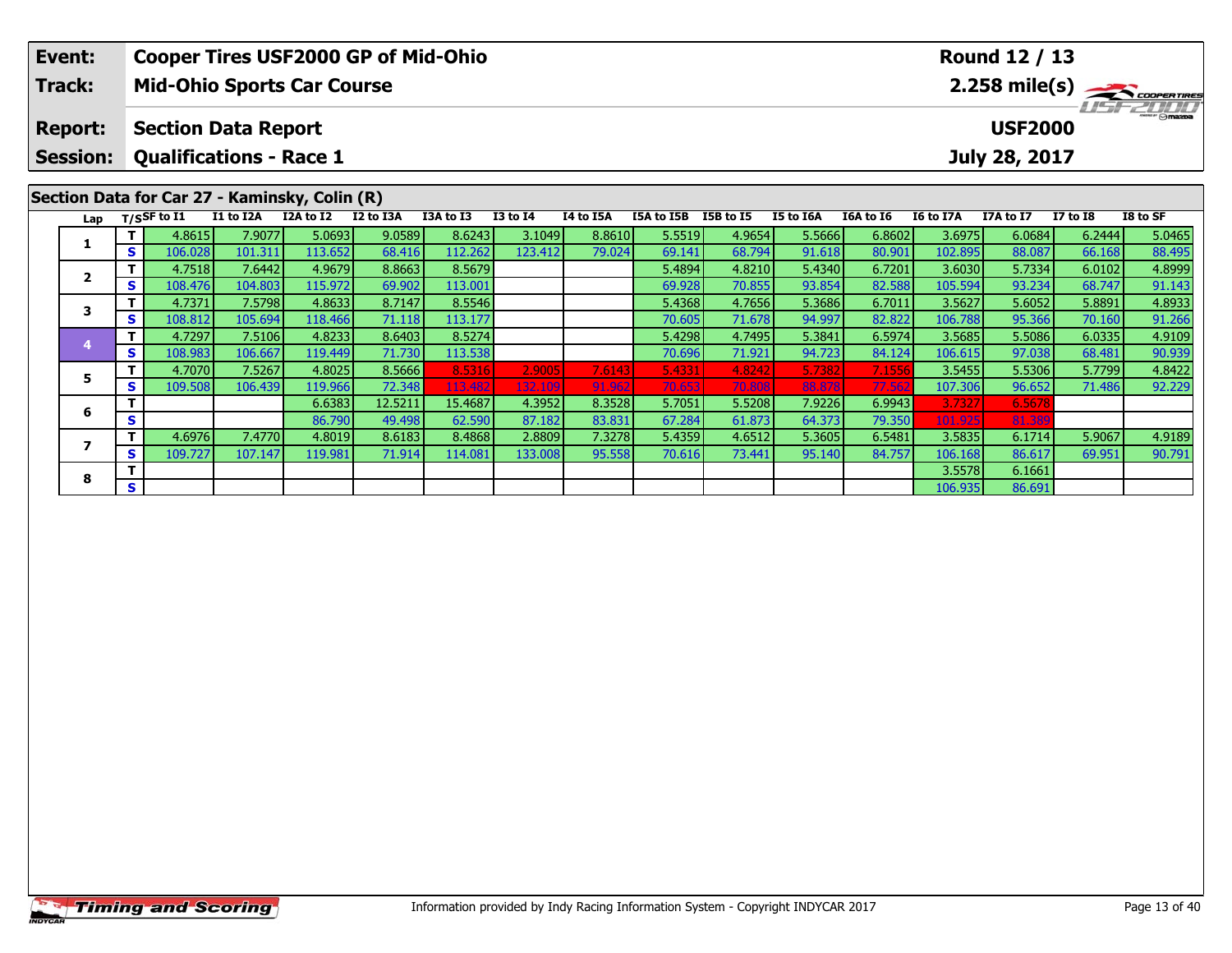| Event:         |    |                   |                            | <b>Cooper Tires USF2000 GP of Mid-Ohio</b>    |                 |                 |         |          |          |                 | Round 12 / 13                                                      |
|----------------|----|-------------------|----------------------------|-----------------------------------------------|-----------------|-----------------|---------|----------|----------|-----------------|--------------------------------------------------------------------|
| Track:         |    |                   |                            | <b>Mid-Ohio Sports Car Course</b>             |                 |                 |         |          |          |                 | $2.258$ mile(s) $\overbrace{\hspace{2.5cm}}^{\text{cooren times}}$ |
| <b>Report:</b> |    |                   | <b>Section Data Report</b> |                                               |                 |                 |         |          |          |                 | $m = \bigcap_{i=1}^{n}$<br><b>USF2000</b>                          |
|                |    |                   |                            | <b>Session: Qualifications - Race 1</b>       |                 |                 |         |          |          |                 | July 28, 2017                                                      |
|                |    |                   |                            | Section Data for Car 27 - Kaminsky, Colin (R) |                 |                 |         |          |          |                 |                                                                    |
|                |    | Lap $T/SI1$ to I2 | <b>I2 to I3</b>            | I4 to I5                                      | <b>I5 to I6</b> | <b>16 to 17</b> | Lap     | PI to PO | PO to SF | <b>SF to PI</b> |                                                                    |
|                |    | 12.9770           | 17.6832                    | 19.8074                                       | 12.4268         | 9.7659          | 90.1779 |          | 95.6422  |                 |                                                                    |
| л.             | S  | 106.132           | 89.800                     | 71.977                                        | 85.702          | 93.693          | 90.142  |          | 79.608   |                 |                                                                    |
| $\mathbf{2}$   |    | 12.6121           | 17.4342                    |                                               | 12.1541         | 9.3364          | 88.0915 |          |          |                 |                                                                    |
|                | S. | 109.202           | 91.083                     |                                               | 87.625          | 98.004          | 92.277  |          |          |                 |                                                                    |

| Lap            |   | $T/SI1$ to I2 | $I2$ to $I3$ | 14 to 15 | <b>I5 to 16</b> | <b>16 to 17</b> | Lap      | PI to PO | PO to SF | <b>SF to PI</b> |
|----------------|---|---------------|--------------|----------|-----------------|-----------------|----------|----------|----------|-----------------|
|                | т | 12.9770       | 17.6832      | 19.8074  | 12.4268         | 9.7659          | 90.1779  |          | 95.6422  |                 |
| 1              | S | 106.132       | 89,800       | 71.977   | 85.702          | 93.693          | 90.142   |          | 79.608   |                 |
| $\overline{2}$ | т | 12.6121       | 17.4342      |          | 12.1541         | 9.3364          | 88.0915  |          |          |                 |
|                | S | 109.202       | 91.083       |          | 87.625          | 98.004          | 92.277   |          |          |                 |
| 3              | т | 12.4431       | 17.2693      |          | 12.0697         | 9.1679          | 87.0393  |          |          |                 |
|                | S | 110.686       | 91.952       |          | 88.237          | 99.805          | 93.392   |          |          |                 |
| 4              | т | 12.3339       | 17.1677      |          | 11.9815         | 9.0771          | 86.5889  |          |          |                 |
|                | S | 111.666       | 92.497       |          | 88.887          | 100.803         | 93.878   |          |          |                 |
| 5              | т | 12.3292       | 17.0982      | 17.8716  | 12.8938         | 9.0761          | 87.4985  |          |          | 86.7512         |
|                | S | 111.708       | 92.873       | 79.774   | 82.598          | 100.814         | 92.902   |          |          | 88.560          |
| 6              | т |               | 27.9898      | 19.5787  | 14.9169         | 10.3005         | 413.3241 | 309.1420 | 105.8117 |                 |
|                | S |               | 56.733       | 72.818   | 71.396          | 88.831          | 19.667   | 2.905    | 71.957   |                 |
| 7              | т | 12.2789       | 17.1051      | 17.4149  | 11.9086         | 9.7549          | 86.8665  |          |          | 82.8259         |
|                | S | 112.166       | 92.835       | 81.866   | 89.431          | 93.799          | 93.578   |          |          | 92.758          |
| 8              | т |               |              |          |                 | 9.7239          |          |          |          |                 |
|                | S |               |              |          |                 | 94.098          |          |          |          |                 |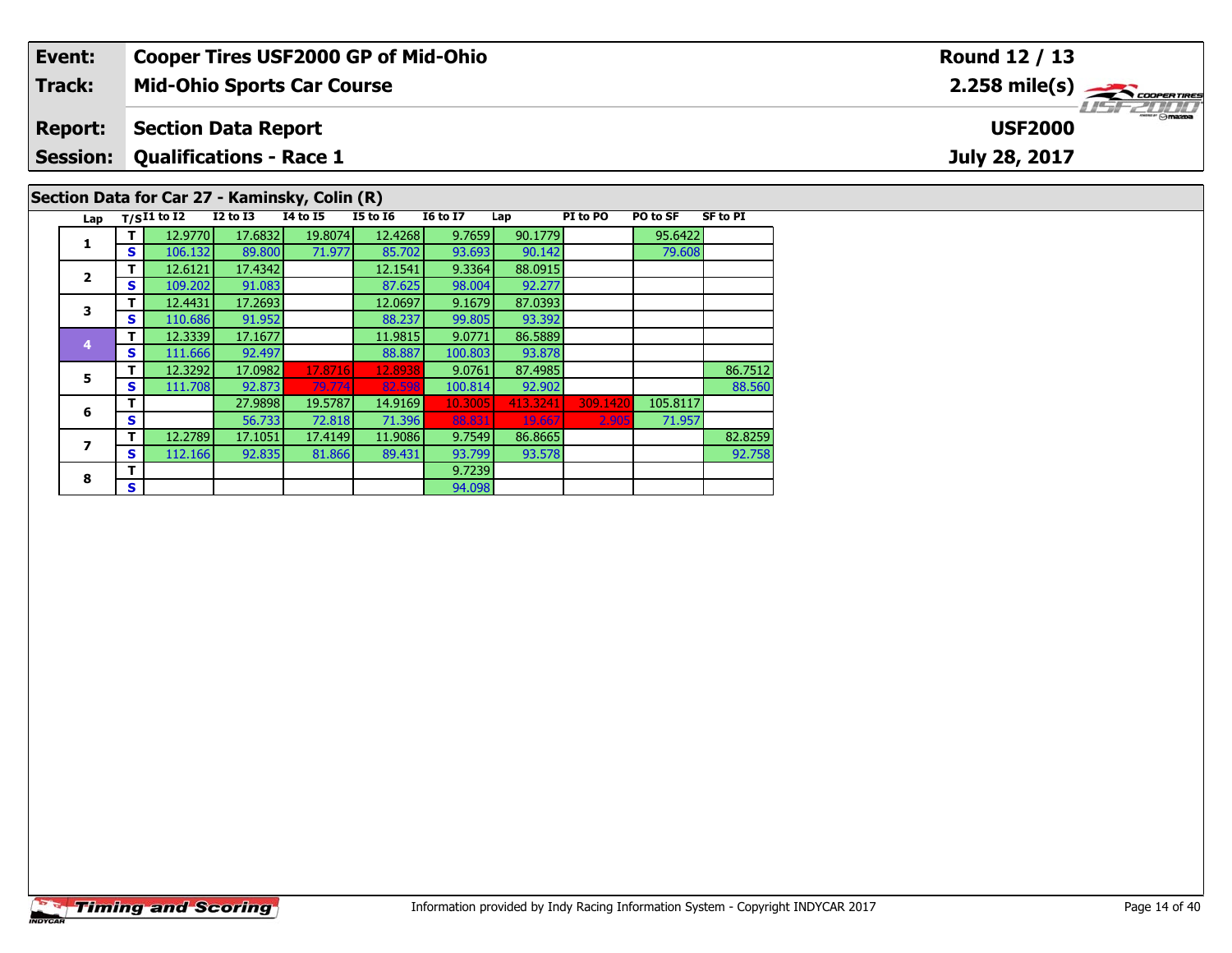| Event:<br>Track:                  |               | <b>Mid-Ohio Sports Car Course</b>                              |                    |                             | <b>Cooper Tires USF2000 GP of Mid-Ohio</b> |                              |                              |                            |                            |                            |                            |                           |                              | Round 12 / 13                   |                  | $2.258$ mile(s) $\rightarrow$ coorenames |
|-----------------------------------|---------------|----------------------------------------------------------------|--------------------|-----------------------------|--------------------------------------------|------------------------------|------------------------------|----------------------------|----------------------------|----------------------------|----------------------------|---------------------------|------------------------------|---------------------------------|------------------|------------------------------------------|
| <b>Report:</b><br><b>Session:</b> |               | <b>Section Data Report</b><br><b>Qualifications - Race 1</b>   |                    |                             |                                            |                              |                              |                            |                            |                            |                            |                           |                              | <b>USF2000</b><br>July 28, 2017 |                  |                                          |
| Lap                               |               | Section Data for Car 3 - Askew, Oliver (R)<br>$T/S$ SF to $I1$ | I1 to I2A          | I2A to I2                   | I2 to I3A                                  | I3A to I3                    | <b>I3 to I4</b>              | I4 to I5A                  | I5A to I5B                 | I5B to I5                  | I5 to I6A                  | I6A to I6                 | I6 to I7A                    | I7A to I7                       | <b>I7 to I8</b>  | I8 to SF                                 |
|                                   | S.            | 4.7238<br>109.119                                              | 7.7013<br>104.026  | 4.8881<br>117.865           | 8.7095<br>71.161                           | 8.4871<br>114.077            |                              |                            | 5.4251<br>70.757           | 4.6788<br>73.008           | 5.3420<br>95.470           | 6.5919<br>84.194          | 3.6128<br>105.307            | 6.1391<br>87.072                | 5.7722<br>71.581 | 5.0205<br>88.953                         |
| $\mathbf{2}$                      | <b>S</b>      | 4.6162<br>111.662                                              | 7.5657<br>105.891  | 4.8068<br>119.859           | 8.4414<br>73.421                           | 8.3780<br>115.562            |                              |                            | 5.3282<br>72.044           | 4.7481<br>71.943           | 5.4258<br>93.995           | 6.5466<br>84.777          | 3.5218<br>108.028            | 5.6596<br>94.449                | 5.7012<br>72.473 | 4.8376<br>92.317                         |
| 3                                 |               | 4.5947                                                         | 7.4829             | 4.7521                      | 8.3288                                     | 8.3763                       |                              |                            | 5.3189                     | 4.4901                     | 5.2801                     | 6.5373                    | 3.4951                       | 5.5512                          | 5.4898           | 4.8089                                   |
| 4                                 | S.            | 112.185<br>4.5859                                              | 107.062<br>7.3347  | 121.238<br>4.7294           | 74.413<br>8.3511                           | 115.586<br>8.3642            |                              |                            | 72.170<br>5.2809           | 76.076<br>4.4666           | 96.589<br>5.2594           | 84.897<br>6.4456          | 108.854<br>3.5263            | 96.294<br>5.4894                | 75.264<br>5.5141 | 92.868<br>4.7894                         |
| 5.                                | S.            | 112.400<br>5.8299                                              | 109.226<br>10.0912 | 121.820<br>8.3815           | 74.215<br>10.4765                          | 115.753<br>9.0395            | 3.1354                       | 8.3478                     | 72.689<br>5.6394           | 76.477<br>5.5210           | 96.969<br>6.0718           | 86.105<br>7.2711          | 107.891<br>3.4912            | 97.378<br>5.4141                | 74.932<br>5.3921 | 93.246<br>4.8661                         |
| 6                                 | S<br><b>S</b> | 88.416                                                         | 79.390             | 68.739<br>5.1534<br>111.797 | 59.158<br>8.8076<br>70.368                 | 107.106<br>8.4864<br>114.086 | 122.211<br>2.8703<br>133.499 | 83.882<br>7.3404<br>95.394 | 68.068<br>5.3630<br>71.576 | 61.871<br>4.5873<br>74.464 | 83.995<br>5.2851<br>96.498 | 76.33<br>6.4299<br>86.315 | 108.975<br>3.7535<br>101.360 | 98.732<br>6.8594<br>77.929      | 76.627           | 91.776                                   |

**<sup>T</sup>** 4.5697 7.3043 4.7054 8.4597 8.3592 2.8391 7.1652 5.3483 4.5167 5.2534 6.4369 3.4897 5.3661 5.4817 4.7981 **<sup>S</sup>** 112.798 109.680 122.442 73.262 115.822 134.966 97.726 71.773 75.628 97.080 86.222 109.022 99.615 75.375 93.077

**8 T** 3.5252 6.7716 **S** 107.924 78.939

**8**

93.077

5.3661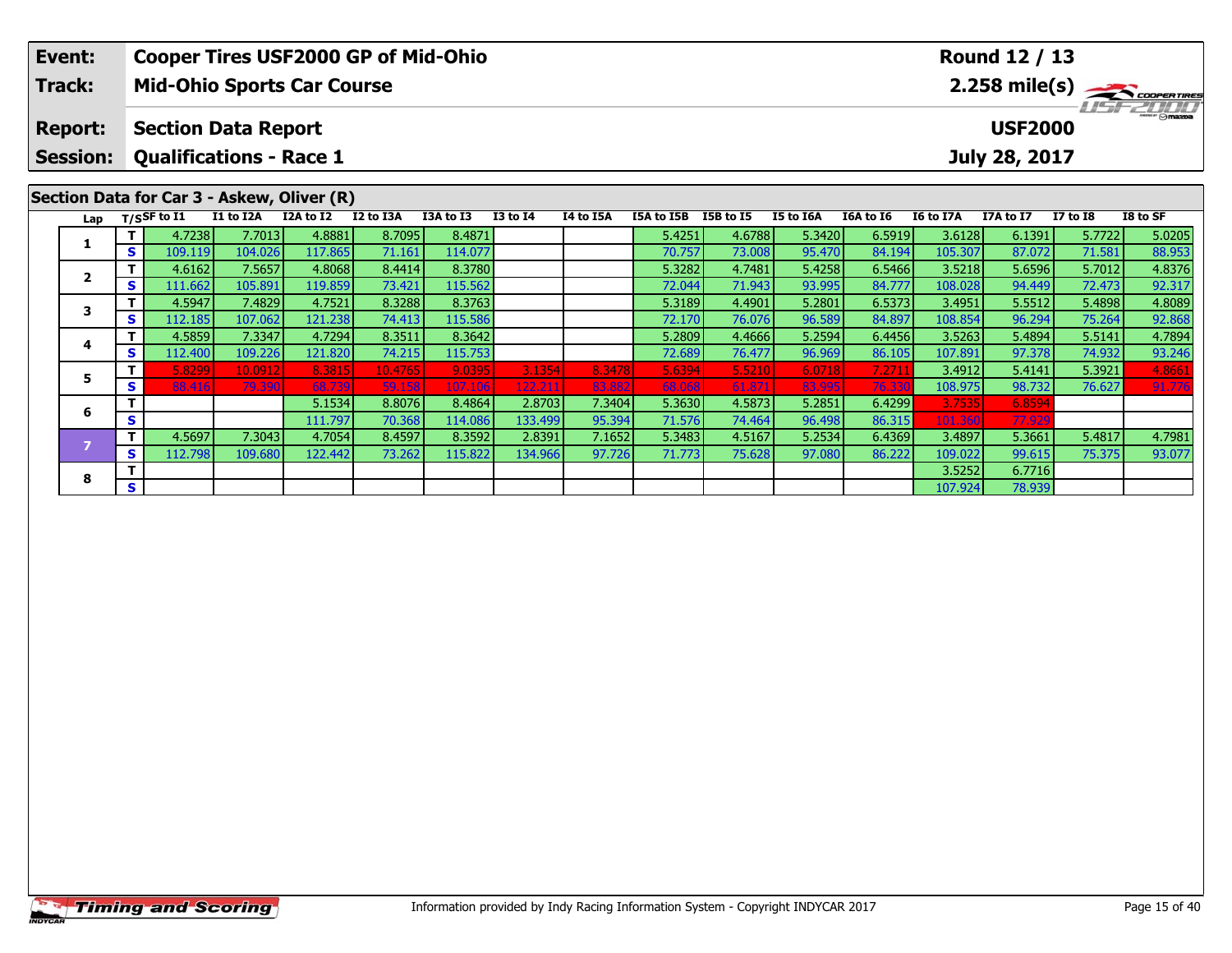| Event:          |          |                                            |                 |          | <b>Cooper Tires USF2000 GP of Mid-Ohio</b> |                 |           |          |          |                 | <b>Round 12 / 13</b>                                      |
|-----------------|----------|--------------------------------------------|-----------------|----------|--------------------------------------------|-----------------|-----------|----------|----------|-----------------|-----------------------------------------------------------|
| Track:          |          | <b>Mid-Ohio Sports Car Course</b>          |                 |          |                                            |                 |           |          |          |                 | $2.258$ mile(s) $\overbrace{\hspace{2.5cm}}$ coorer TIRES |
| <b>Report:</b>  |          | <b>Section Data Report</b>                 |                 |          |                                            |                 |           |          |          |                 | <b>USF2000</b>                                            |
| <b>Session:</b> |          | <b>Qualifications - Race 1</b>             |                 |          |                                            |                 |           |          |          |                 | July 28, 2017                                             |
|                 |          | Section Data for Car 3 - Askew, Oliver (R) |                 |          |                                            |                 |           |          |          |                 |                                                           |
| Lap             |          | $T/SI1$ to I2                              | <b>I2 to I3</b> | I4 to I5 | <b>I5 to I6</b>                            | <b>16 to 17</b> | Lap       | PI to PO | PO to SF | <b>SF to PI</b> |                                                           |
|                 |          | 12.5894                                    | 17.1966         |          | 11.9339                                    | 9.7519          | 87.4791   |          | 93.1359  |                 |                                                           |
|                 | S I      | 109.399                                    | 92.341          |          | 89.242                                     | 93.828          | 92.923    |          | 81.750   |                 |                                                           |
|                 |          | 12.3725                                    | 16.8194         |          | 11.9724                                    | 9.1814          | 85.7645   |          |          |                 |                                                           |
| $\overline{2}$  | <b>S</b> | 111.317                                    | 94.412          |          | 88.955                                     | 99.658          | 94.780    |          |          |                 |                                                           |
|                 | . The U  | 12225                                      | $AC$ 70E1       |          | 11.0174                                    | n nacol         | $0A$ FOOD |          |          |                 |                                                           |

| 1 | т | 12.5894 | 17.1966 |         | 11.9339 | 9.7519  | 87.4791  |          | 93.1359 |          |
|---|---|---------|---------|---------|---------|---------|----------|----------|---------|----------|
|   | S | 109.399 | 92.341  |         | 89.242  | 93.828  | 92.923   |          | 81.750  |          |
| 2 | т | 12.3725 | 16.8194 |         | 11.9724 | 9.1814  | 85.7645  |          |         |          |
|   | S | 111.317 | 94.412  |         | 88.955  | 99.658  | 94.780   |          |         |          |
| 3 | т | 12.2350 | 16.7051 |         | 11.8174 | 9.0463  | 84.5898  |          |         |          |
|   | S | 112.568 | 95.058  |         | 90.121  | 101.146 | 96.097   |          |         |          |
| 4 | т | 12.0641 | 16.7153 |         | 11.7050 | 9.0157  | 84.1538  |          |         |          |
|   | S | 114.163 | 95.000  |         | 90.987  | 101.490 | 96.595   |          |         |          |
| 5 | т | 18.4727 | 19.5160 | 19.5082 | 13.3429 | 8.9053  | 98.9686  |          |         | 100.4599 |
|   | S | 74.557  | 81.367  | 73.081  | 79.818  | 102.748 | 82.135   |          |         | 76.476   |
| 6 | т |         | 17.2940 | 17.2907 | 11.7150 | 10.6129 | 347.0987 | 260.4785 | 85.1010 |          |
|   | S |         | 91.821  | 82.454  | 90.909  | 86.216  | 23.419   | 3.447    | 89.469  |          |
| 7 | т | 12.0097 | 16.8189 | 17.0302 | 11.6903 | 8.8558  | 84.0935  |          |         | 82.9080  |
|   | S | 114.680 | 94.415  | 83.715  | 91.101  | 103.322 | 96.664   |          |         | 92.666   |
| 8 | Т |         |         |         |         | 10.2968 |          |          |         |          |
|   | S |         |         |         |         | 88.863  |          |          |         |          |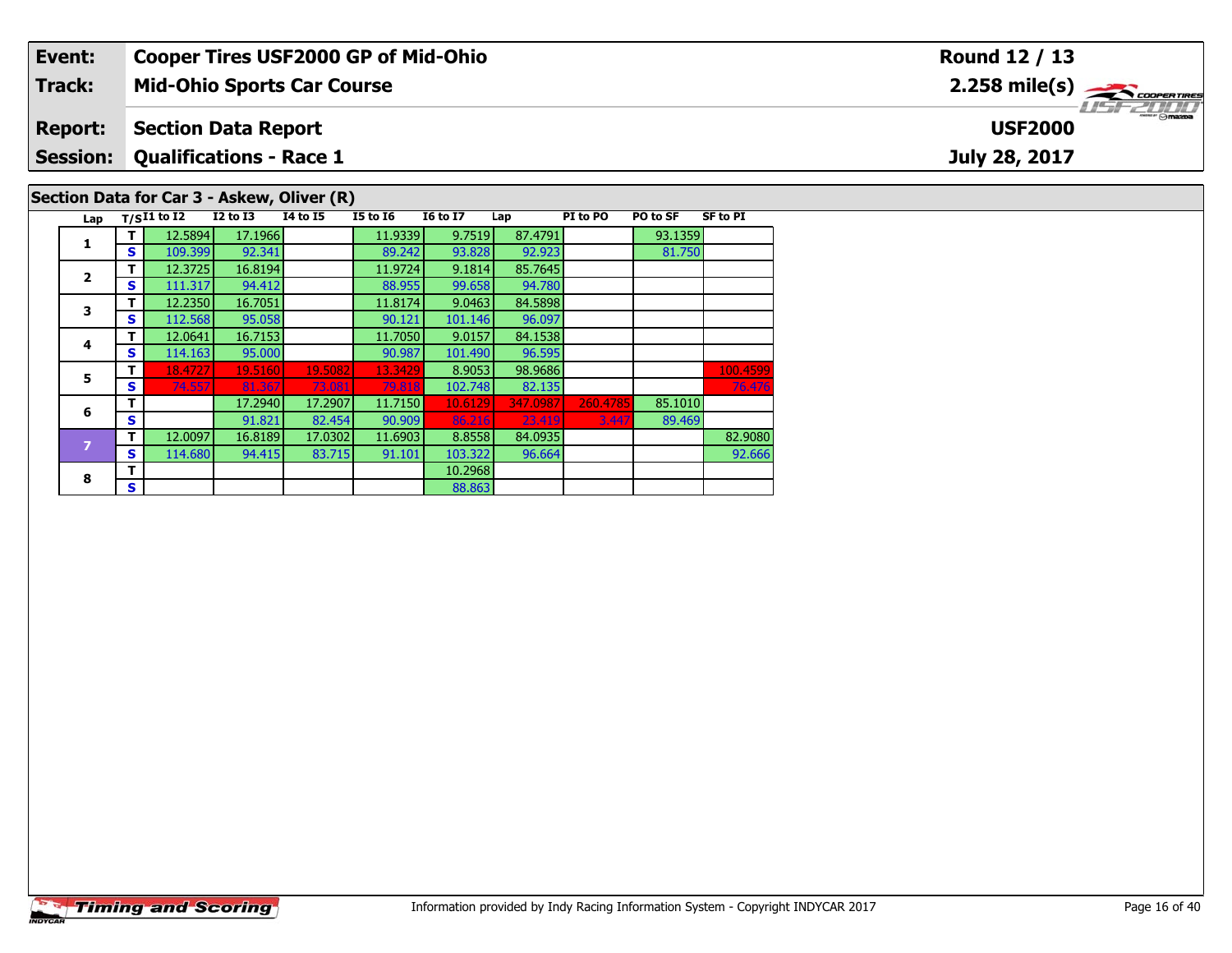| Event:<br>Track:                  |    | <b>Mid-Ohio Sports Car Course</b>                            |           |           | <b>Cooper Tires USF2000 GP of Mid-Ohio</b> |           |                 |           |            |           |           |           |           | Round 12 / 13                   |                 | $2.258$ mile(s) $\frac{1}{2}\sqrt{1000^{\circ}}$ |
|-----------------------------------|----|--------------------------------------------------------------|-----------|-----------|--------------------------------------------|-----------|-----------------|-----------|------------|-----------|-----------|-----------|-----------|---------------------------------|-----------------|--------------------------------------------------|
| <b>Report:</b><br><b>Session:</b> |    | <b>Section Data Report</b><br><b>Qualifications - Race 1</b> |           |           |                                            |           |                 |           |            |           |           |           |           | <b>USF2000</b><br>July 28, 2017 |                 | 1151721111                                       |
|                                   |    | Section Data for Car 36 - Keane, Darren (R)                  |           |           |                                            |           |                 |           |            |           |           |           |           |                                 |                 |                                                  |
| Lap                               |    | $T/S$ SF to $I1$                                             | I1 to I2A | I2A to I2 | I2 to I3A                                  | I3A to I3 | <b>I3 to I4</b> | I4 to I5A | I5A to I5B | I5B to I5 | I5 to I6A | I6A to I6 | I6 to I7A | I7A to I7                       | <b>I7 to I8</b> | I8 to SF                                         |
|                                   |    |                                                              |           | 5.1558    | 9.4574                                     | 8.7118    | 2.9357          | 7.8989    | 5.6219     | 4.9943    | 5.5971    | 6.9312    | 5.1213    | 7.1620                          |                 |                                                  |
|                                   | S  |                                                              |           | 111.745   | 65.533                                     | 111.135   | 130.525         | 88.649    | 68.280     | 68.396    | 91.119    | 80.073    | 74.289    | 74.636                          |                 |                                                  |
| $\mathbf{2}$                      |    | 4.7374                                                       | 7.9573    | 4.8673    | 8.7926                                     | 8.5542    |                 |           | 5.5555     | 4.8219    | 5.4060    | 6.7474    | 3.5990    | 5.8774                          | 6.0565          | 4.9964                                           |
|                                   | S. | 108.805                                                      | 100.679   | 118.369   | 70.488                                     | 113.182   |                 |           | 69.096     | 70.842    | 94.340    | 82.254    | 105.711   | 90.949                          | 68.221          | 89.383                                           |
| 3                                 |    | 4.6780                                                       | 7.5770    | 4.7791    | 8.7674                                     | 8.4722    |                 |           | 5.4863     | 4.7639    | 5.4193    | 6.6574    | 3.5720    | 5.6355                          | 5.8338          | 4.9308                                           |
|                                   | S. | 110.187                                                      | 105.733   | 120.553   | 70.691                                     | 114.277   |                 |           | 69.968     | 71.704    | 94.108    | 83.366    | 106.510   | 94.853                          | 70.826          | 90.572                                           |
|                                   |    | 4.6812                                                       | 8.3746    | 6.2955    | 9.6136                                     | 8.8856    |                 |           | 5.8854     | 5.0322    | 5.3814    | 6.7048    | 3.5354    | 5.6481                          | 5.6871          | 4.9222                                           |
| 4                                 | S. | 110.112                                                      | 95.663    | 91.516    | 64.468                                     | 108.961   |                 |           | 65.223     | 67.881    | 94.771    | 82.777    | 107.613   | 94.642                          | 72.652          | 90.730                                           |
| 5.                                |    | 4.6937                                                       | 7.4682    | 4.7859    | 8.6562                                     | 8.5637    |                 |           | 5.3768     | 4.6853    | 5.3299    | 6.5752    | 3.5723    | 5.6000                          | 5.7848          | 4.9417                                           |
|                                   | S. | 109.818                                                      | 107.273   | 120.382   | 71.599                                     | 113.056   |                 |           | 71.393     | 72.907    | 95.687    | 84.408    | 106.501   | 95.455                          | 71.425          | 90.372                                           |
|                                   |    | 4.6352                                                       | 7.3571    | 4.7504    | 8.5211                                     | 8.5532    |                 |           | 5.2925     | 4.7374    | 5.3168    | 6.4920    | 3.5482    | 5.4449                          | 5.7543          | 4.7898                                           |
| 6                                 | S  | 111.204                                                      | 108.893   | 121.282   | 72.734                                     | 113.195   |                 |           | 72.530     | 72.105    | 95.922    | 85.490    | 107.225   | 98.174                          | 71.804          | 93.238                                           |
| -                                 |    | 5.1724                                                       | 7.8492    | 4.8850    | 9.0404                                     | 8.7330    | 2.9291          | 7.3898    | 5.4229     | 4.7663    | 5.2846    | 6.5639    | 3.5225    | 6.9709                          | 6.6141          | 6.0795                                           |

7 | T | 5.1724 | 7.8492 | 4.8850 | 9.0404 | 8.7330 | 2.9291 | 7.3898 | 5.4229 | 4.7663 | 5.2846 | 6.5639 | 3.5225 | 6.9709 | 6.6141 | 6.0795<br>7 | S | 99.655 | 102.066 | 117.940 | 68.556 | 110.865 | 130.819 | 94.756 | 70.786

**8 T** 3.5604 6.5555<br> **S** 106.857 81.542

**7**

**8**

73.458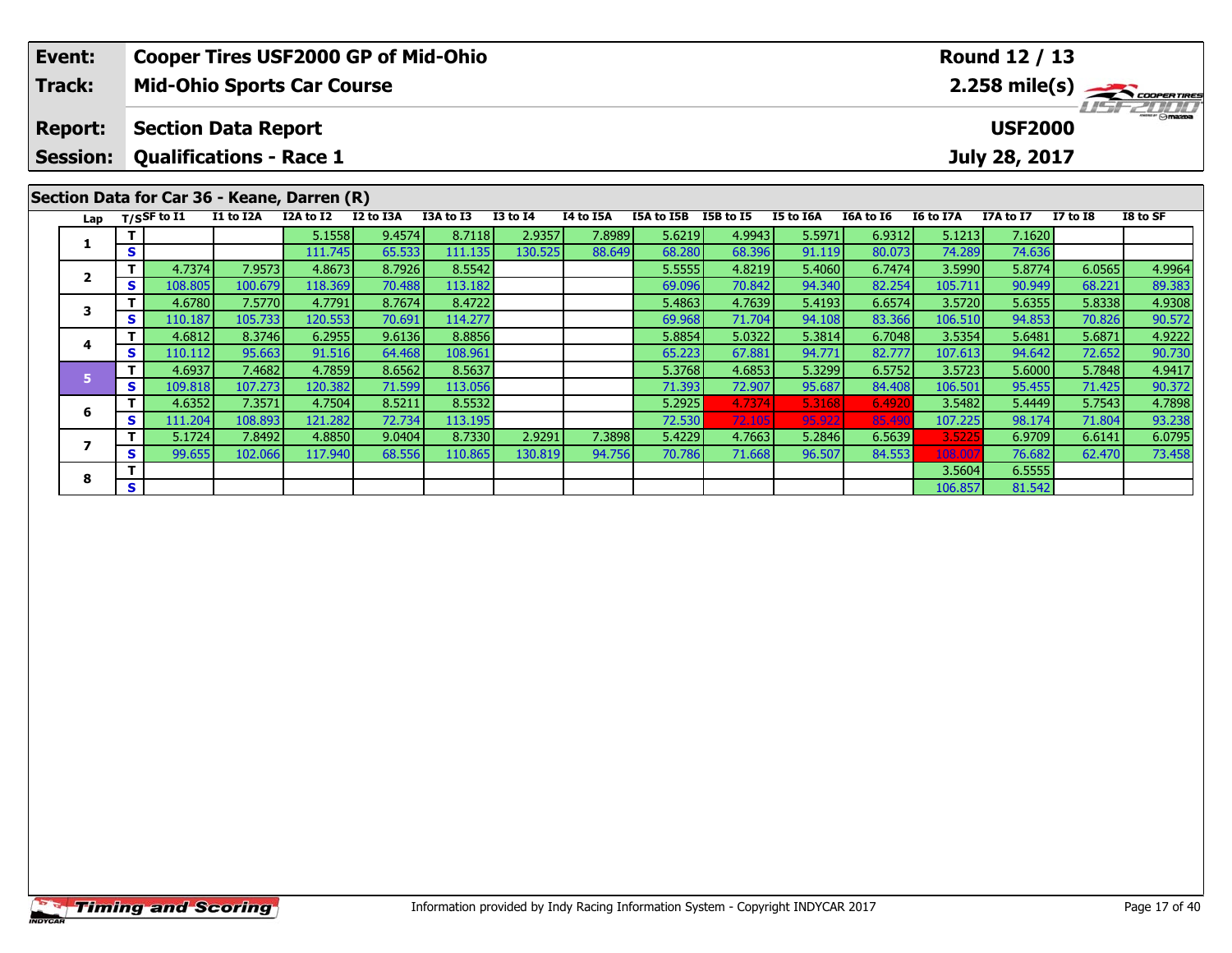| Event:          |   |               |                                | <b>Cooper Tires USF2000 GP of Mid-Ohio</b>  |                 |                 |          |          |          |                 | <b>Round 12 / 13</b>                                      |
|-----------------|---|---------------|--------------------------------|---------------------------------------------|-----------------|-----------------|----------|----------|----------|-----------------|-----------------------------------------------------------|
| Track:          |   |               |                                | <b>Mid-Ohio Sports Car Course</b>           |                 |                 |          |          |          |                 | $2.258$ mile(s) $\overbrace{\hspace{2.5cm}}$ coorer TIRES |
| <b>Report:</b>  |   |               | <b>Section Data Report</b>     |                                             |                 |                 |          |          |          |                 | <b>USF2000</b>                                            |
| <b>Session:</b> |   |               | <b>Qualifications - Race 1</b> |                                             |                 |                 |          |          |          |                 | July 28, 2017                                             |
|                 |   |               |                                | Section Data for Car 36 - Keane, Darren (R) |                 |                 |          |          |          |                 |                                                           |
| Lap             |   | $T/SI1$ to I2 | $I2$ to $I3$                   | <b>I4 to I5</b>                             | <b>I5 to 16</b> | <b>I6 to I7</b> | Lap      | PI to PO | PO to SF | <b>SF to PI</b> |                                                           |
|                 |   |               | 18.1692                        | 18.5151                                     | 12.5283         | 12.2833         | 246.6077 | 157.9414 | 87.4268  |                 |                                                           |
|                 | S |               | 87.398                         | 77.001                                      | 85.008          | 74.491          | 32.962   | 5.685    | 87.088   |                 |                                                           |
| $\overline{2}$  |   | 12.8246       | 17.3468                        |                                             | 12.1534         | 9.4764          | 88.3557  |          |          |                 |                                                           |
|                 | S | 107.393       | 91.542                         |                                             | 87.630          | 96.556          | 92.001   |          |          |                 |                                                           |

 $\frac{91.356}{86.0293}$ 

89.304

 $\frac{92.001}{86.8575}$ 

93.588<br>91.5075

88.832

94.203<br>85.3450

**T** 12.3561 17.2396 12.0767 9.2075 86.8575<br>**S** 111.465 92.111 88.186 99.376 93.588

**4 T** 14.6701 18.4992 12.0862 9.1835 91.5075<br>**S** 93.883 85.839 88.117 99.635 88.832

**<sup>T</sup>** 12.2541 17.2199 11.9051 9.1723 86.2906 **<sup>S</sup>** 112.393 92.216 89.457 99.757 94.203

**R T** 10.1159 **S S** 1

**T** 12.1075 17.0743 11.8088 8.9931 85.3450 8.3450 84.0967<br> **S** 113.754 93.003 90.187 101.745 95.246

**<sup>T</sup>** 12.7342 17.7734 17.5790 11.8485 9.8250 536.4177 332.9388 117.1534 86.0293 **<sup>S</sup>** 108.155 89.344 81.101 89.885 93.130 15.154 2.697 64.991 89.304

90.452

**3**

**4**

**5**

**6**

**7**

**8**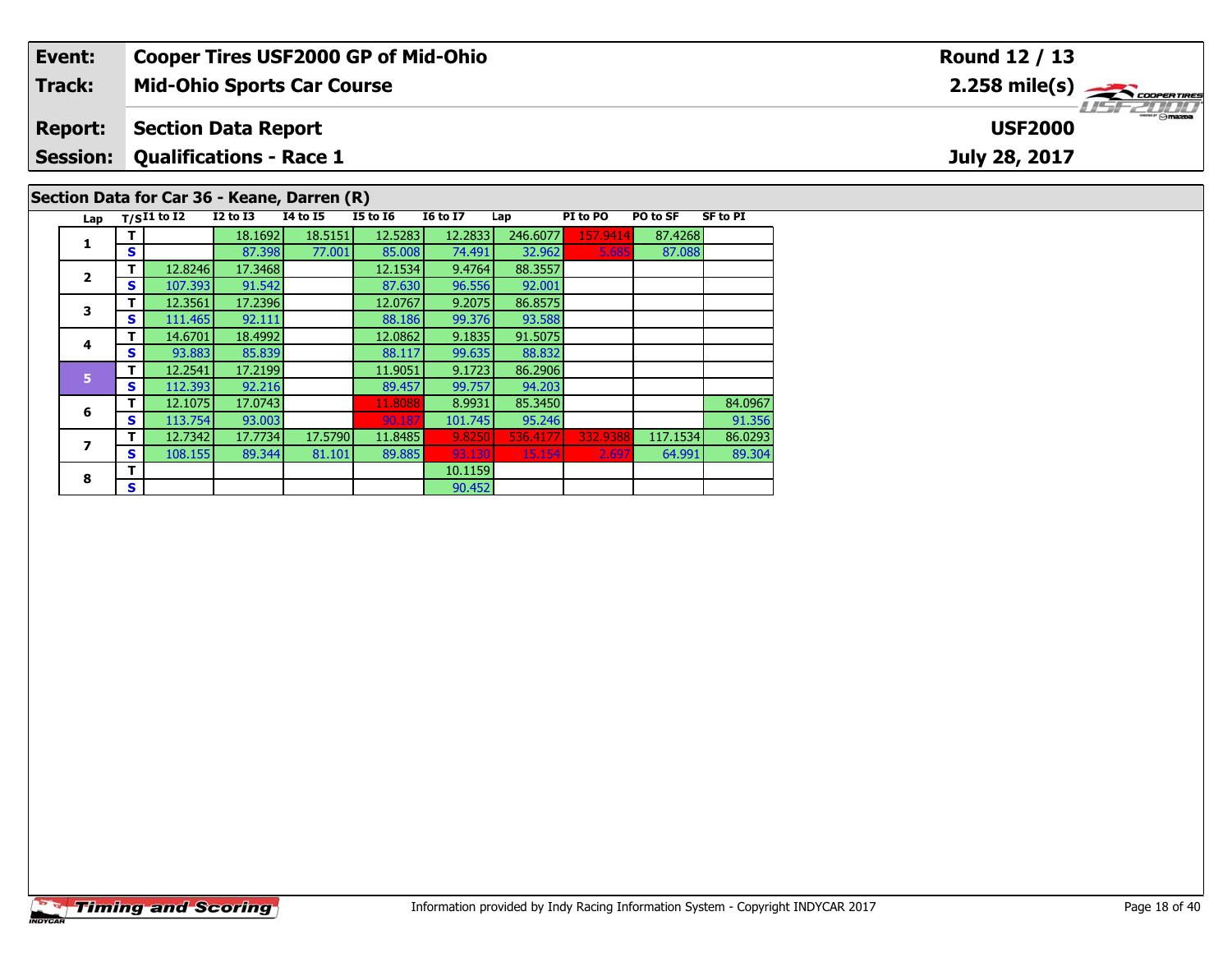|                                                                                                                                                                                                                                                    | Event:          |        |                                                 |                   | <b>Cooper Tires USF2000 GP of Mid-Ohio</b> |                  |                   |         |        | Round 12 / 13    |                  |                  |                                                  |                  |                  |                  |                  |  |
|----------------------------------------------------------------------------------------------------------------------------------------------------------------------------------------------------------------------------------------------------|-----------------|--------|-------------------------------------------------|-------------------|--------------------------------------------|------------------|-------------------|---------|--------|------------------|------------------|------------------|--------------------------------------------------|------------------|------------------|------------------|------------------|--|
|                                                                                                                                                                                                                                                    | Track:          |        |                                                 |                   | <b>Mid-Ohio Sports Car Course</b>          |                  |                   |         |        |                  |                  |                  | $2.258$ mile(s) $\frac{1}{2}\sqrt{1000^{\circ}}$ |                  |                  |                  |                  |  |
|                                                                                                                                                                                                                                                    | <b>Report:</b>  |        | <b>Section Data Report</b>                      |                   |                                            |                  |                   |         |        |                  |                  |                  | $\overline{\odot}$ mazpa<br><b>USF2000</b>       |                  |                  |                  |                  |  |
|                                                                                                                                                                                                                                                    | <b>Session:</b> |        | <b>Qualifications - Race 1</b><br>July 28, 2017 |                   |                                            |                  |                   |         |        |                  |                  |                  |                                                  |                  |                  |                  |                  |  |
| Section Data for Car 37 - Abel, Jacob (R)<br>I1 to I2A<br>I2A to I2<br>I2 to I3A<br>I3A to I3<br><b>I3 to I4</b><br>I4 to I5A<br>I5A to I5B<br>I5B to I5<br>I5 to I6A<br>I6A to I6<br>I6 to I7A<br>Lap T/SSF to I1<br>I7A to I7<br><b>I7 to I8</b> |                 |        |                                                 |                   |                                            |                  |                   |         |        |                  |                  |                  |                                                  |                  |                  |                  |                  |  |
|                                                                                                                                                                                                                                                    |                 |        |                                                 |                   |                                            |                  |                   |         |        |                  |                  |                  |                                                  |                  |                  |                  | I8 to SF         |  |
|                                                                                                                                                                                                                                                    | 1               |        |                                                 |                   | 6.4732                                     | 9.9956           | 9.9073            | 3.0110  | 8.3997 | 5.6856           | 4.9730           | 5.4584           | 7.0064                                           | 3.6997           | 6.664            |                  |                  |  |
|                                                                                                                                                                                                                                                    |                 | S      |                                                 |                   | 89.003                                     | 62.005           | 97.724            | 127.261 | 83.363 | 67.515           | 68.689           | 93.434           | 79.213                                           | 102.834          | 80.20            |                  |                  |  |
|                                                                                                                                                                                                                                                    | $\mathbf{2}$    | т      | 4.7569                                          | 7.6643            | 4.8178                                     | 9.1810           | 8.5585            |         |        | 5.4869           | 4.7760           | 5.4086           | 6.7239                                           | 4.3493           | 6.9257           | 6.3259           | 5.1142           |  |
|                                                                                                                                                                                                                                                    |                 | S<br>т | 108.359<br>4.7009                               | 104.528<br>7.4222 | 119.585<br>4.8011                          | 67.506<br>8.7125 | 113.125<br>8.4867 |         |        | 69.960<br>5.4068 | 71.522<br>4.8401 | 94.294<br>5.3051 | 82.541<br>6.6960                                 | 87.475<br>3.5674 | 77.183<br>5.6214 | 65.316<br>5.9216 | 87.324           |  |
|                                                                                                                                                                                                                                                    | 3               | S      | 109.650                                         | 107.938           | 120.001                                    | 71.136           | 114.082           |         |        | 70.996           | 70.575           | 96.134           | 82.885                                           | 106.648          | 95.091           | 69.775           | 4.9422<br>90.363 |  |
|                                                                                                                                                                                                                                                    |                 |        | 4.6757                                          | 7.4019            | 4.7844                                     | 8.6927           | 8.4821            |         |        | 5.4041           | 4.7058           | 5.2996           | 6.5519                                           | 3.5554           | 5.5855           | 5.9429           | 4.8678           |  |
|                                                                                                                                                                                                                                                    | 4               | S      | 110.241                                         | 108.234           | 120.420                                    | 71.298           | 114.144           |         |        | 71.032           | 72.589           | 96.234           | 84.708                                           | 107.008          | 95.702           | 69.525           | 91.744           |  |
|                                                                                                                                                                                                                                                    |                 | т      | 4.6660                                          | 7.4218            | 4.7747                                     | 8.6097           | 8.4666            |         |        | 5.3811           | 4.7096           | 5.2824           | 6.5352                                           | 3.5325           | 5.4122           | 5.7661           | 4.9046           |  |
|                                                                                                                                                                                                                                                    | 5 <sup>1</sup>  | S      | 110.470                                         | 107.944           | 120.664                                    | 71.985           | 114.353           |         |        | 71.336           | 72.531           | 96.547           | 84.925                                           | 107.701          | 98.767           | 71.657           | 91.056           |  |
|                                                                                                                                                                                                                                                    |                 |        | 4.6354                                          | 7.3387            | 4.7766                                     | 9.2665           | 8.6644            | 2.9076  | 7.9436 | 5.6639           | 4.8720           | 5.4669           | 7.050                                            | 3.5378           | 5.4628           | 5.7419           | 4.8563           |  |
|                                                                                                                                                                                                                                                    | 6               | S      | 111.200                                         | 109.166           | 120.616                                    | 66.883           | 111.743           | 131.786 | 88.150 | 67.774           | 70.113           | 93.289           | 78.71                                            | 107.540          | 97.852           | 71.959           | 91.961           |  |
|                                                                                                                                                                                                                                                    |                 |        |                                                 |                   | 6.2621                                     | 9.5831           | 8.7910            | 3.1842  | 8.1711 | 6.2575           | 5.5931           | 6.5477           | 6.9709                                           | 3.6893           | 6.5308           |                  |                  |  |
|                                                                                                                                                                                                                                                    | $\overline{ }$  | S      |                                                 |                   | 92.004                                     | 64.674           | 110.133           | 120.338 | 85.696 | 61.345           | 61.074           | 77.890           | 79.617                                           | 103.124          | 81.85            |                  |                  |  |
|                                                                                                                                                                                                                                                    |                 | т      | 4.6625                                          |                   |                                            | 9.6561           | 8.7240            | 2.9964  | 7.5707 | 5.5564           | 4.8002           | 5.4378           | 6.5792                                           | 3.5995           | 5.7642           | 5.8768           | 4.8864           |  |
|                                                                                                                                                                                                                                                    |                 | S      | 110.553                                         |                   |                                            | 64.185           | 110.979           | 127.881 | 92.492 | 69.085           | 71.162           | 93.788           | 84.357                                           | 105.696          | 92.735           | 70.307           | 91.395           |  |
|                                                                                                                                                                                                                                                    |                 |        |                                                 |                   |                                            |                  |                   |         |        |                  |                  |                  |                                                  | 3.5287           | 5.6990           |                  |                  |  |
|                                                                                                                                                                                                                                                    | 8<br>9          | S      |                                                 |                   |                                            |                  |                   |         |        |                  |                  |                  |                                                  | 107.817          | 93.796           |                  |                  |  |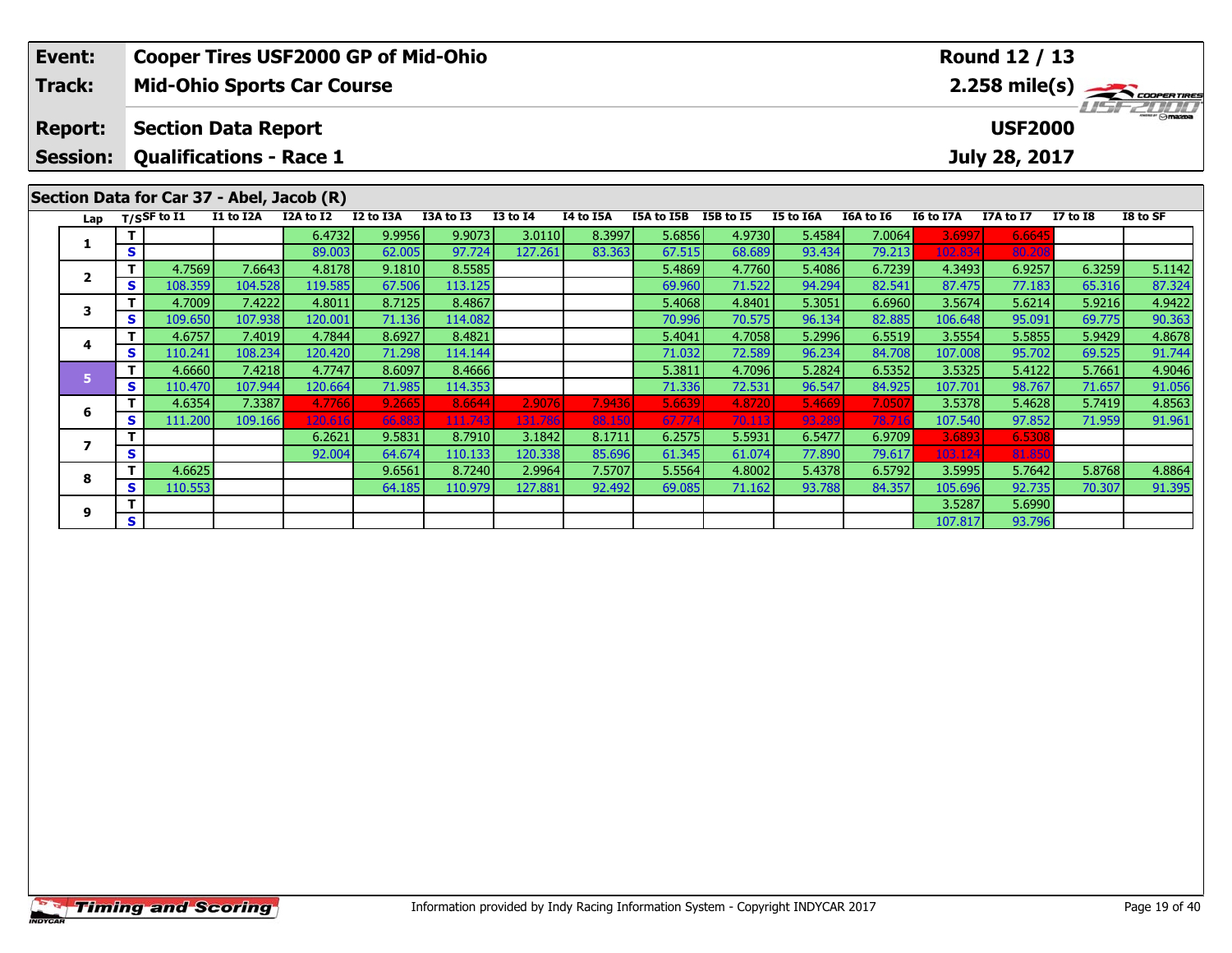|                                           | Event:          |               | <b>Cooper Tires USF2000 GP of Mid-Ohio</b> |                 |                 |                 | <b>Round 12 / 13</b> |          |          |                 |  |                                                                             |  |  |
|-------------------------------------------|-----------------|---------------|--------------------------------------------|-----------------|-----------------|-----------------|----------------------|----------|----------|-----------------|--|-----------------------------------------------------------------------------|--|--|
|                                           | <b>Track:</b>   |               | <b>Mid-Ohio Sports Car Course</b>          |                 |                 |                 |                      |          |          |                 |  | $2.258$ mile(s) $\overbrace{\hspace{2.5cm}}$ coorentines<br><b>LISFZDDD</b> |  |  |
|                                           | <b>Report:</b>  |               | <b>Section Data Report</b>                 |                 |                 |                 | <b>USF2000</b>       |          |          |                 |  |                                                                             |  |  |
|                                           | <b>Session:</b> |               | <b>Qualifications - Race 1</b>             |                 |                 | July 28, 2017   |                      |          |          |                 |  |                                                                             |  |  |
| Section Data for Car 37 - Abel, Jacob (R) |                 |               |                                            |                 |                 |                 |                      |          |          |                 |  |                                                                             |  |  |
|                                           | Lap             | $T/SI1$ to I2 | $I2$ to $I3$                               | <b>I4 to I5</b> | <b>I5 to 16</b> | <b>16 to 17</b> | Lap                  | PI to PO | PO to SF | <b>SF to PI</b> |  |                                                                             |  |  |
|                                           |                 |               | 19.9029                                    | 19.4079         | 12.4648         | 10.3642         | 266.7374             | 175.0931 | 95.0567  |                 |  |                                                                             |  |  |
|                                           |                 | S.            | 79.785                                     | 73.459          | 85.441          | 88.285          | 30.475               | 5.128    | 80.098   |                 |  |                                                                             |  |  |

84.609

89.849

93.717

94.342

94.926

**2**

**3**

**4**

**5**

**6**

**7**

**8**

**9**

**T** 12.4821 17.7395 12.1325 11.2750 90.4716<br>**S** 110.340 89.515 87.781 81.153 89.849

**T** 12.2233 17.1992 12.0011 9.1888 86.7379<br>**S** 112.676 92.327 88.742 99.578 93.717

**T** 12.1863 17.1748 11.8515 9.1409 86.1627<br>**S** 113.018 92.458 89.862 100.100 94.342

**<sup>T</sup>** 12.1965 17.0763 11.8176 8.9447 85.6330 **<sup>S</sup>** 112.924 92.992 90.120 102.295 94.926

**<sup>T</sup>** 9.2277 **<sup>S</sup>** 99.158

**<sup>T</sup>** 12.1153 17.9309 18.4795 12.5176 9.0006 88.1851 87.6968 **<sup>S</sup>** 113.680 88.560 77.149 85.080 101.660 92.179 87.606

**<sup>T</sup>** 17.6489 18.3801 17.9273 12.0170 9.3637 93.7591 90.8023 **<sup>S</sup>** 78.037 86.395 79.526 88.624 97.718 86.699 84.609

99.158

**T** 18.3741 20.0217 13.5186 10.2201 384.2100 291.3767 93.8497<br>S 86.424 71.207 78.780 89.529 21.157 3.082 81.128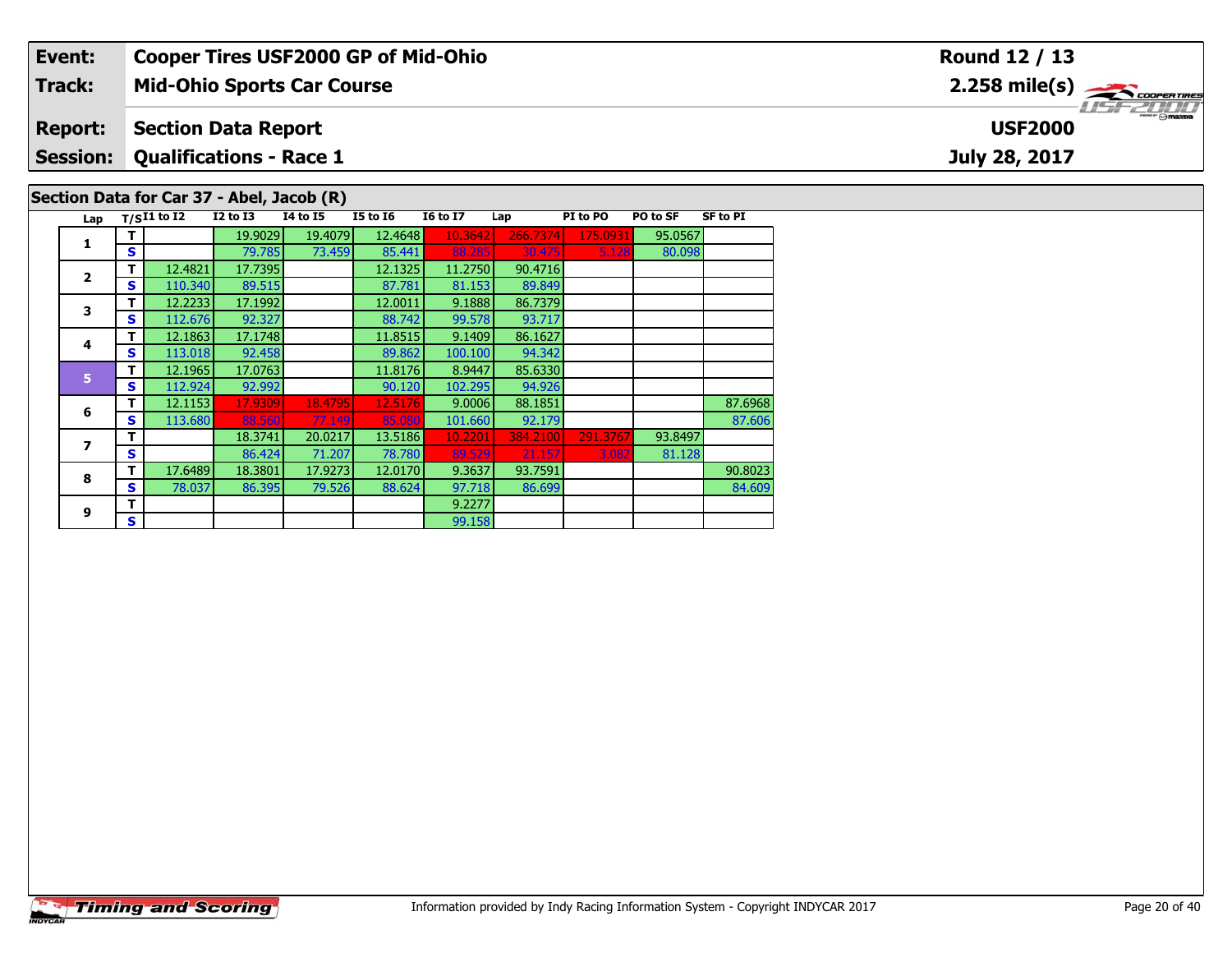| Event:         | <b>Cooper Tires USF2000 GP of Mid-Ohio</b> | Round 12 / 13                             |
|----------------|--------------------------------------------|-------------------------------------------|
| Track:         | <b>Mid-Ohio Sports Car Course</b>          | $2.258$ mile(s) $\rightarrow$ Coorentment |
| <b>Report:</b> | Section Data Report                        | <b>USF2000</b>                            |
|                | <b>Session: Qualifications - Race 1</b>    | July 28, 2017                             |
|                | Section Data for Car 7 - Wojcik, Devin (R) |                                           |

Lap T/S<sup>SF</sup> to I1 I1 to I2A I2A to I2 I2 to I3A I3A to I3 I3 to I4 I4 to I5A I5A to I5B I5B to I5 I5 to I6A to I6 I6 to I7A I7A to I7 I7 to I8 I8 to SF

**<sup>T</sup>** 5.0891 9.1899 8.5132 2.8785 7.8701 5.5896 5.0749 6.5340 7.0618 5.0702 7.5301 **<sup>S</sup>** 113.210 67.441 113.727 133.119 88.973 68.675 67.310 78.053 78.592 75.037 70.988

**T** 3.6282 6.2753<br>**S** 104.860 85.182

1 | T | 5.1643| 8.1903| 5.1303| 9.4872| 9.4722| 3.2635| 8.5637| 6.6637| 5.6236| 7.8938| 9.0376| 3.7087| 6.1035| 6.1371| 5.1329<br>1 | S | 99.811| 97.815| 112.301| 65.327| 102.213| 117.414| 81.767| 57.605| 60.742| 64.608| 61.4

|                       | <b>Timing and Scoring</b> |
|-----------------------|---------------------------|
| <i><b>INDYCAR</b></i> |                           |

**1**

**3**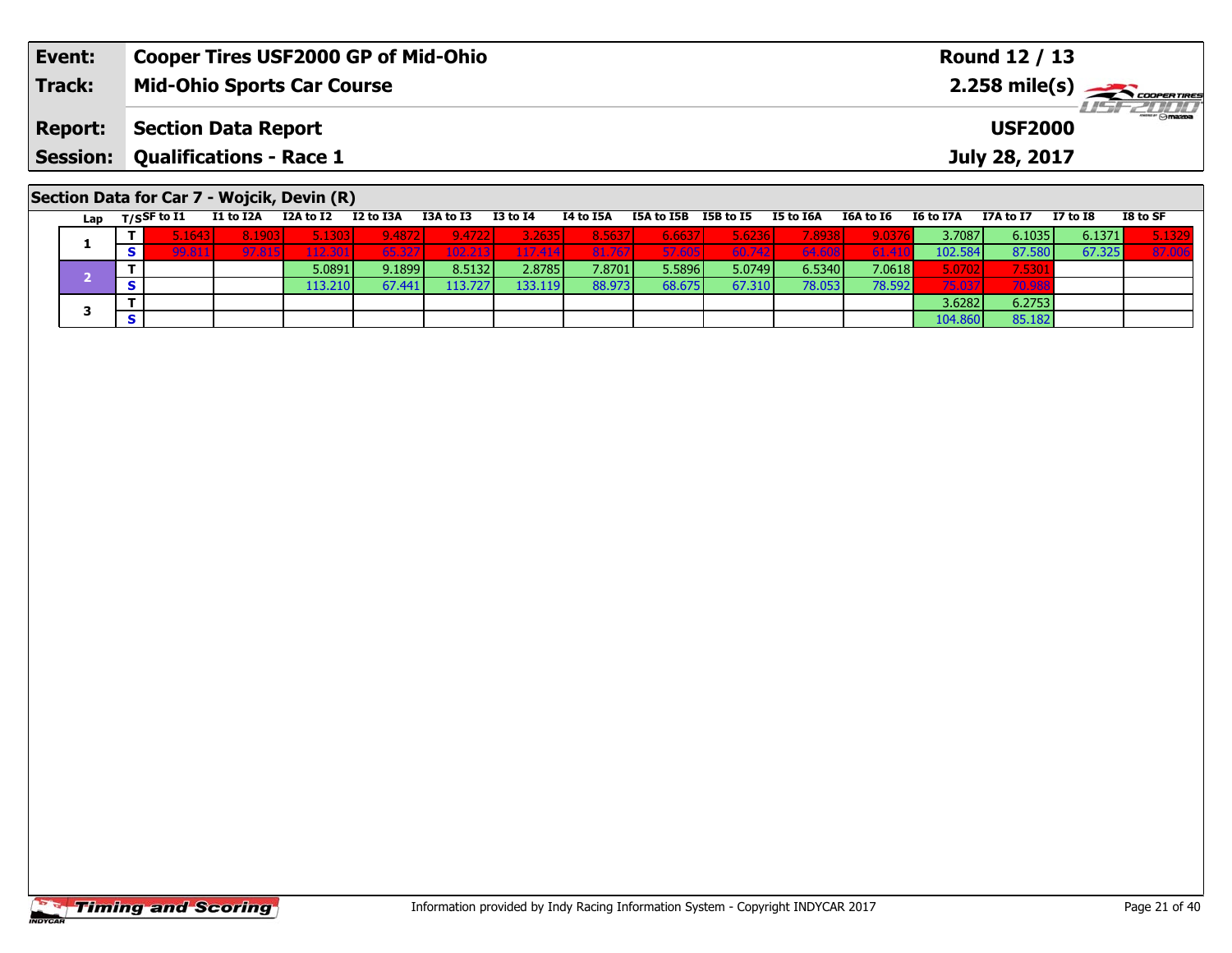| Event:                                     | <b>Cooper Tires USF2000 GP of Mid-Ohio</b> |          |          |          | Round 12 / 13                              |     |          |          |                 |                                    |
|--------------------------------------------|--------------------------------------------|----------|----------|----------|--------------------------------------------|-----|----------|----------|-----------------|------------------------------------|
| Track:                                     | <b>Mid-Ohio Sports Car Course</b>          |          |          |          | $2.258$ mile(s) $\rightarrow$ COOPER TIRES |     |          |          |                 |                                    |
| <b>Report:</b>                             | <b>Section Data Report</b>                 |          |          |          |                                            |     |          |          |                 | <b>LISF 2000</b><br><b>USF2000</b> |
| <b>Session: Qualifications - Race 1</b>    |                                            |          |          |          |                                            |     |          |          |                 | July 28, 2017                      |
| Section Data for Car 7 - Wojcik, Devin (R) | Lap $T/SI1$ to $\overline{I2}$             | I2 to I3 | 14 to 15 | I5 to I6 | <b>16 to 17</b>                            | Lap | PI to PO | PO to SF | <b>SF to PI</b> |                                    |

 $\frac{66.7809}{13.446}$ 

**<sup>T</sup>** 13.3206 18.9594 20.8510 16.9314 9.8122 99.5724 93.0698 100.5856 **<sup>S</sup>** 103.394 83.756 68.375 62.901 93.251 81.637 81.808 76.380

92.392

**T** 17.7031 18.5346 13.5958 12.6003 156.1573 66.7809<br>S 89.699 76.920 78.333 72.617 52.055 13.446

**T** 9.9035<br> **S** 92.392

|                | <b>Timing and Scoring</b> |
|----------------|---------------------------|
| <b>INDYCAR</b> |                           |

**1**

**3**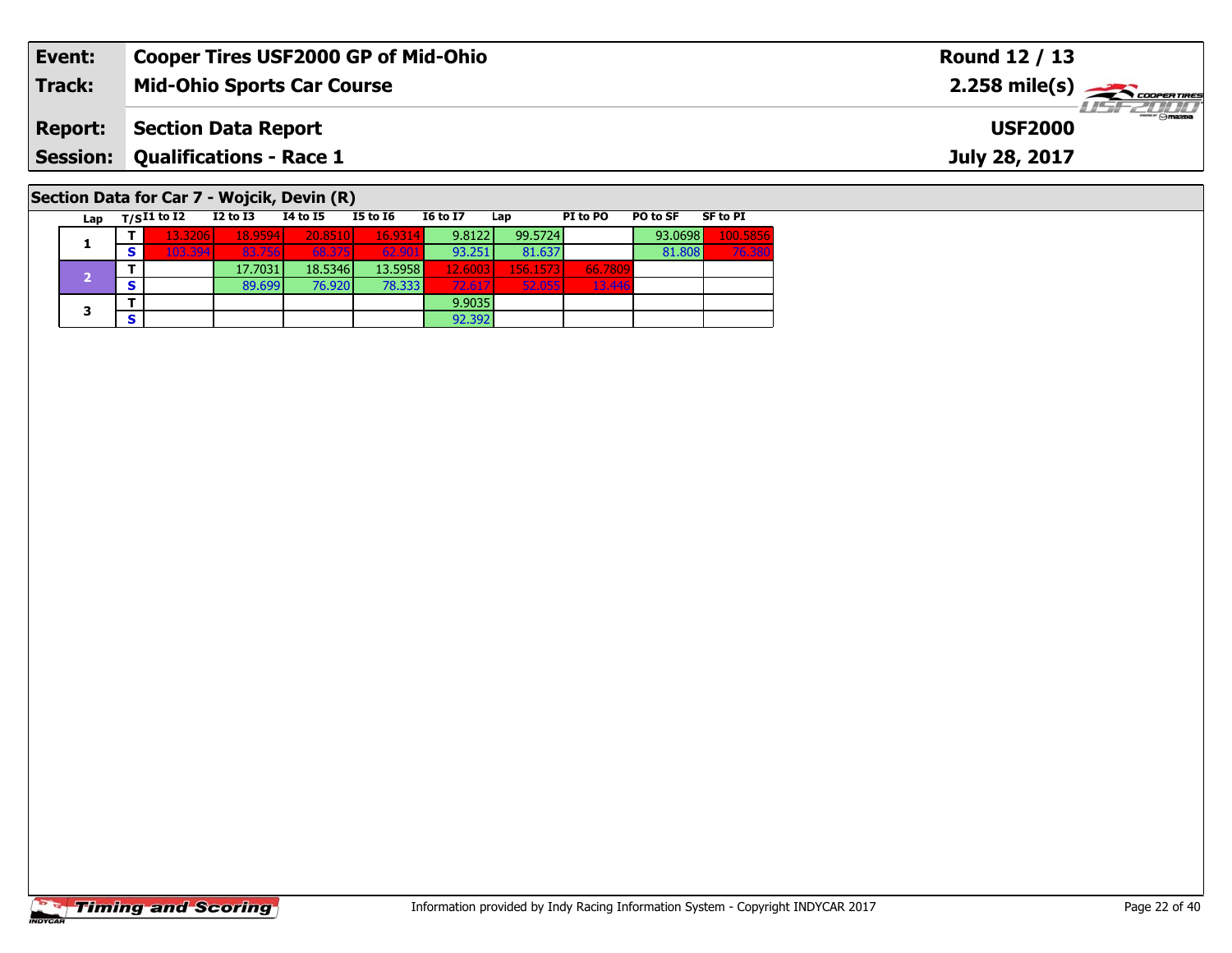|  | Event:<br><b>Track:</b>           |          |                                                                                                 | <b>Cooper Tires USF2000 GP of Mid-Ohio</b><br><b>Mid-Ohio Sports Car Course</b> |           |           |           | Round 12 / 13<br>$2.258$ mile(s) $\rightarrow$ coorgained |           |            |           |           |           |           |           |                 |           |
|--|-----------------------------------|----------|-------------------------------------------------------------------------------------------------|---------------------------------------------------------------------------------|-----------|-----------|-----------|-----------------------------------------------------------|-----------|------------|-----------|-----------|-----------|-----------|-----------|-----------------|-----------|
|  | <b>Report:</b><br><b>Session:</b> |          | <b>Section Data Report</b><br><b>USF2000</b><br><b>Qualifications - Race 1</b><br>July 28, 2017 |                                                                                 |           |           |           |                                                           |           |            |           |           |           |           |           |                 | $H = - 1$ |
|  |                                   |          | $T/S$ SF to I1                                                                                  | Section Data for Car 79 - Malukas, David (R)<br>I1 to I2A                       | I2A to I2 | I2 to I3A | I3A to I3 | <b>I3 to I4</b>                                           | I4 to I5A | I5A to I5B | I5B to I5 | I5 to I6A | I6A to I6 | I6 to I7A | I7A to I7 | <b>I7 to I8</b> | I8 to SF  |
|  | Lap                               |          | 4.7735                                                                                          | 7.9351                                                                          | 4.9411    | 9.0540    | 8.5401    |                                                           |           | 5.5034     | 4.8051    | 5.3887    | 6.8086    | 4.5132    | 6.9343    | 6.7648          | 5.0464    |
|  |                                   | S.       | 107.983                                                                                         | 100.961                                                                         | 116.601   | 68.453    | 113.369   |                                                           |           | 69.750     | 71.089    | 94.642    | 81.515    | 84.298    | 77.087    | 61.078          | 88.497    |
|  | 2                                 |          | 4.6184                                                                                          | 7.5515                                                                          | 4.8649    | 9.4380    | 13.2918   |                                                           |           | 5.4983     | 4.7206    | 5.3126    | 6.6447    | 3.5265    | 5.5926    | 5.6686          | 4.9310    |
|  |                                   | <b>S</b> | 111.609                                                                                         | 106.090                                                                         | 118.427   | 65.668    | 72.841    |                                                           |           | 69.815     | 72.362    | 95.998    | 83.525    | 107.884   | 95.581    | 72.890          | 90.568    |
|  | 3                                 |          | 4.6596                                                                                          | 7.4714                                                                          | 4.7735    | 8.5559    | 8.4184    | 2.8663                                                    | 7.4170    | 6.2803     | 6.6546    | 6.9414    | 6.7351    | 3.5029    | 5.7351    | 6.2897          | 4.9417    |
|  |                                   | <b>S</b> | 110.622                                                                                         | 107.227                                                                         | 120.695   | 72.438    | 115.008   | 133.685                                                   | 94.408    | 61.122     | 51.332    | 73.472    | 82.404    | 108.611   | 93.206    | 65.692          | 90.372    |
|  | 4<br>S.<br>5<br>S                 |          | 4.7648                                                                                          | 7.9127                                                                          | 4.8328    | 8.6226    | 8.4658    | 2.8711                                                    | 8.3987    | 5.4504     | 4.8655    | 5.5135    | 6.8856    | 3.5032    | 5.9244    | 5.8603          | 4.8885    |
|  |                                   |          | 108.180                                                                                         | 101.247                                                                         | 119.214   | 71.878    | 114.364   | 133.462                                                   | 83.373    | 70.429     | 70.207    | 92.500    | 80.60     | 108.602   | 90.228    | 70.505          | 91.355    |
|  |                                   |          |                                                                                                 |                                                                                 | 6.9423    | 9.8606    | 12.4179   | 4.3675                                                    | 10.8701   | 6.2249     | 5.9885    | 7.4215    | 9.0433    | 3.5576    | 6.6164    |                 |           |
|  |                                   |          |                                                                                                 | 82.989                                                                          | 62.853    | 77.967    | 87.735    | 64.418                                                    | 61.666    | 57.041     | 68.719    | 61.371    | 106.941   | 80.791    |           |                 |           |

**<sup>T</sup>** 4.6095 7.4179 4.7729 8.5561 8.4216 2.8690 7.3685 5.3106 4.6173 5.2655 6.5231 5.1601 6.1103 5.8402 4.9128 **<sup>S</sup>** 111.824 108.000 120.710 72.436 114.964 133.559 95.030 72.283 73.981 96.857 85.082 73.730 87.483 70.748 90.904

**<sup>T</sup>** 3.4774 5.5297 **<sup>S</sup>** 109.408 96.668

**6**

**7**

 $6.1103$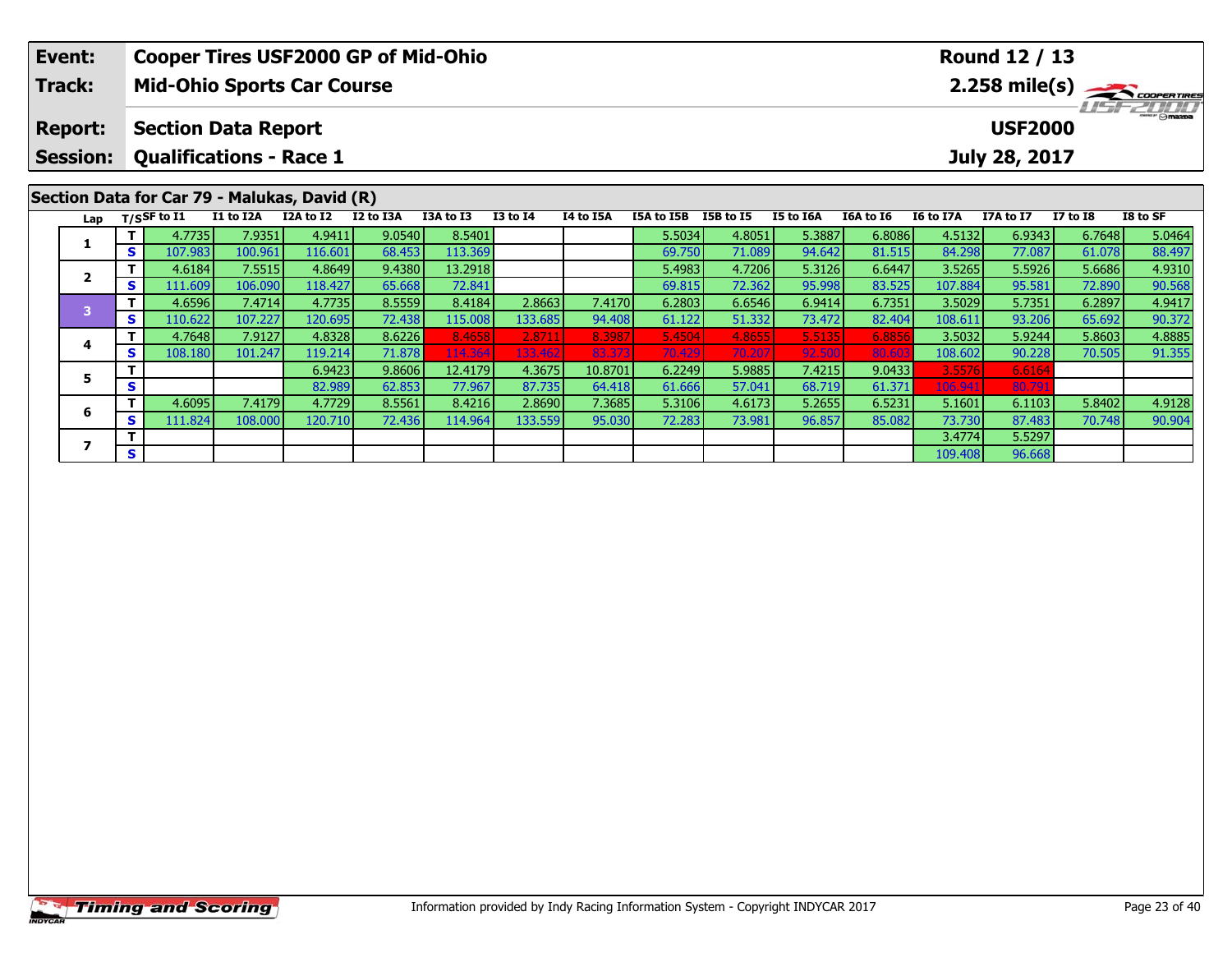| Event:                                       |    |               |                                | <b>Cooper Tires USF2000 GP of Mid-Ohio</b> |                 |                 |         |          |          | Round 12 / 13   |                                                                                                                                                                                                                                                                                                                                                                                                                                                                                                   |  |  |  |  |  |
|----------------------------------------------|----|---------------|--------------------------------|--------------------------------------------|-----------------|-----------------|---------|----------|----------|-----------------|---------------------------------------------------------------------------------------------------------------------------------------------------------------------------------------------------------------------------------------------------------------------------------------------------------------------------------------------------------------------------------------------------------------------------------------------------------------------------------------------------|--|--|--|--|--|
| <b>Track:</b>                                |    |               |                                | <b>Mid-Ohio Sports Car Course</b>          |                 |                 |         |          |          |                 | $2.258$ mile(s) $\sum$ coorentmen                                                                                                                                                                                                                                                                                                                                                                                                                                                                 |  |  |  |  |  |
| <b>Report:</b>                               |    |               | <b>Section Data Report</b>     |                                            |                 |                 |         |          |          |                 | $\overline{\phantom{a}}$ $\overline{\phantom{a}}$ $\overline{\phantom{a}}$ $\overline{\phantom{a}}$ $\overline{\phantom{a}}$ $\overline{\phantom{a}}$ $\overline{\phantom{a}}$ $\overline{\phantom{a}}$ $\overline{\phantom{a}}$ $\overline{\phantom{a}}$ $\overline{\phantom{a}}$ $\overline{\phantom{a}}$ $\overline{\phantom{a}}$ $\overline{\phantom{a}}$ $\overline{\phantom{a}}$ $\overline{\phantom{a}}$ $\overline{\phantom{a}}$ $\overline{\phantom{a}}$ $\overline{\$<br><b>USF2000</b> |  |  |  |  |  |
| <b>Session:</b>                              |    |               | <b>Qualifications - Race 1</b> |                                            | July 28, 2017   |                 |         |          |          |                 |                                                                                                                                                                                                                                                                                                                                                                                                                                                                                                   |  |  |  |  |  |
| Section Data for Car 79 - Malukas, David (R) |    |               |                                |                                            |                 |                 |         |          |          |                 |                                                                                                                                                                                                                                                                                                                                                                                                                                                                                                   |  |  |  |  |  |
| Lap                                          |    | $T/SI1$ to I2 | $I2$ to $I3$                   | 14 to 15                                   | <b>I5 to I6</b> | <b>16 to 17</b> | Lap     | PI to PO | PO to SF | <b>SF to PI</b> |                                                                                                                                                                                                                                                                                                                                                                                                                                                                                                   |  |  |  |  |  |
|                                              |    | 12.8762       | 17.5941                        |                                            | 12.1973         | 11.4475         | 91.5626 |          | 100.1819 |                 |                                                                                                                                                                                                                                                                                                                                                                                                                                                                                                   |  |  |  |  |  |
|                                              |    | 106.963       | 90.255                         |                                            | 87.314          | 79.930          | 88.779  |          | 76.000   |                 |                                                                                                                                                                                                                                                                                                                                                                                                                                                                                                   |  |  |  |  |  |
|                                              |    | 12.4164       | 22.7298                        |                                            | 11.9573         | 9.1191          | 93.8385 |          |          |                 |                                                                                                                                                                                                                                                                                                                                                                                                                                                                                                   |  |  |  |  |  |
|                                              | S. | 110.924       | 69.862                         |                                            | 89.067          | 100.339         | 86.625  |          |          |                 |                                                                                                                                                                                                                                                                                                                                                                                                                                                                                                   |  |  |  |  |  |
|                                              |    | 12.2449       | 16.9743                        | 20.3519                                    | 13.6765         | 9.2380          | 91.2429 |          |          |                 |                                                                                                                                                                                                                                                                                                                                                                                                                                                                                                   |  |  |  |  |  |
| 3                                            |    | 112.477       | 93.551                         | 70.0521                                    | 77.871          | 99.047          | 89.090  |          |          |                 |                                                                                                                                                                                                                                                                                                                                                                                                                                                                                                   |  |  |  |  |  |

71.415

89.090<br>88.7599

**T** 12.7455 17.0884 18.7146 12.3991 9.4276 88.7599 87.1201 87.1201<br>IS 108.060 92.926 76.180 85.893 97.055 91.582 88.185

**<sup>T</sup>** 12.1908 16.9777 17.2964 11.7886 11.2704 87.7554 81.9461 **<sup>S</sup>** 112.976 93.532 82.427 90.342 81.186 92.630 93.753

101.587

**<sup>T</sup>** 22.2785 23.0835 16.4648 10.1740 416.8913 313.7637 106.6144 **<sup>S</sup>** 71.277 61.762 64.683 89.935 19.499 2.862 71.415

**T S** 101.587

**4**

**5**

**6**

**7**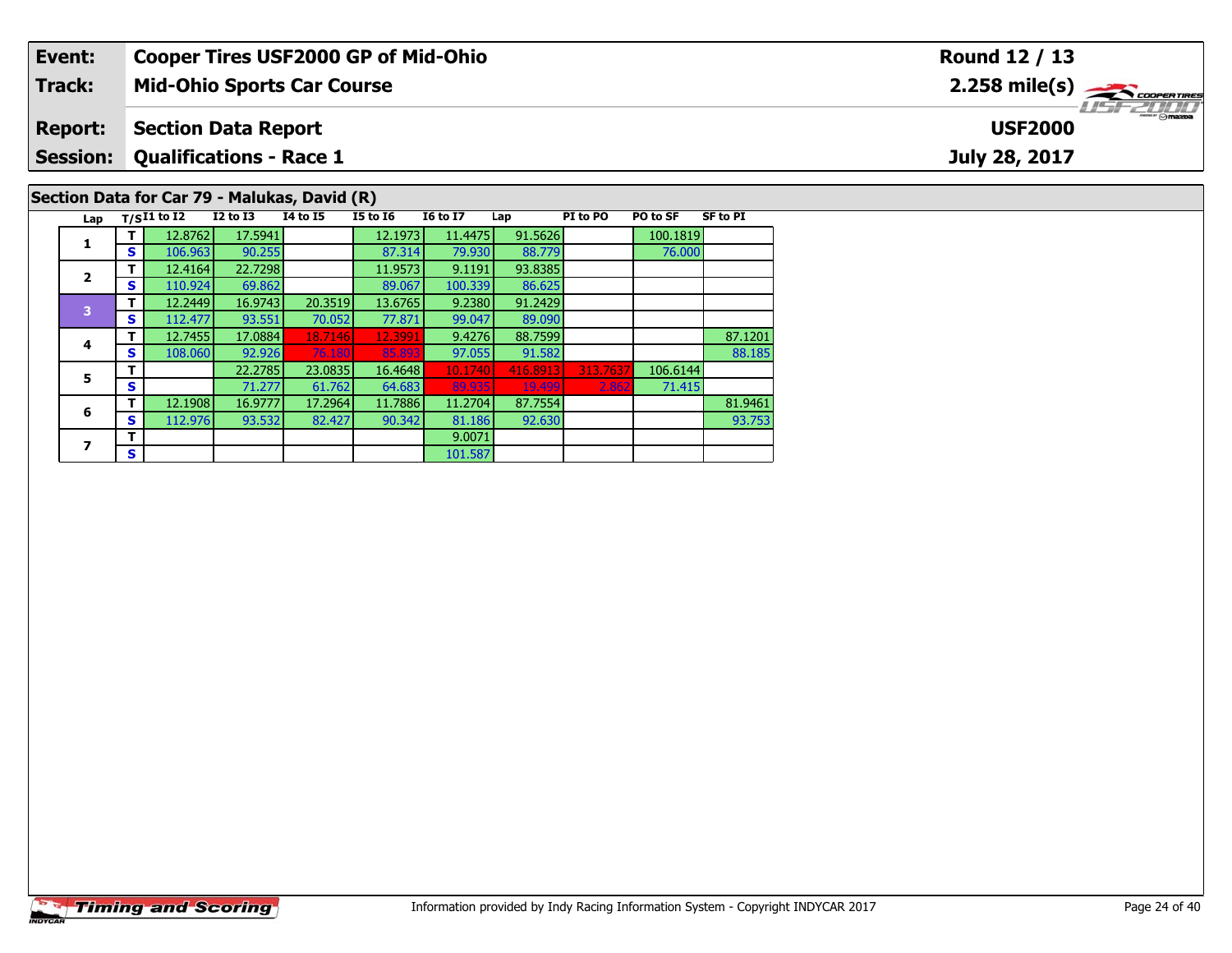| Event:                                     | <b>Cooper Tires USF2000 GP of Mid-Ohio</b>                                      |           |           |           |           |          |           |                             |  |           |           |           | Round 12 / 13  |          |                  |
|--------------------------------------------|---------------------------------------------------------------------------------|-----------|-----------|-----------|-----------|----------|-----------|-----------------------------|--|-----------|-----------|-----------|----------------|----------|------------------|
| <b>Track:</b>                              | $2.258$ mile(s) $\rightarrow$ COOPER TIRES<br><b>Mid-Ohio Sports Car Course</b> |           |           |           |           |          |           |                             |  |           |           |           |                |          |                  |
| <b>Report:</b>                             | <b>Section Data Report</b>                                                      |           |           |           |           |          |           |                             |  |           |           |           | <b>USF2000</b> |          | <b>LISF 2000</b> |
| <b>Session:</b>                            | <b>Qualifications - Race 1</b>                                                  |           |           |           |           |          |           |                             |  |           |           |           | July 28, 2017  |          |                  |
|                                            |                                                                                 |           |           |           |           |          |           |                             |  |           |           |           |                |          |                  |
| Section Data for Car 80 - Megennis, Robert |                                                                                 |           |           |           |           |          |           |                             |  |           |           |           |                |          |                  |
| Lap                                        | $_{\rm T/SS}$ F to I1                                                           | I1 to I2A | I2A to I2 | I2 to I3A | I3A to I3 | I3 to I4 | I4 to I5A | <b>I5A to I5B</b> I5B to I5 |  | I5 to I6A | I6A to I6 | I6 to I7A | I7A to I7      | I7 to I8 | I8 to SF         |

**<sup>T</sup>** 5.3886 9.5210 8.7910 5.6016 4.8535 5.5175 6.7426 4.9493 7.7820 **<sup>S</sup>** 106.918 65.095 110.133 68.527 70.380 92.433 82.312 76.870 68.690

**<sup>T</sup>** 5.4396 9.3843 8.6549 2.9294 7.7600 5.6877 4.7575 5.4598 6.5718 3.5264 5.4190 **<sup>S</sup>** 105.915 66.044 111.865 130.806 90.235 67.490 71.801 93.410 84.452 107.888 98.643

**<sup>T</sup>** 3.5516 5.7534 **<sup>S</sup>** 107.122 92.909

**<sup>T</sup>** 5.2072 9.0344 5.3723 10.0267 9.5990 3.7905 10.5193 7.0169 6.3094 7.8999 8.9633 3.7062 6.2328 6.3378 5.0705 **<sup>S</sup>** 98.989 88.676 107.242 61.812 100.863 101.090 66.566 54.706 54.140 64.558 61.919 102.654 85.763 65.193 88.076

**<sup>T</sup>** 4.7108 7.6085 4.9235 8.9196 8.6293 5.5291 4.6702 5.4249 6.5982 3.5770 5.7679 5.9325 4.9697 **<sup>S</sup>** 109.420 105.295 117.018 69.484 112.197 69.426 73.143 94.011 84.114 106.361 92.676 69.647 89.863

**<sup>T</sup>** 4.6923 7.5198 4.8469 8.7632 8.5993 5.4163 4.6599 5.4143 6.6378 3.5535 5.5892 5.6313 4.9369 **<sup>S</sup>** 109.851 106.537 118.867 70.724 112.588 70.872 73.304 94.195 83.612 107.065 95.639 73.372 90.460

**<sup>T</sup>** 4.6659 7.3766 4.7840 8.5979 8.5658 2.9123 7.2884 5.4474 4.6419 5.3976 6.4677 3.5584 5.4631 5.4922 4.9231 **<sup>S</sup>** 110.473 108.605 120.430 72.084 113.029 131.574 96.074 70.467 73.589 94.486 85.811 106.917 97.847 75.231 90.713

**<sup>T</sup>** 4.6555 7.3445 4.7537 8.6279 8.5621 5.3936 4.5343 5.3541 6.4686 3.5388 5.5434 5.5633 4.9392 **<sup>S</sup>** 110.719 109.080 121.197 71.834 113.078 71.170 75.335 95.254 85.799 107.509 96.429 74.269 90.418

8 T 4.6810 7.4887 4.7888 8.5978 8.5635 2.9186 7.2984 5.4383 4.6740 5.3554 6.4688 3.5553 5.9729 5.9026 4.9572<br>8 S 110.116 106.979 120.309 72.085 113.059 131.290 95.943 70.585 73.083 95.231 85.796 107.011 89.495 70.000 90.08

|                | <b>Timing and Scoring</b> |
|----------------|---------------------------|
| <b>INDYCAR</b> |                           |

**1**

**2**

**3**

**4**

**5**

**6**

**7**

**8**

**9**

90.460

90.089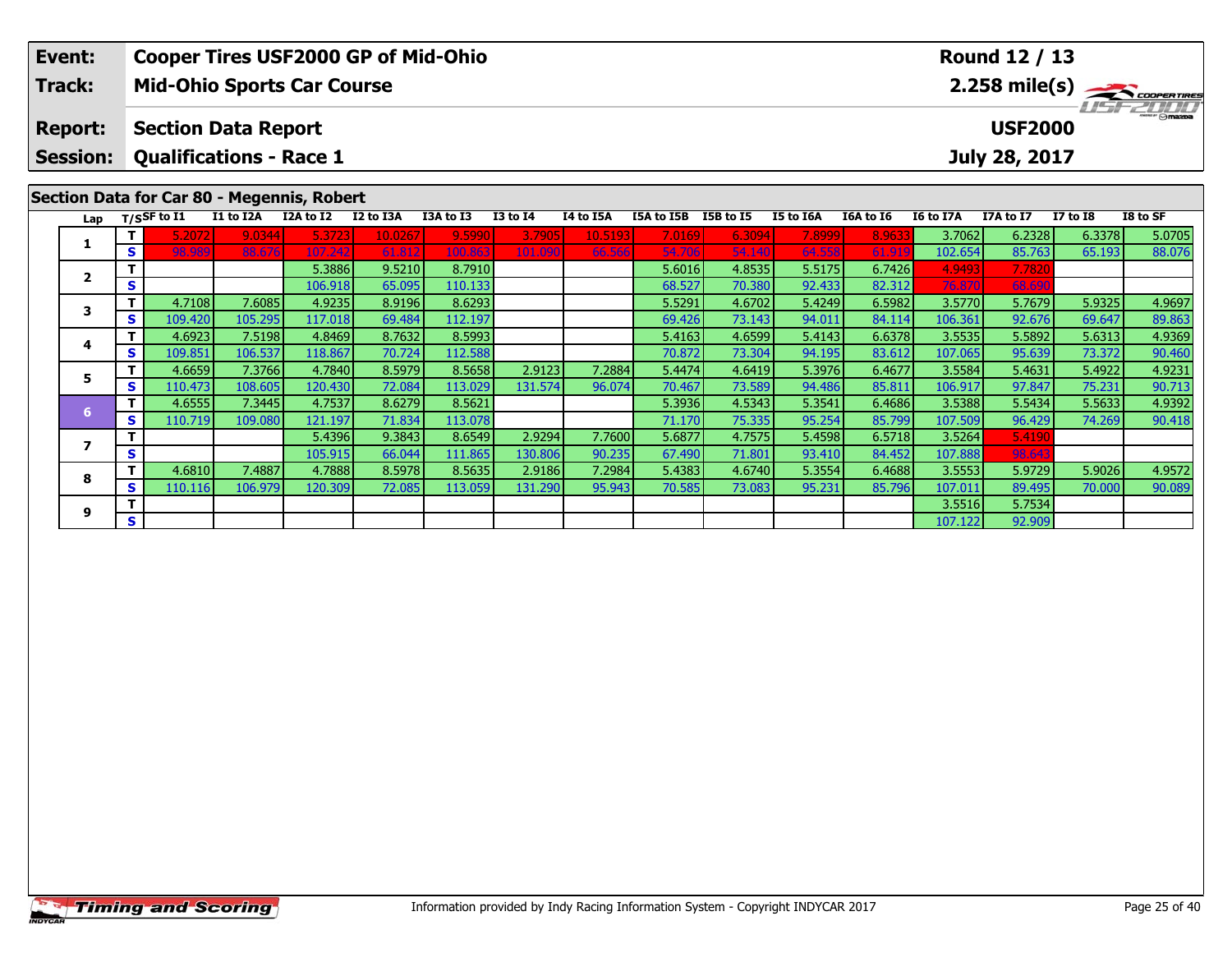| Event:         | <b>Cooper Tires USF2000 GP of Mid-Ohio</b> | Round 12 / 13                                                |  |  |  |  |  |  |  |  |  |
|----------------|--------------------------------------------|--------------------------------------------------------------|--|--|--|--|--|--|--|--|--|
| Track:         | <b>Mid-Ohio Sports Car Course</b>          | $2.258$ mile(s) $\rightarrow$ coorganges<br><b>LIST 2000</b> |  |  |  |  |  |  |  |  |  |
| <b>Report:</b> | Section Data Report                        | <b>USF2000</b>                                               |  |  |  |  |  |  |  |  |  |
|                | <b>Session: Qualifications - Race 1</b>    | July 28, 2017                                                |  |  |  |  |  |  |  |  |  |
|                | Section Data for Car 80 - Megennis, Robert |                                                              |  |  |  |  |  |  |  |  |  |

| T.<br>14.4067<br>19.6257<br>23.8456<br>16.8632<br>9.9390<br>105.0862<br>92.2493<br>1<br>77.354<br>S<br>92.062<br>82.536<br>95.599<br>80.912<br>59.788<br>63.155<br>18.3120<br>т<br>12.2601<br>12.7313<br>228.2277<br>87.0413<br>140.6966<br>$\overline{\mathbf{2}}$<br>S<br>86.867<br>86.717<br>87.474<br>71.870<br>35.617<br>6.382<br>12.5320<br>17.5489<br>12.0231<br>т<br>9.3449<br>87.8176<br>3<br>S<br>109.900<br>90.487<br>88.579<br>97.914<br>92.565<br>12.3667<br>т<br>12.0521<br>9.1427<br>86.5312<br>17.3625<br>4<br>111.369<br>91.459<br>88.366<br>100.080<br>93.941<br>S | SF to PI |
|--------------------------------------------------------------------------------------------------------------------------------------------------------------------------------------------------------------------------------------------------------------------------------------------------------------------------------------------------------------------------------------------------------------------------------------------------------------------------------------------------------------------------------------------------------------------------------------|----------|
|                                                                                                                                                                                                                                                                                                                                                                                                                                                                                                                                                                                      | 104.4758 |
|                                                                                                                                                                                                                                                                                                                                                                                                                                                                                                                                                                                      | 73.536   |
|                                                                                                                                                                                                                                                                                                                                                                                                                                                                                                                                                                                      |          |
|                                                                                                                                                                                                                                                                                                                                                                                                                                                                                                                                                                                      |          |
|                                                                                                                                                                                                                                                                                                                                                                                                                                                                                                                                                                                      |          |
|                                                                                                                                                                                                                                                                                                                                                                                                                                                                                                                                                                                      |          |
|                                                                                                                                                                                                                                                                                                                                                                                                                                                                                                                                                                                      |          |
|                                                                                                                                                                                                                                                                                                                                                                                                                                                                                                                                                                                      |          |
| 12.1606<br>17.3777<br>11.8653<br>9.0215<br>17.1637<br>85.5823<br>т<br>5                                                                                                                                                                                                                                                                                                                                                                                                                                                                                                              |          |
| 113.257<br>92.518<br>82.041<br>89.758<br>101.424<br>94.982<br>S                                                                                                                                                                                                                                                                                                                                                                                                                                                                                                                      |          |
| т<br>12.0982<br>17.1900<br>11.8227<br>9.0822<br>85.4371<br>$6\phantom{1}$                                                                                                                                                                                                                                                                                                                                                                                                                                                                                                            | 81.7441  |
| S<br>113.841<br>92.377<br>90.081<br>95.144<br>100.747                                                                                                                                                                                                                                                                                                                                                                                                                                                                                                                                | 93.985   |
| 18.0392<br>12.0316<br>т<br>18.2052<br>8.9454<br>437.5632<br>353,4200<br>88.6395<br>7                                                                                                                                                                                                                                                                                                                                                                                                                                                                                                 |          |
| 88.028<br>78.312<br>88.517<br>102.287<br>S<br>85.897<br>18.577<br>2.541                                                                                                                                                                                                                                                                                                                                                                                                                                                                                                              |          |
| т<br>12.2775<br>17.1613<br>17.4107<br>11.8242<br>9.5282<br>86.6613<br>8                                                                                                                                                                                                                                                                                                                                                                                                                                                                                                              | 82.5465  |
| 112.179<br>92.531<br>81.885<br>90.070<br>93.800<br>S<br>96.031                                                                                                                                                                                                                                                                                                                                                                                                                                                                                                                       | 93.072   |
| т<br>9.3050<br>9                                                                                                                                                                                                                                                                                                                                                                                                                                                                                                                                                                     |          |
| S<br>98.334                                                                                                                                                                                                                                                                                                                                                                                                                                                                                                                                                                          |          |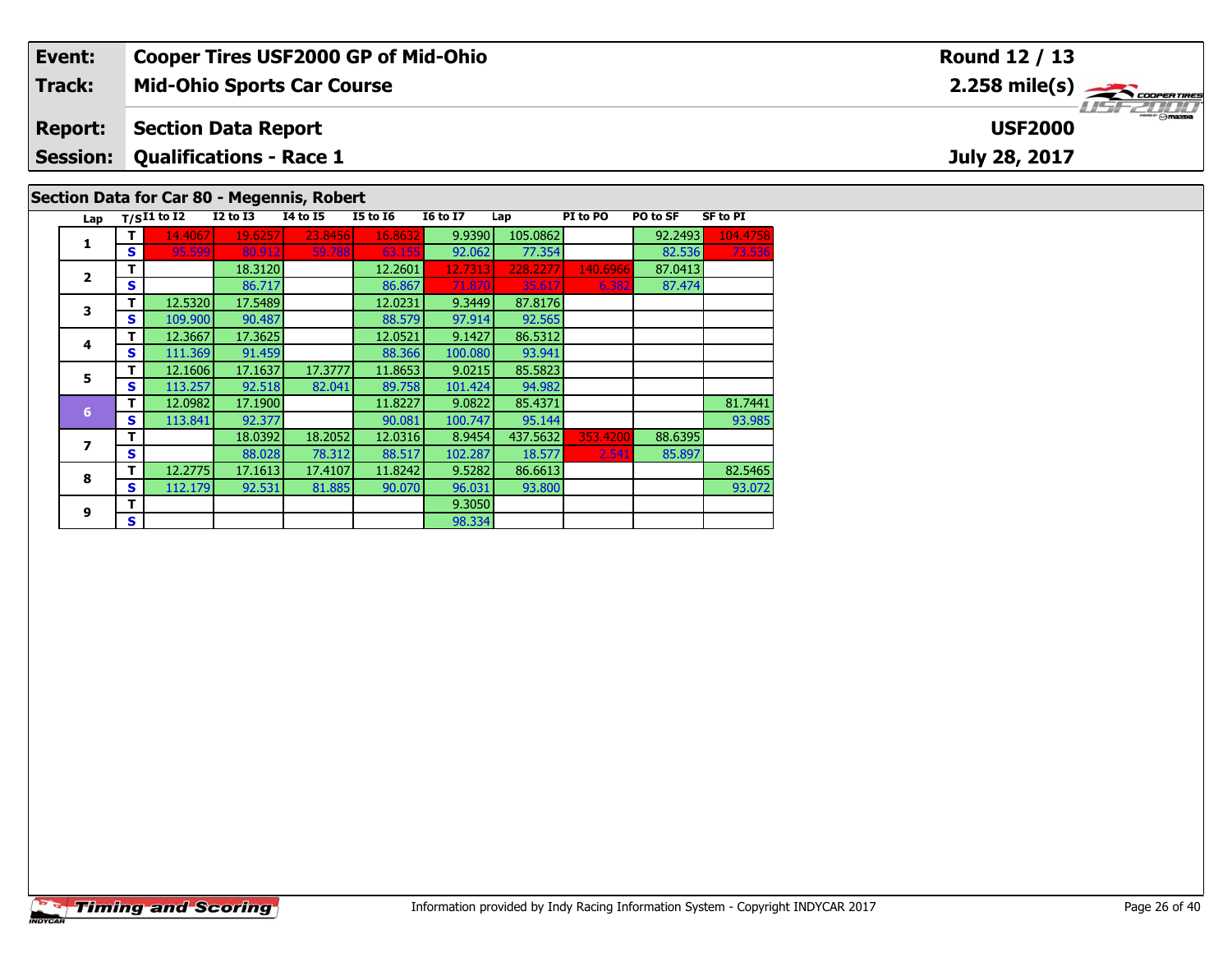|  | Event:<br>Track:                  |    |                             | <b>Mid-Ohio Sports Car Course</b>                            |                   | <b>Cooper Tires USF2000 GP of Mid-Ohio</b> |                   |              |           |                  |                  |                  |                  |                   | Round 12 / 13                   |                  | 2.258 mile(s)    |
|--|-----------------------------------|----|-----------------------------|--------------------------------------------------------------|-------------------|--------------------------------------------|-------------------|--------------|-----------|------------------|------------------|------------------|------------------|-------------------|---------------------------------|------------------|------------------|
|  | <b>Report:</b><br><b>Session:</b> |    |                             | <b>Section Data Report</b><br><b>Qualifications - Race 1</b> |                   |                                            |                   |              |           |                  |                  |                  |                  |                   | <b>USF2000</b><br>July 28, 2017 |                  |                  |
|  | Lap                               |    | $T/S$ SF to $\overline{11}$ | Section Data for Car 81 - Frederick, Kaylen (R)<br>I1 to I2A | I2A to I2         | I2 to I3A                                  | I3A to I3         | $I3$ to $I4$ | I4 to I5A | I5A to I5B       | I5B to I5        | I5 to I6A        | I6A to I6        | I6 to I7A         | I7A to I7                       | <b>I7 to I8</b>  | I8 to SF         |
|  |                                   |    |                             |                                                              | 5.2668            | 9.4094                                     | 8.6670            | 3.9767       | 8.9454    | 5.6065           | 4.7495           | 5.4817           | 6.8432           | 3.8372            | 6.1752                          |                  |                  |
|  |                                   | S  |                             |                                                              | 109.390           | 65.867                                     | 111.709           | 96.357       | 78.278    | 68.468           | 71.921           | 93.037           | 81.102           | 99.149            | 86.563                          |                  |                  |
|  | $\mathbf{2}$<br>3                 | S. | 4.6813<br>110.109           | 7.9631<br>100.606                                            | 4.8828<br>117.993 | 8.8940<br>69.684                           | 8.5712<br>112.958 |              |           | 5.4964<br>69.839 | 4.6666<br>73.199 | 5.4050<br>94.357 | 6.6011<br>84.077 | 3.6053<br>105.526 | 5.7531<br>92.914                | 5.9380<br>69.583 | 4.9349<br>90.496 |
|  |                                   |    | 4.6697                      | 7.5622                                                       | 4.8205            | 8.7602                                     | 8.5371            |              |           | 5.4384           | 4.5601           | 5.3473           | 6.5595           | 3.5494            | 5.6061                          | 5.7718           | 4.9348           |
|  |                                   | S. | 110.383                     | 105.940                                                      | 119.518           | 70.749                                     | 113.409           |              |           | 70.584           | 74.909           | 95.375           | 84.610           | 107.188           | 95.351                          | 71.586           | 90.498           |
|  |                                   |    | 4.6547                      | 7.4602                                                       | 4.7776            | 8.5639                                     | 8.4757            | 2.8836       | 7.2666    | 5.3717           | 4.4852           | 5.3677           | 6.5091           | 3.5279            | 5.4627                          | 5.6630           | 4.8921           |
|  | 5                                 | S. | 110.739                     | 107.388                                                      | 120.591           | 72.370                                     | 114.230           | 132.883      | 96.362    | 71.460           | 76.160           | 95.013           | 85.265           | 107.842           | 97.854                          | 72.962           | 91.288           |
|  |                                   |    | 4.6322                      | 7.5936                                                       | 4.7903            | 8.5312                                     | 8.4852            |              |           | 5.4171           | 4.4849           | 5.2947           | 6.4072           | 3.5621            | 5.6672                          | 5.6443           | 4.8580           |
|  |                                   | S. | 111.276                     | 105.502                                                      | 120.271           | 72.648                                     | 114.102           |              |           | 70.861           | 76.165           | 96.323           | 86.621           | 106.806           | 94.323                          | 73.203           | 91.929           |
|  | 6                                 |    |                             |                                                              | 5.3479            | 9.3347                                     | 11.2848           | 3.3667       | 9.1514    | 6.3533           | 8.7125           | 5.9071           | 6.8402           | 3.5150            | 5.7735                          |                  |                  |
|  |                                   | S. |                             |                                                              | 107.731           | 66.394                                     | 85.795            | 113.8151     | 76.516    | 60.420           | 39.207           | 86.337           | 81.138           | 108.237           | 92.586                          |                  |                  |

7 | T | 4.6328| 7.6322| 4.7503| 8.6896| 8.5234| 2.8933| 7.2253| 5.3782| 4.5915| 5.3550| 6.4954| 3.5566| 5.6295| 5.8385| 4.9001<br>7 | S | 111.262 104.968 121.284 | 71.324 113.591 132.438 | 96.913 | 71.374 | 74.396 | 95.238 |

**8 T** 3.5706 6.2691 **6.2691**<br> **S** 106.552 85.267

**7**

**8**

91.139

5.6295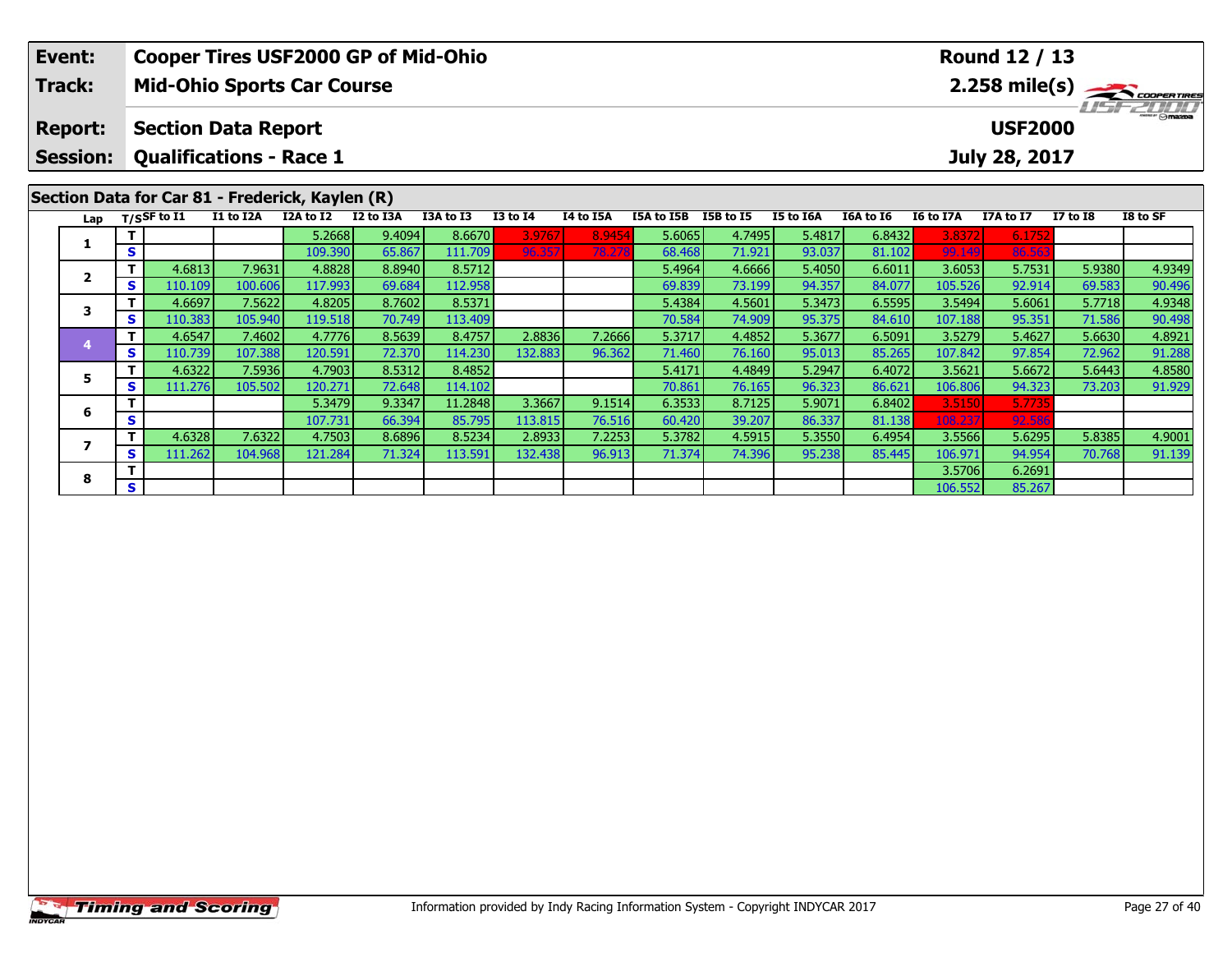| Event:          |     |                                |              |                                                 | <b>Cooper Tires USF2000 GP of Mid-Ohio</b> |                 |          |          |          |                 | Round 12 / 13                             |
|-----------------|-----|--------------------------------|--------------|-------------------------------------------------|--------------------------------------------|-----------------|----------|----------|----------|-----------------|-------------------------------------------|
| <b>Track:</b>   |     |                                |              | <b>Mid-Ohio Sports Car Course</b>               |                                            |                 |          |          |          |                 | $2.258$ mile(s) $\rightarrow$ Coorentines |
| <b>Report:</b>  |     | <b>Section Data Report</b>     |              |                                                 |                                            |                 |          |          |          |                 | $m = \bigcirc$ mazoa<br><b>USF2000</b>    |
| <b>Session:</b> |     | <b>Qualifications - Race 1</b> |              |                                                 |                                            |                 |          |          |          |                 | July 28, 2017                             |
|                 |     |                                |              | Section Data for Car 81 - Frederick, Kaylen (R) |                                            |                 |          |          |          |                 |                                           |
|                 |     | Lap $T/SI1$ to $I2$            | $I2$ to $I3$ | <b>I4 to I5</b>                                 | <b>I5 to 16</b>                            | <b>16 to 17</b> | Lap      | PI to PO | PO to SF | <b>SF to PI</b> |                                           |
|                 |     |                                | 18.0764      | 20.070                                          | 12.3249                                    | 10.0124         | 271.4052 | 183.6328 | 90.3839  |                 |                                           |
| л.              | S.  |                                | 87.847       | 71.035                                          | 86.410                                     | 91.387          | 29.951   | 4.890    | 84.239   |                 |                                           |
|                 |     | 12.8459                        | 17.4652      |                                                 | 12.0061                                    | 9.3584          | 87.8621  |          |          |                 |                                           |
| $\overline{2}$  | s l | 107.215                        | 90.921       |                                                 | 88.705                                     | 97.773          | 92.518   |          |          |                 |                                           |
|                 |     | 12.3827                        | 17.2973      |                                                 | 11.9068                                    | 9.1555          | 86.3268  |          |          |                 |                                           |

92.325

94.163<br>85.3617

95.228

**3**

**4**

**5**

**6**

**7**

**8**

**T** 12.3827 17.2973 11.9068 9.1555 86.3268<br>**S** 111.226 91.804 89.445 99.940 94.163

**<sup>T</sup>** 12.2378 17.0396 17.1235 11.8768 8.9906 85.3617 **<sup>S</sup>** 112.543 93.192 83.259 89.671 101.773 95.228

**R T** 9.8397

**T** 12.3839 17.0164 11.7019 9.2293 85.4642 83.0127<br> **S** 111.215 93.319 91.011 99.141 95.114 95.114 92.549

**<sup>T</sup>** 12.3825 17.2130 17.1950 11.8504 9.1861 86.0917 83.2140 **<sup>S</sup>** 111.227 92.253 82.913 89.870 99.607 94.420 92.325

92.991

**<sup>T</sup>** 20.6195 24.2172 12.7473 9.2885 442.5150 346.7924 98.3672 **<sup>S</sup>** 77.012 58.871 83.547 98.509 18.370 2.589 77.402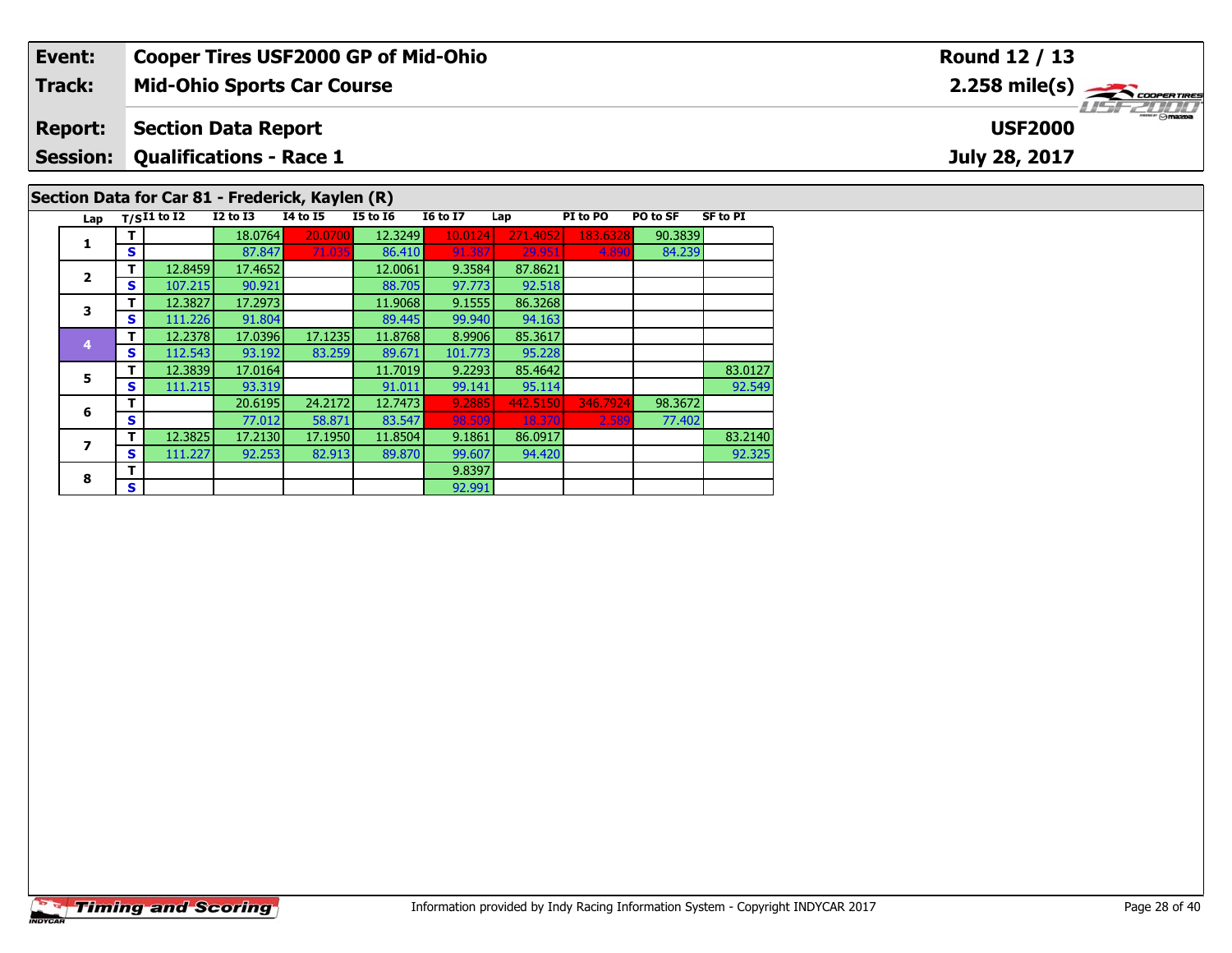| Event:                                                                                                    |   |                   | <b>Cooper Tires USF2000 GP of Mid-Ohio</b> |                   |                  |                   |                 |           |                  |                  |                  |                  |                   | <b>Round 12 / 13</b> |                  |                                                |
|-----------------------------------------------------------------------------------------------------------|---|-------------------|--------------------------------------------|-------------------|------------------|-------------------|-----------------|-----------|------------------|------------------|------------------|------------------|-------------------|----------------------|------------------|------------------------------------------------|
| <b>Track:</b>                                                                                             |   |                   | <b>Mid-Ohio Sports Car Course</b>          |                   |                  |                   |                 |           |                  |                  |                  |                  |                   |                      |                  | $2.258$ mile(s) $\frac{1}{2.258}$ coorer Tires |
| <b>Report:</b>                                                                                            |   |                   | <b>Section Data Report</b>                 |                   |                  |                   |                 |           |                  |                  |                  |                  |                   | <b>USF2000</b>       |                  |                                                |
|                                                                                                           |   |                   | <b>Qualifications - Race 1</b>             |                   |                  |                   |                 |           |                  |                  |                  |                  |                   | July 28, 2017        |                  |                                                |
| <b>Session:</b><br>Section Data for Car 82 - Denes, Phillippe (R)<br>Lap<br>1<br>S<br>т<br>$\overline{2}$ |   |                   |                                            |                   |                  |                   |                 |           |                  |                  |                  |                  |                   |                      |                  |                                                |
|                                                                                                           |   | T/SSF to I1       | I1 to I2A                                  | I2A to I2         | I2 to I3A        | I3A to I3         | <b>I3 to I4</b> | I4 to I5A | I5A to I5B       | I5B to I5        | I5 to I6A        | I6A to I6        | I6 to I7A         | I7A to I7            | <b>I7 to I8</b>  | I8 to SF                                       |
|                                                                                                           |   |                   |                                            | 5.3236            | 9.4804           | 8.8803            | 2.9824          | 8.2734    | 5.7885           | 4.8917           | 5.6060           | 6.9121           | 4.3613            | 6.2250               |                  |                                                |
| 3                                                                                                         |   |                   |                                            | 108.223           | 65.374           | 109.026           | 128.481         | 84.636    | 66.315           | 69.831           | 90.974           | 80.294           | 87.234            | 85.87                |                  |                                                |
|                                                                                                           |   | 4.7737            | 7.8670                                     | 4.9423            | 8.9955           | 8.6968            |                 |           | 5.4810           | 4.6786           | 5.4635           | 6.6838           | 3.6544            | 5.9161               | 5.9502           | 5.0482                                         |
|                                                                                                           | S | 107.978           | 101.835                                    | 116.573           | 68.898           | 111.326           |                 |           | 70.035           | 73.011           | 93.347           | 83.037           | 104.109           | 90.354               | 69.440           | 88.465                                         |
|                                                                                                           |   | 4.7551            | 7.7132                                     | 4.9016            | 8.9216           | 8.5772            |                 |           | 5.4610           | 4.6217           | 5.4343           | 6.5995           | 3.6264            | 5.6661               | 5.8895           | 4.9861                                         |
|                                                                                                           | S | 108.400           | 103.866                                    | 117.540           | 69.469           | 112.879           |                 |           | 70.292           | 73.910           | 93.848           | 84.097           | 104.912           | 94.341               | 70.156           | 89.567                                         |
| 4                                                                                                         |   | 4.6840            | 7.4859                                     | 4.7807            | 8.6944           | 8.5538            |                 |           | 5.4209           | 4.6964           | 5.4319           | 6.5089           | 3.5898            | 5.5146               | 5.5624           | 4.9272                                         |
|                                                                                                           | S | 110.046<br>4.6848 | 107.019<br>7.4103                          | 120.513<br>4.7775 | 71.284<br>8.6103 | 113.187<br>8.5441 |                 |           | 70.812<br>5.3454 | 72.735<br>4.5274 | 93.890<br>5.3291 | 85.268<br>6.4721 | 105.982<br>3.5761 | 96.933<br>5.4200     | 74.281<br>5.5663 | 90.638                                         |
| 5                                                                                                         | S | 110.027           | 108.111                                    | 120.594           | 71.980           | 113.316           |                 |           | 71.812           | 75.450           | 95.701           | 85.753           | 106.388           | 98.625               | 74.229           | 4.9045<br>91.057                               |
|                                                                                                           |   | 4.7426            | 7.4841                                     | 4.8127            | 8.6793           | 8.5520            |                 |           | 5.3542           | 4.5866           | 5.3870           | 6.5668           | 3.5583            | 5.7983               | 5.8891           | 4.9383                                         |
| 6                                                                                                         | S | 108.686           | 107.045                                    | 119.712           | 71.408           | 113.211           |                 |           | 71.694           | 74.476           | 94.672           | 84.51            | 106.920           | 92.190               | 70.160           | 90.434                                         |
|                                                                                                           |   |                   |                                            | 5.5393            | 9.3478           | 9.1071            | 3.1840          | 8.4445    | 6.3710           | 4.9012           | 5.5611           | 6.6629           | 3.6269            | 5.8708               |                  |                                                |
| $\overline{ }$                                                                                            | S |                   |                                            | 104.009           | 66.301           | 106.311           | 120.346         | 82.921    | 60.252           | 69.695           | 91.708           | 83.297           | 104.898           | 91.052               |                  |                                                |
|                                                                                                           |   | 4.7339            | 7.5001                                     | 4.8182            | 8.6559           | 8.5375            | 2.9053          | 7.3252    | 5.3413           | 4.5846           | 5.3616           | 6.4405           | 3.5642            | 5.6614               | 5.6138           | 4.9786                                         |
| 8                                                                                                         | S | 108.886           | 106.817                                    | 119.575           | 71.601           | 113.403           | 131.891         | 95.592    | 71.867           | 74.508           | 95.121           | 86.173           | 106.743           | 94.419               | 73.601           | 89.702                                         |

**<sup>T</sup>** 3.5404 5.5664 **<sup>S</sup>** 107.461 96.031

**9**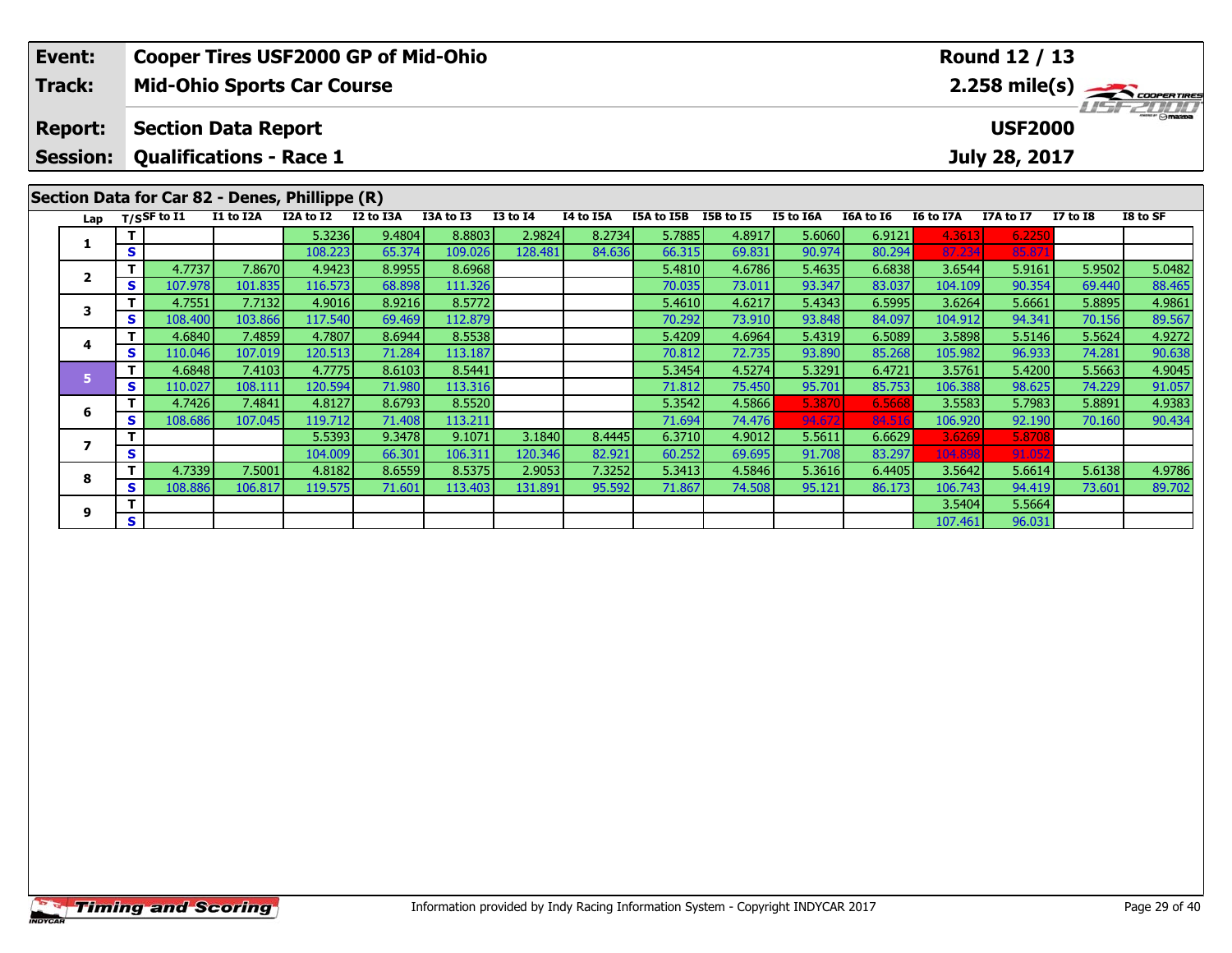| Event:          |   |               |                                | <b>Cooper Tires USF2000 GP of Mid-Ohio</b>     |                 |                 |          |          |          |                 | <b>Round 12 / 13</b>                                      |
|-----------------|---|---------------|--------------------------------|------------------------------------------------|-----------------|-----------------|----------|----------|----------|-----------------|-----------------------------------------------------------|
| Track:          |   |               |                                | <b>Mid-Ohio Sports Car Course</b>              |                 |                 |          |          |          |                 | $2.258$ mile(s) $\overbrace{\hspace{2.5cm}}$ coorer TIRES |
| <b>Report:</b>  |   |               | <b>Section Data Report</b>     |                                                |                 |                 |          |          |          |                 | <b>USF2000</b>                                            |
| <b>Session:</b> |   |               | <b>Qualifications - Race 1</b> |                                                |                 |                 |          |          |          |                 | July 28, 2017                                             |
|                 |   |               |                                | Section Data for Car 82 - Denes, Phillippe (R) |                 |                 |          |          |          |                 |                                                           |
| Lap             |   | $T/SI1$ to I2 | $I2$ to $I3$                   | <b>I4 to I5</b>                                | <b>I5 to I6</b> | <b>I6 to I7</b> | Lap      | PI to PO | PO to SF | <b>SF to PI</b> |                                                           |
|                 |   |               | 18.3607                        | 18.9536                                        | 12.5181         | 10.5863         | 195.1311 | 108.1086 | 88.8556  |                 |                                                           |
|                 | S |               | 86.487                         | 75.220                                         | 85.077          | 86.432          | 41.658   | 8.306    | 85.688   |                 |                                                           |
|                 |   | 12.8093       | 17.6923                        |                                                | 12.1473         | 9.5705          | 88.6951  |          |          |                 |                                                           |

| $\overline{2}$ |    | 12.8093 <b>I</b> | 17.09231 |         | 12.14731 | 9.57051 | <b>88.0951</b> |          |         |         |
|----------------|----|------------------|----------|---------|----------|---------|----------------|----------|---------|---------|
|                | S  | 107.521          | 89.754   |         | 87.674   | 95.606  | 91.649         |          |         |         |
| 3              | т  | 12.6148          | 17.4988  |         | 12.0338  | 9.2925  | 87.4905        |          |         |         |
|                | S  | 109.179          | 90.746   |         | 88.501   | 98.467  | 92.911         |          |         |         |
| 4              | т  | 12.2666          | 17.2482  |         | 11.9408  | 9.1044  | 86.0496        |          |         |         |
|                | S  | 112.278          | 92.065   |         | 89.190   | 100.501 | 94.466         |          |         |         |
| 5              | т  | 12.1878          | 17.1544  |         | 11.8012  | 8.9961  | 85.2982        |          |         |         |
|                | S  | 113.004          | 92.568   |         | 90.245   | 101.711 | 95.299         |          |         |         |
| 6              | т  | 12.2968          | 17.2313  |         | 11.9538  | 9.3566  | 86.6529        |          |         | 83.8725 |
|                | S  | 112.003          | 92.155   |         | 89.093   | 97.792  | 93.809         |          |         | 91.600  |
| 7              | т  |                  | 18.4549  | 19.7167 | 12.2240  | 9.4977  | 427.0249       | 338.8499 | 90.5894 |         |
|                | S  |                  | 86.045   | 72.308  | 87.124   | 96.339  | 19.036         | 2.650    | 84.048  |         |
| 8              | т  | 12.3183          | 17.1934  | 17.2511 | 11.8021  | 9.2256  | 86.0221        |          |         | 82.9621 |
|                | S  | 111.807          | 92.358   | 82.643  | 90.238   | 99.181  | 94.497         |          |         | 92.605  |
| 9              | т  |                  |          |         |          | 9.1068  |                |          |         |         |
|                | S. |                  |          |         |          | 100.474 |                |          |         |         |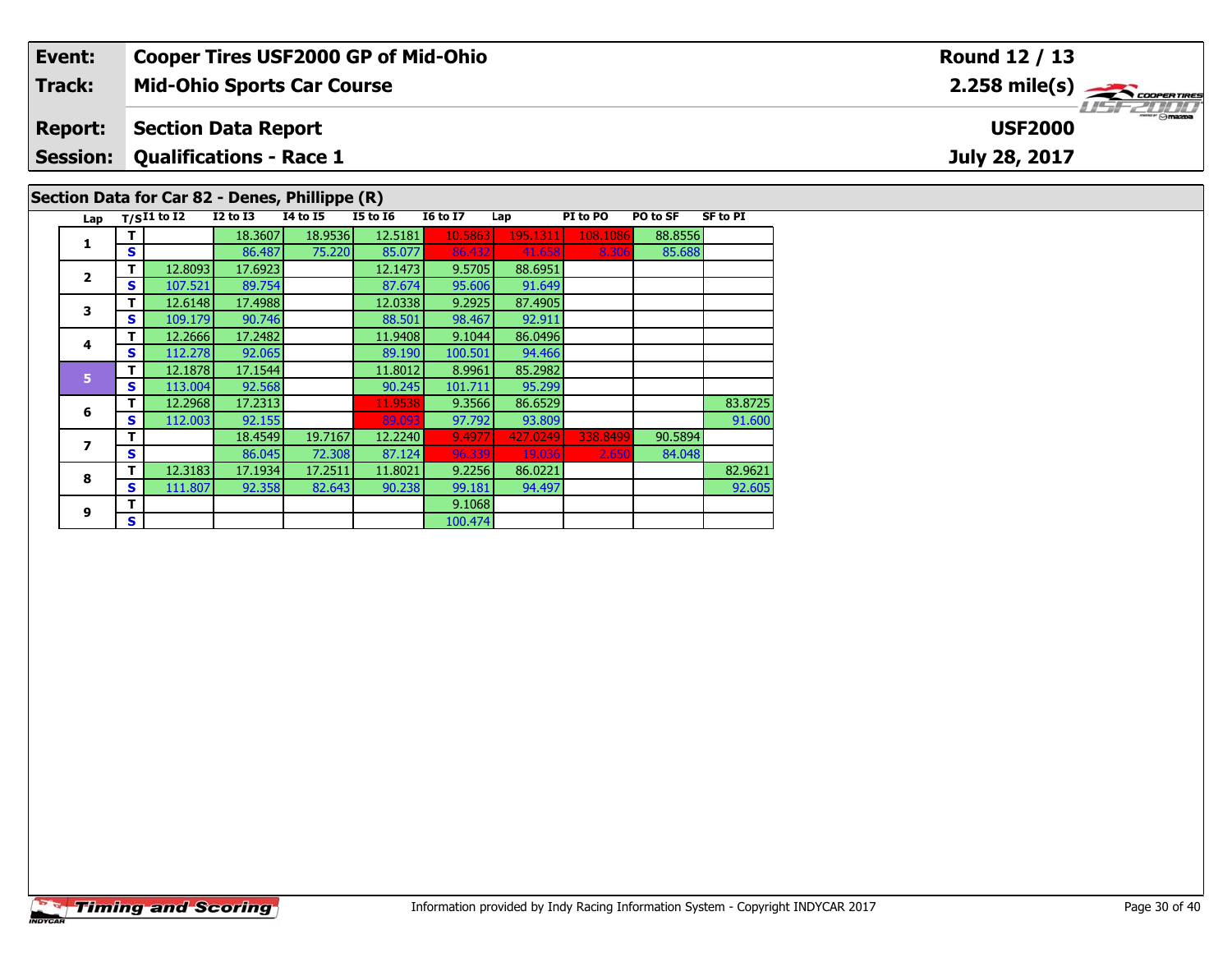| Event:          |                                 |        |                            | <b>Cooper Tires USF2000 GP of Mid-Ohio</b> |           |           |              |                  |            |           |                  |           |                  | Round 12 / 13  |                 |                                            |
|-----------------|---------------------------------|--------|----------------------------|--------------------------------------------|-----------|-----------|--------------|------------------|------------|-----------|------------------|-----------|------------------|----------------|-----------------|--------------------------------------------|
| <b>Track:</b>   |                                 |        |                            | <b>Mid-Ohio Sports Car Course</b>          |           |           |              |                  |            |           |                  |           |                  |                |                 | $2.258$ mile(s) $\rightarrow$ coorer Times |
| <b>Report:</b>  |                                 |        | <b>Section Data Report</b> |                                            |           |           |              |                  |            |           |                  |           |                  | <b>USF2000</b> |                 | $\frac{2\pi}{2}$ omazoa                    |
| <b>Session:</b> |                                 |        |                            | <b>Qualifications - Race 1</b>             |           |           |              |                  |            |           |                  |           |                  | July 28, 2017  |                 |                                            |
|                 |                                 |        |                            | Section Data for Car 90 - Thompson, Parker |           |           |              |                  |            |           |                  |           |                  |                |                 |                                            |
|                 | Lap $T/S$ SF to $\overline{11}$ |        | I1 to I2A                  | I2A to I2                                  | I2 to I3A | I3A to I3 | $I3$ to $I4$ | <b>I4 to I5A</b> | I5A to I5B | I5B to I5 | <b>I5 to I6A</b> | I6A to I6 | <b>I6 to I7A</b> | I7A to I7      | <b>I7 to I8</b> | I8 to SF                                   |
|                 |                                 | 4.9143 | 9.1007                     | 5.9103                                     | 9.7589    | 8.8993    | 3.3456       | 9.5223           | 6.3887     | 6.1116    | 7.5248           | 9.1813    | 3.6587           | 6.0492         | 6.2686          | 4.9432                                     |
| л.              | S                               |        | 88.030                     | 97.480                                     | 63.508    | 108.793   | 114.533      | 73.536           | 60,085     | 55.892    | 67.776           | 60.449    | 103.986          | 88.366         | 65.913          | 90.344                                     |

**<sup>T</sup>** 4.6455 7.7018 4.8037 8.7468 8.4678 5.6065 4.7545 5.3553 6.7149 3.5910 5.6944 5.9300 4.8108 **<sup>S</sup>** 110.958 104.019 119.936 70.857 114.337 68.468 71.846 95.233 82.652 105.947 93.872 69.677 92.831

**<sup>T</sup>** 4.6140 7.4528 4.7416 8.6043 8.4653 5.4212 4.6425 5.3041 6.5976 3.5182 5.4910 5.7683 4.8429 **<sup>S</sup>** 111.715 107.495 121.507 72.031 114.371 70.808 73.579 96.152 84.121 108.139 97.349 71.630 92.216

**<sup>T</sup>** 4.5621 7.4542 4.7554 8.5364 8.4078 5.4186 4.6391 5.3402 6.5912 3.5037 5.4103 5.8007 4.7615 **<sup>S</sup>** 112.986 107.474 121.154 72.604 115.153 70.842 73.633 95.502 84.203 108.587 98.801 71.230 93.792

**<sup>T</sup>** 4.5583 7.3581 4.7072 8.5383 8.3853 2.8471 7.2716 5.4193 4.5910 5.3357 6.5528 3.5154 5.3075 5.7378 4.7370 **<sup>S</sup>** 113.080 108.878 122.395 72.587 115.462 134.587 96.296 70.833 74.404 95.583 84.697 108.225 100.715 72.010 94.277

**<sup>T</sup>** 4.5588 435.6044 9.7304 8.7136 2.9226 7.7869 5.7160 4.8924 5.6554 6.9512 3.5098 5.3630 5.7894 4.7434 **<sup>S</sup>** 113.068 1.839 63.694 111.112 131.110 89.924 67.156 69.821 90.179 79.842 108.398 99.673 71.369 94.150

11 4.5855| 7.3584| 4.7488| 8.6060| 8.3921| 2.8530| 7.2540| 5.4284| 4.5892| 5.2609| 6.5091| 3.5232| 5.4837| 5.7854| 4.7379|<br>Start 112.410| 108.874| 121.323| 72.016| 115.368| 134.308| 96.530| 70.714| 74.434| 96.942| 85.265|

**<sup>T</sup>** 5.1352 9.0398 8.4896 2.8571 7.7166 5.6976 4.7927 5.4508 6.8595 5.0406 7.5858 **<sup>S</sup>** 112.194 68.560 114.043 134.116 90.743 67.373 71.273 93.564 80.910 75.478 70.467

**<sup>T</sup>** 5.2008 9.4164 9.1672 3.1736 8.2114 5.8390 4.9107 5.4934 6.7266 3.5849 6.6359 **<sup>S</sup>** 110.778 65.818 105.614 120.740 85.275 65.741 69.561 92.839 82.508 106.127 80.554

**O**  $\begin{array}{|c|c|c|c|c|c|}\hline \mathbf{S} & \mathbf{3.5052} & \mathbf{5.9209} \ \hline \mathbf{S} & \mathbf{108.540} & \mathbf{90.281} \ \hline \end{array}$ 

**2**

**3**

**4**

**5**

**6**

**7**

**8**

**9**

**10**

92.216

94.150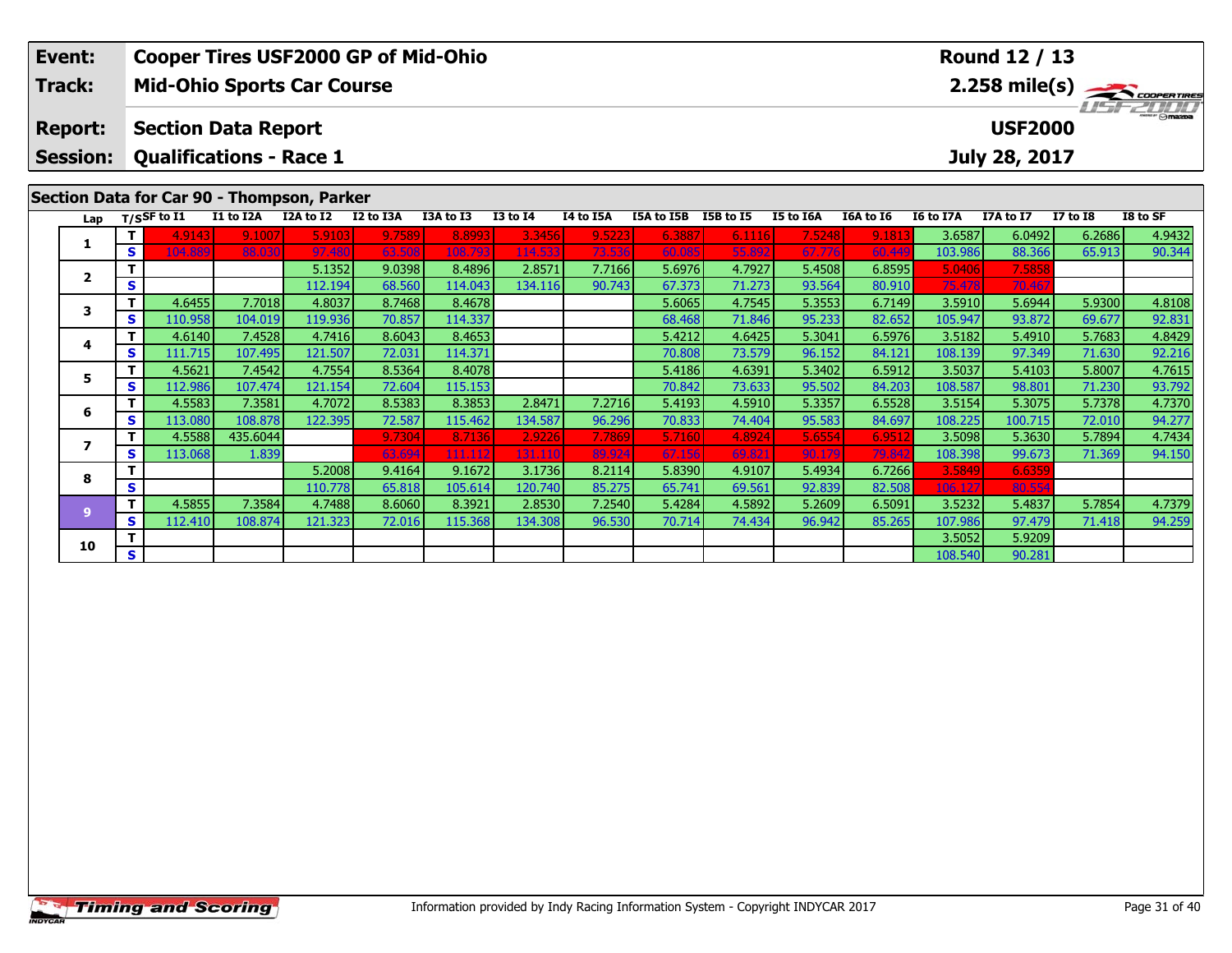| Event:         | <b>Cooper Tires USF2000 GP of Mid-Ohio</b> | Round 12 / 13                             |
|----------------|--------------------------------------------|-------------------------------------------|
| Track:         | <b>Mid-Ohio Sports Car Course</b>          | $2.258$ mile(s) $\leftarrow$ COOPER TIRES |
| <b>Report:</b> | Section Data Report                        | USF 2000<br><b>USF2000</b>                |
|                | <b>Session: Qualifications - Race 1</b>    | July 28, 2017                             |
|                | Section Data for Car 90 - Thompson, Parker |                                           |

## Lap  $T/SI1$  to I2 12 to I3 14 to I5 15 to I6 16 to I7 Lap PI to PO PO to SF SF to PI **1 <sup>T</sup>** 15.0110 18.6582 22.0226 16.7061 9.7079 101.5775 93.6942 102.2329 **<sup>S</sup>** 91.751 85.108 64.737 63.749 94.253 80.026 81.263 75.149**2T** 17.5294 18.2069 12.3103 12.6264 153.1520 66.0639 85.5392<br>S S 90.588 78.304 86.513 72.467 53.077 13.592 89.010 89.010 **3T** 12.5055 17.2146 12.0702 9.2854 87.2908<br>**S** 110.133 92.245 88.234 98.542 93.123 **44 T** 12.1944 17.0696 11.9017 9.0092 85.6805<br>**S** 112.943 93.028 89.483 101.563 94.873 94.873 **5T** 12.2096 16.9442 11.9314 8.9140 85.3367<br>**S** 112.802 93.717 89.260 102.648 95.256 **6 <sup>T</sup>** 12.0653 16.9236 17.2819 11.8885 8.8229 84.8624 **<sup>S</sup>** 114.152 93.831 82.496 89.582 103.707 95.788**7 <sup>T</sup>** 251.8489 18.4440 18.3953 12.6066 8.8728 328.1818 329.8298 **<sup>S</sup>** 5.469 86.096 77.503 84.480 103.124 24.769 23.29323.293 **8T** 18.5836 18.9611 12.2200 10.2208 189.5261 98.9070 89.0957<br>**S S 85.449 75.190 87.152 89.523 42.890 9.079 85.457 9 <sup>T</sup>** 12.1072 16.9981 17.2716 11.7700 9.0069 85.1156 83.0534 **<sup>S</sup>** 113.757 93.420 82.545 90.484 101.589 95.503 92.50392.503 **10d T** 9.4261 **S** 97.071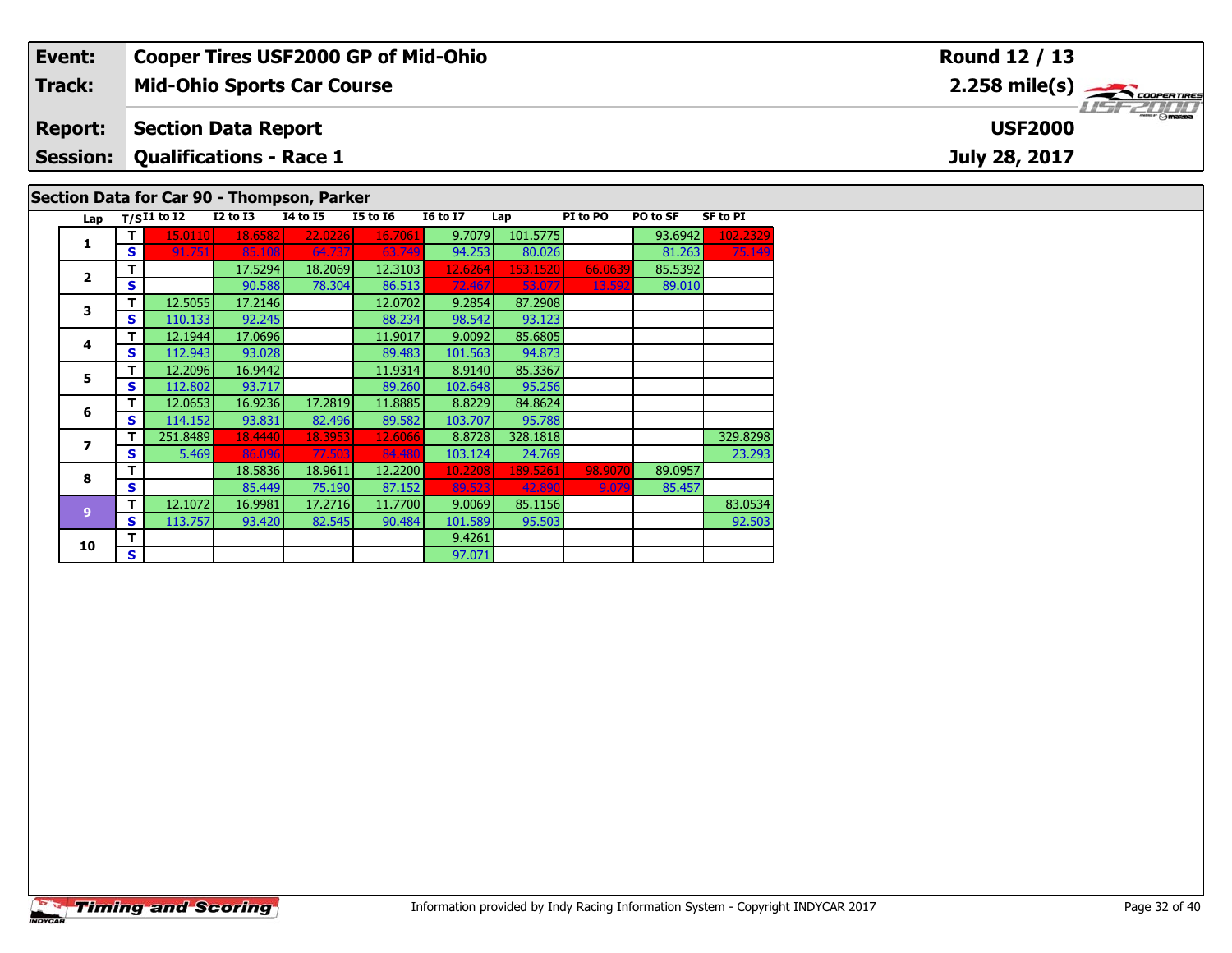| Event:          |         |                             | <b>Cooper Tires USF2000 GP of Mid-Ohio</b> |           |           |           |                 |           |            |           |           |           |           | <b>Round 12 / 13</b> |                 |                                         |
|-----------------|---------|-----------------------------|--------------------------------------------|-----------|-----------|-----------|-----------------|-----------|------------|-----------|-----------|-----------|-----------|----------------------|-----------------|-----------------------------------------|
| <b>Track:</b>   |         |                             | <b>Mid-Ohio Sports Car Course</b>          |           |           |           |                 |           |            |           |           |           |           |                      |                 | $2.258$ mile(s) $\frac{1}{2}\sqrt{100}$ |
| <b>Report:</b>  |         |                             | <b>Section Data Report</b>                 |           |           |           |                 |           |            |           |           |           |           | <b>USF2000</b>       |                 | <b>TEFZULL</b>                          |
| <b>Session:</b> |         |                             | <b>Qualifications - Race 1</b>             |           |           |           |                 |           |            |           |           |           |           | July 28, 2017        |                 |                                         |
|                 |         |                             | Section Data for Car 92 - Gore, Dev (R)    |           |           |           |                 |           |            |           |           |           |           |                      |                 |                                         |
| Lap             |         | $T/S$ SF to $\overline{11}$ | I1 to I2A                                  | I2A to I2 | I2 to I3A | I3A to I3 | <b>I3 to I4</b> | I4 to I5A | I5A to I5B | I5B to I5 | I5 to I6A | I6A to I6 | I6 to I7A | I7A to I7            | <b>I7 to I8</b> | I8 to SF                                |
|                 |         | 5.5879                      | 8.7169                                     | 5.3242    | 9.6093    | 8.7013    | 2.9501          | 8.5012    | 5.7085     | 5.2732    | 5.9683    | 7.3988    | 3.7547    | 6.6532               | 6.5290          | 5.1885                                  |
|                 | s.      | 92.245                      | 91.906                                     | 108.211   | 64.497    | 111.269   | 129.888         | 82.368    | 67.244     | 64.779    | 85.451    | 75.012    | 101.328   | 80.344               | 63.284          | 86.073                                  |
| $\mathbf{2}$    |         |                             |                                            | 5.4355    | 9.4385    | 8.6204    |                 |           | 5.6693     | 5.1563    | 5.6144    | 6.9853    | 3.6690    | 6.4721               |                 |                                         |
|                 | S       |                             |                                            | 105.995   | 65.664    | 112.313   |                 |           | 67.709     | 66.247    | 90.838    | 79.453    | 103.694   | 82.592               |                 |                                         |
| 3               |         | 4.6946                      | 7.9519                                     | 4.8813    | 8.9965    | 8.6282    |                 |           | 5.5262     | 5.8275    | 7.0502    | 7.1790    | 3.5904    | 5.9919               | 6.1398          | 4.9041                                  |
|                 | S       | 109.797                     | 100.748                                    | 118.029   | 68.890    | 112.211   |                 |           | 69.462     | 58.617    | 72.338    | 77.309    | 105.964   | 89.211               | 67.296          | 91.065                                  |
|                 |         | 4.6852                      | 8.3237                                     | 4.9684    | 8.8814    | 8.5158    | 2.8889          | 7.6467    | 5.3943     | 4.8704    | 5.3742    | 6.7600    | 3.5833    | 5.7501               | 6.0506          | 4.9085                                  |
| 4<br>S          |         | 110.018                     | 96.248                                     | 115.960   | 69.783    | 113.692   | 132.639         | 91.572    | 71.161     | 70.136    | 94.898    | 82.101    | 106.174   | 92.963               | 68.288          | 90.983                                  |
|                 |         | 4.6927                      | 7.6003                                     | 4.7919    | 8.6851    | 8.5055    |                 |           | 5.3639     | 4.7494    | 5.3205    | 6.7221    | 3.5694    | 5.6717               | 5.8493          | 4.9767                                  |
| 5<br>S          | 109.842 | 105.409                     | 120.231                                    | 71.360    | 113.830   |           |                 | 71.564    | 71.923     | 95.856    | 82.563    | 106.588   | 94.248    | 70.638               | 89.736          |                                         |

7 | T | 4.7378| 7.6941| 4.8434| 8.7919| 8.5265| 2.8937| 7.5057| 5.3639| 4.8507| 5.3250| 6.6089| 3.6169| 5.9128| 6.0883| 4.9113<br>- S | 108.796| 104.123| 118.953| 70.494| 113.550| 132.419| 93.293| 71.564| 70.421| 95.775| 83.9

8 T 4.9819 8.7082 5.2207 9.2838 8.6737 3.1320 9.3327 6.2095 5.5775 8.0327 10.2577 6.3101 9.7887 5.9108 5.1363<br>8 S 103.465 91.998 110.356 66.759 111.623 122.344 75.029 61.819 61.244 63.490 54.106 60.293 54.608 69.903 86.948

**<sup>T</sup>** 5.3946 9.3105 8.5681 2.8929 8.5625 6.6797 5.1606 5.7275 7.0775 3.5172 5.6351 **<sup>S</sup>** 106.799 66.567 112.998 132.456 81.778 57.467 66.192 89.044 78.418 108.170 94.860

**6**

**8**

 $\frac{90.931}{5.1363}$ 

86.948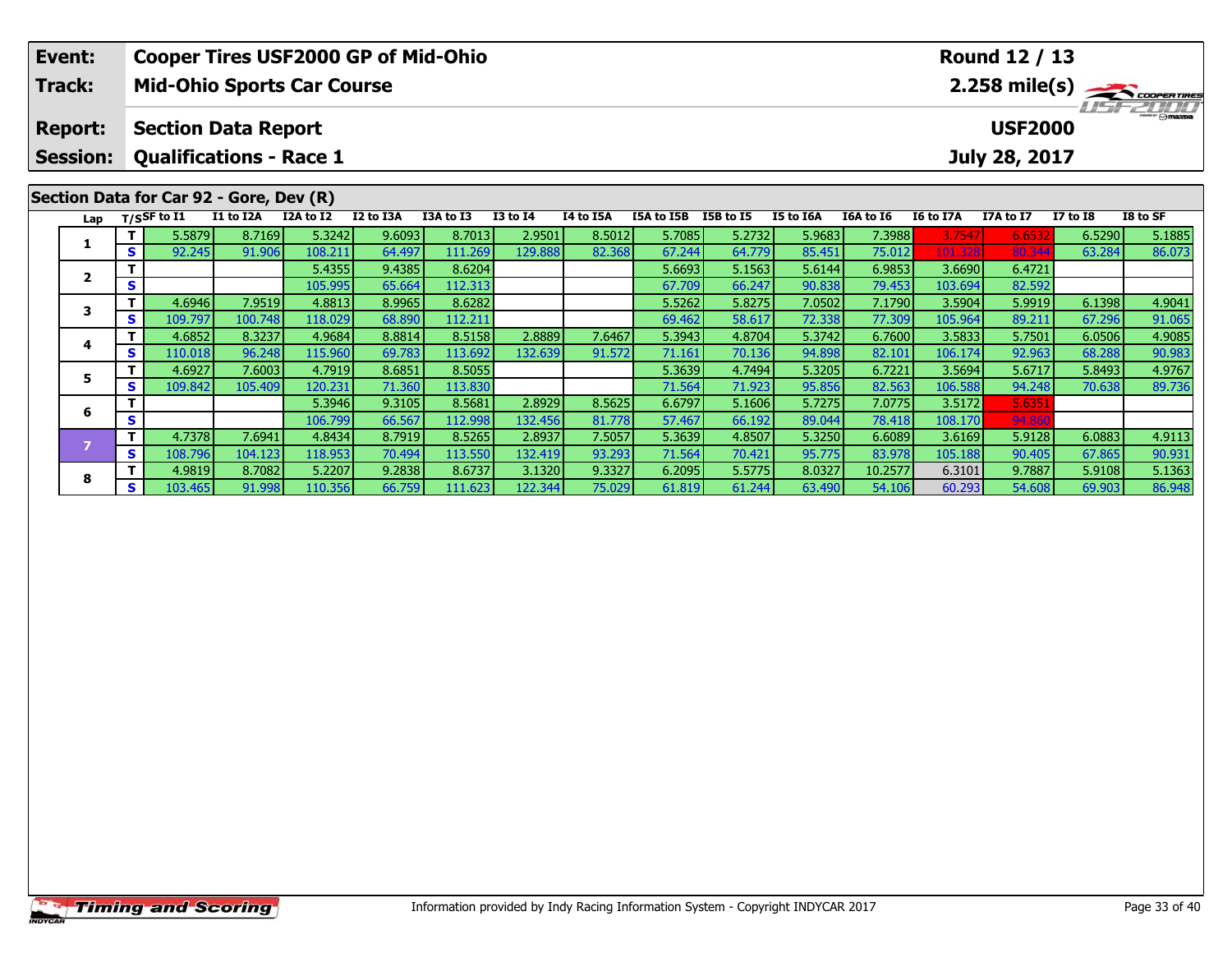| Event:         |     |                                         |              |                                   |                 | <b>Cooper Tires USF2000 GP of Mid-Ohio</b> |          |          |          |                 | Round 12 / 13           |
|----------------|-----|-----------------------------------------|--------------|-----------------------------------|-----------------|--------------------------------------------|----------|----------|----------|-----------------|-------------------------|
| <b>Track:</b>  |     |                                         |              | <b>Mid-Ohio Sports Car Course</b> |                 |                                            |          |          |          |                 | $2.258 \text{ mile(s)}$ |
| <b>Report:</b> |     | <b>Section Data Report</b>              |              |                                   |                 |                                            |          |          |          |                 | <b>USF2000</b>          |
|                |     | <b>Session: Qualifications - Race 1</b> |              |                                   |                 |                                            |          |          |          |                 | July 28, 2017           |
|                |     | Section Data for Car 92 - Gore, Dev (R) |              |                                   |                 |                                            |          |          |          |                 |                         |
|                |     | Lap $T/SI1$ to $\overline{I2}$          | $I2$ to $I3$ | <b>I4 to I5</b>                   | <b>I5 to I6</b> | <b>I6 to I7</b>                            | Lap      | PI to PO | PO to SF | <b>SF to PI</b> |                         |
|                |     | 14.0411                                 | 18.3106      | 19.4829                           | 13.3671         | 10.4079                                    | 95.8651  |          | 262.5961 | 91.9240         |                         |
|                | S I | 98.089                                  | 86.723       | 73.176                            | 79.673          | 87.914                                     | 84.794   |          | 28.995   | 83.577          |                         |
|                |     |                                         | 18.0589      |                                   | 12.5997         | 10.1411                                    | 136.5839 | 49.1219  | 89.9039  |                 |                         |
| $\overline{2}$ | S.  |                                         | 87.932       |                                   | 84.526          | 90.227                                     | 59.515   | 18.280   | 84.689   |                 |                         |

92.719

84.689

91.533

72.694

**3**

**4**

**5**

**6**

**8**

**T** 12.8332 17.6247 14.2292 9.5823 92.0773<br>**S** 107.321 90.098 74.846 95.489 88.282

**<sup>T</sup>** 13.2921 17.3972 17.9114 12.1342 9.3334 88.6015 **<sup>S</sup>** 103.616 91.276 79.596 87.768 98.035 91.746

**<sup>T</sup>** 12.5375 17.3184 17.7203 11.9339 9.5297 87.6709 **<sup>S</sup>** 109.852 91.692 80.455 89.242 96.016 92.719

**T** 12.3922 17.1906 12.0426 9.2411 86.8234 83.9338<br> **S** 111.140 92.373 88.436 99.014 93.625 91.533

**T** 13.9289 17.9575 21.1197 18.2904 16.0988 105.6858 105.6858 105.6858 105.6858<br>IS 98.879 88.428 67.505 58.227 56.837 7 72.694

**T** 17.8786 20.4028 12.8050 9.1523 446.2560 357.9678 91.6400<br>**S S 88.819 69.877 83.171 99.975 18.216 2.508 83.085**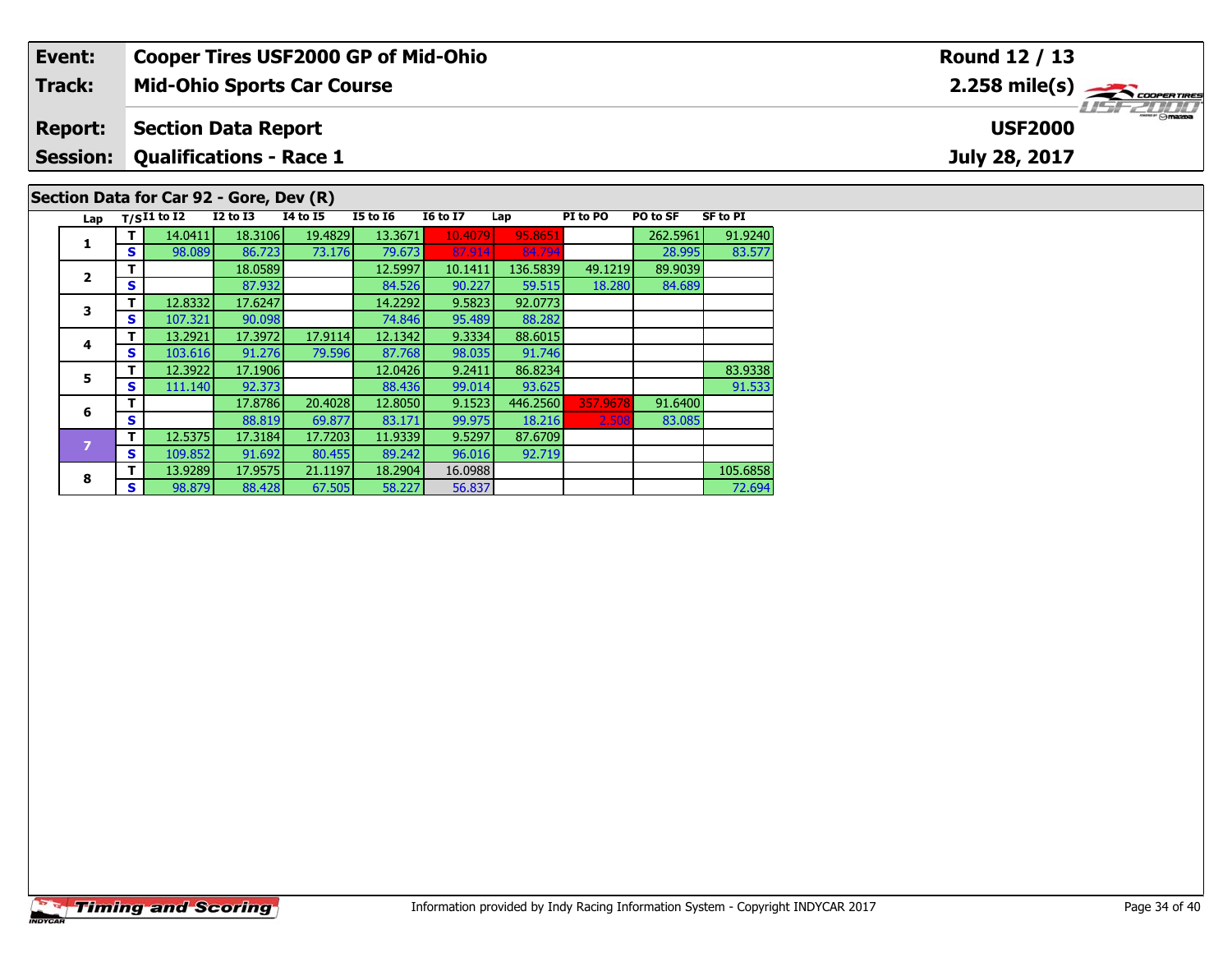|  | Event:                                                                             |   |                             | <b>Cooper Tires USF2000 GP of Mid-Ohio</b> |           |           |           |                 |           |            |           |           |           |                  | <b>Round 12 / 13</b> |                 |                                                |
|--|------------------------------------------------------------------------------------|---|-----------------------------|--------------------------------------------|-----------|-----------|-----------|-----------------|-----------|------------|-----------|-----------|-----------|------------------|----------------------|-----------------|------------------------------------------------|
|  | Track:<br><b>Report:</b><br><b>Session:</b>                                        |   |                             | <b>Mid-Ohio Sports Car Course</b>          |           |           |           |                 |           |            |           |           |           |                  |                      |                 | $2.258$ mile(s) $\frac{1}{2.258}$ coorer Tires |
|  |                                                                                    |   |                             | <b>Section Data Report</b>                 |           |           |           |                 |           |            |           |           |           |                  | <b>USF2000</b>       |                 |                                                |
|  |                                                                                    |   |                             | <b>Qualifications - Race 1</b>             |           |           |           |                 |           |            |           |           |           |                  | July 28, 2017        |                 |                                                |
|  | Section Data for Car 93 - Clunie, Jayson (R)<br>Lap<br>1<br>S<br>$\mathbf{2}$<br>s |   |                             |                                            |           |           |           |                 |           |            |           |           |           |                  |                      |                 |                                                |
|  |                                                                                    |   | $T/S$ SF to $\overline{11}$ | I1 to I2A                                  | I2A to I2 | I2 to I3A | I3A to I3 | <b>I3 to I4</b> | I4 to I5A | I5A to I5B | I5B to I5 | I5 to I6A | I6A to I6 | <b>I6 to I7A</b> | I7A to I7            | <b>I7 to I8</b> | I8 to SF                                       |
|  |                                                                                    |   |                             |                                            | 5.8589    | 9.6015    | 8.7211    | 2.9403          | 8.4245    | 5.7934     | 5.1189    | 5.7241    | 7.0339    | 3.7058           | 7.0050               |                 |                                                |
|  | 3                                                                                  |   |                             |                                            | 98.335    | 64.550    | 111.016   | 130.321         | 83.118    | 66.259     | 66.731    | 89.097    | 78.904    | 102.665          | 76.309               |                 |                                                |
|  |                                                                                    |   | 4.8309                      | 8.0244                                     | 4.9122    | 9.0133    | 8.5735    |                 |           | 5.6809     | 4.8427    | 5.6978    | 7.1274    | 3.5806           | 6.2744               | 6.2310          | 5.2084                                         |
|  |                                                                                    |   | 106.699                     | 99.838                                     | 117.287   | 68.762    | 112.927   |                 |           | 67.571     | 70.537    | 89.508    | 77.869    | 106.254          | 85.195               | 66.311          | 85.744                                         |
|  |                                                                                    |   | 4.7490                      | 7.7656                                     | 4.8848    | 8.8861    | 8.5314    |                 |           | 5.5612     | 4.8880    | 5.3886    | 6.8607    | 3.6171           | 5.9236               | 5.8100          | 5.0487                                         |
|  | 4<br>5.<br>6                                                                       | S | 108.540                     | 103.165                                    | 117.945   | 69.746    | 113.485   |                 |           | 69.025     | 69.884    | 94.644    | 80.896    | 105.182          | 90.240               | 71.116          | 88.457                                         |
|  |                                                                                    |   | 4.7232                      | 7.7160                                     | 4.8067    | 9.6936    | 9.0618    |                 |           | 5.4694     | 4.9109    | 5.4355    | 6.7245    | 3.5703           | 5.8585               | 6.0316          | 5.0089                                         |
|  |                                                                                    | s | 109.132                     | 103.828                                    | 119.861   | 63.936    | 106.842   |                 |           | 70.184     | 69.558    | 93.828    | 82.534    | 106.561          | 91.243               | 68.503          | 89.159                                         |
|  |                                                                                    |   | 4.7348                      | 7.8058                                     | 4.9071    | 8.8240    | 8.5466    |                 |           | 5.5520     | 4.8613    | 5.4993    | 6.7198    | 3.5213           | 6.1816               | 6.1464          | 5.0415                                         |
|  |                                                                                    | S | 108.865                     | 102.633                                    | 117.409   | 70.237    | 113.283   |                 |           | 69.140     | 70.267    | 92.739    | 82.592    | 108.044          | 86.474               | 67.223          | 88.583                                         |
|  |                                                                                    |   | 4.7432                      | 7.7792                                     | 4.8734    | 8.9124    | 8.6336    |                 |           | 5.4714     | 4.9379    | 5.4713    | 6.8069    | 3.5469           | 5.8059               | 5.7482          | 4.9519                                         |
|  |                                                                                    | s | 108,672                     | 102.984                                    | 118.221   | 69.540    | 112.141   |                 |           | 70.158     | 69.177    | 93.214    | 81.535    | 107.264          | 92.069               | 71.880          | 90.186                                         |
|  | 7                                                                                  |   |                             |                                            | 7.1513    | 11.2590   | 9.9174    | 3.5043          | 8.4084    | 6.8129     | 6.1713    | 7.8804    | 7.1502    | 3.5393           | 6.3471               |                 |                                                |
|  |                                                                                    | S |                             |                                            | 80.564    | 55.047    | 97.625    | 109.346         | 83,277    | 56.344     | 55.352    | 64.718    | 77.620    | 107.494          | 84.219               |                 |                                                |
|  | 8                                                                                  |   | 4.7748                      | 7.7294                                     | 4.8314    | 8.7678    | 8.4843    | 2.8754          | 7.5180    | 5.5792     | 4.8965    | 5.4245    | 6.7442    | 4.6177           | 6.0948               | 5.9612          | 5.1955                                         |
|  |                                                                                    | S | 107.953                     | 103.648                                    | 119.248   | 70.687    | 114.115   | 133.262         | 93.140    | 68.803     | 69.762    | 94.018    | 82.293    | 82.390           | 87.705               | 69.312          | 85.957                                         |

**<sup>T</sup>** 3.5603 5.7816 **<sup>S</sup>** 106.860 92.456

**9**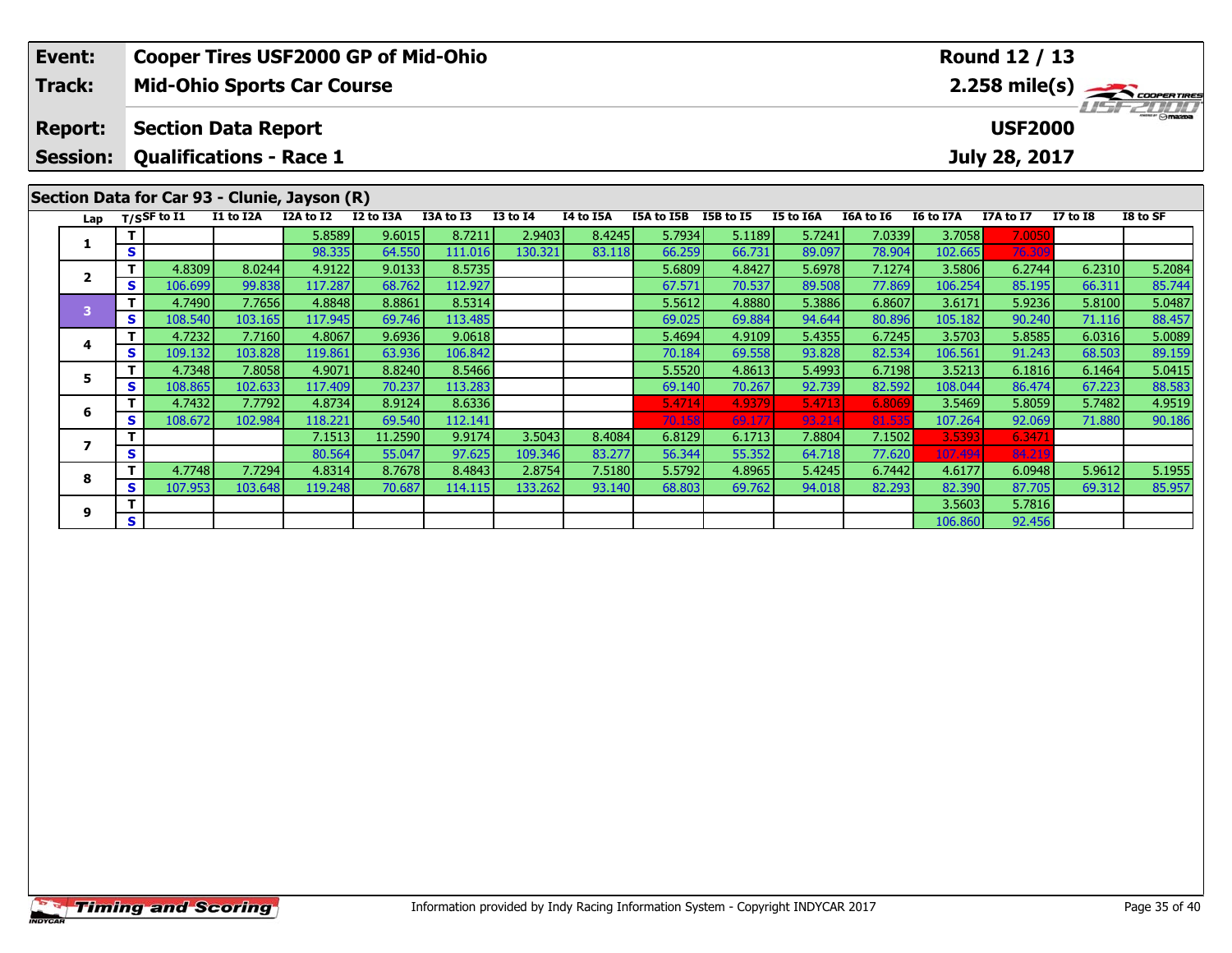| Event:          |   |                   |                                | <b>Cooper Tires USF2000 GP of Mid-Ohio</b>   |                 |                 |          |          |          |                 | Round 12 / 13                                             |
|-----------------|---|-------------------|--------------------------------|----------------------------------------------|-----------------|-----------------|----------|----------|----------|-----------------|-----------------------------------------------------------|
| <b>Track:</b>   |   |                   |                                | <b>Mid-Ohio Sports Car Course</b>            |                 |                 |          |          |          |                 | $2.258$ mile(s) $\overbrace{\hspace{2.5cm}}$ coorer Times |
| <b>Report:</b>  |   |                   | <b>Section Data Report</b>     |                                              |                 |                 |          |          |          |                 | <b>USF2000</b>                                            |
| <b>Session:</b> |   |                   | <b>Qualifications - Race 1</b> |                                              |                 |                 |          |          |          |                 | July 28, 2017                                             |
|                 |   |                   |                                | Section Data for Car 93 - Clunie, Jayson (R) |                 |                 |          |          |          |                 |                                                           |
|                 |   | Lap $T/SI1$ to I2 | $I2$ to $I3$                   | <b>I4 to I5</b>                              | <b>I5 to 16</b> | <b>16 to 17</b> | Lap      | PI to PO | PO to SF | <b>SF to PI</b> |                                                           |
|                 |   |                   | 18.3226                        | 19.3368                                      | 12.7580         | 10.7108         | 250.3624 | 159.9215 | 91.5786  |                 |                                                           |
|                 | s |                   | 86.666                         | 73.729                                       | 83.477          | 85.428          | 32.468   | 5.615    | 83.140   |                 |                                                           |
|                 |   | 12.9366           | 17.5868                        |                                              | 12.8252         | 9.8550          | 90.6711  |          |          |                 |                                                           |
| $\overline{2}$  |   | 106.463           | 90.292                         |                                              | 83.040          | 92.846          | 89.651   |          |          |                 |                                                           |

91.073

89.651<br>88.4913

91.860

90.425

91.483

**<sup>T</sup>** 12.6504 17.4175 12.2493 9.5407 88.4913 **<sup>S</sup>** 108.872 91.170 86.944 95.905 91.860

**4 T** 12.5227 18.7554 12.1600 9.4288 89.8953<br>**S** 109.982 84.667 87.582 97.043 90.425

**T** 12.7129 17.3706 12.2191 9.7029 88.8560<br> **S** 108.337 91.416 87.159 94.302 91.483

**<sup>T</sup>** 9.3419 **<sup>S</sup>** 97.946

**T** 12.6526 17.5460 12.2782 9.3528 88.2538 86.1811 86.1811<br> **S** 108.853 90.502 86.739 97.832 92.107 89.146

**<sup>T</sup>** 12.5608 17.2521 17.9937 12.1687 10.7125 89.4947 84.3575 **<sup>S</sup>** 109.648 92.044 79.232 87.520 85.414 90.830 91.073

97.946

**<sup>T</sup>** 21.1764 21.3926 15.0306 9.8864 419.5859 320.8144 102.6605 **<sup>S</sup>** 74.987 66.644 70.855 92.551 19.373 2.799 74.165

**4**

**5**

**6**

**7**

**8**

**9**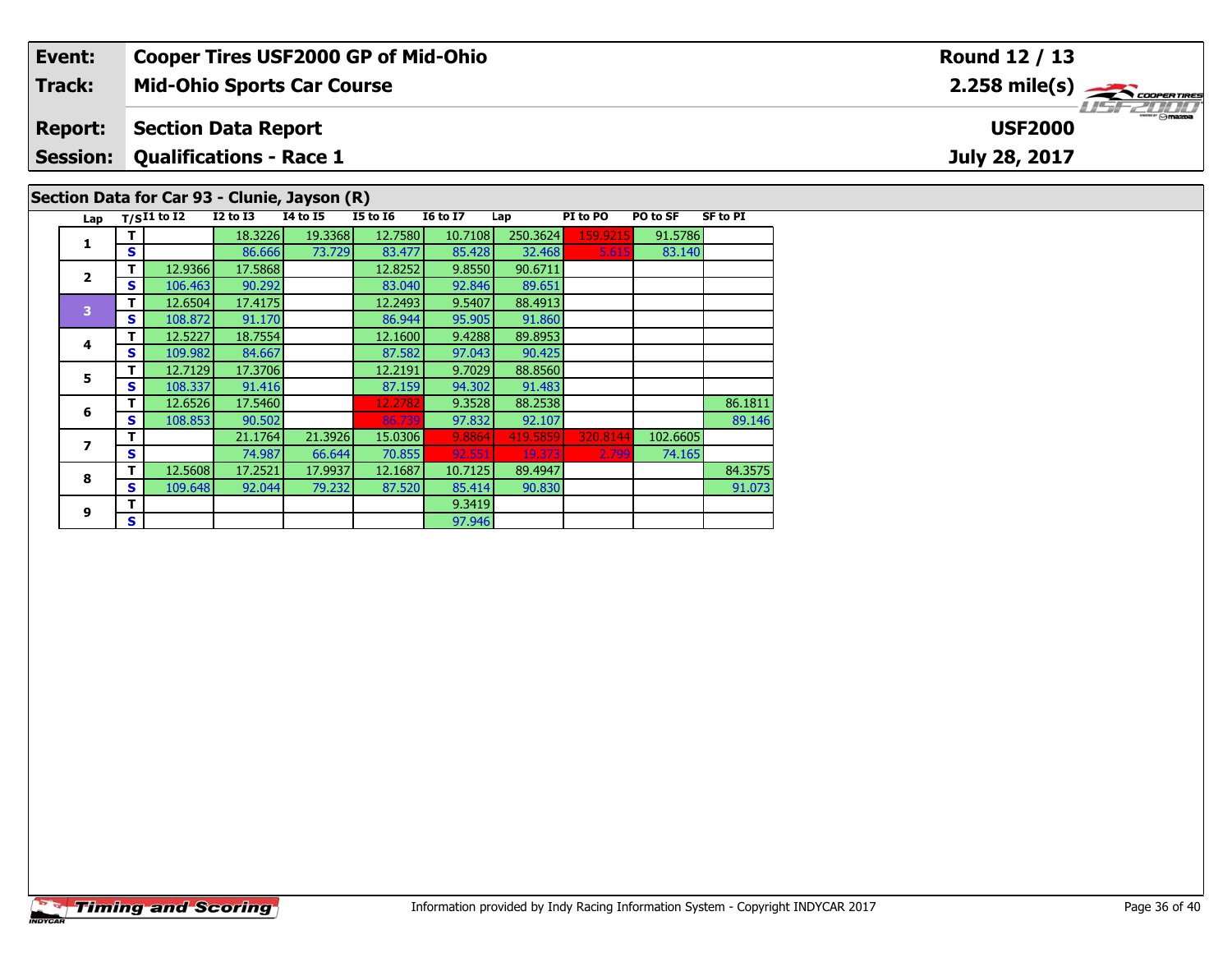| Event:                                         |              |                            |                                   |           | <b>Cooper Tires USF2000 GP of Mid-Ohio</b> |           |                 |           |            |           |           |           |                | Round 12 / 13 |                  |                                                  |
|------------------------------------------------|--------------|----------------------------|-----------------------------------|-----------|--------------------------------------------|-----------|-----------------|-----------|------------|-----------|-----------|-----------|----------------|---------------|------------------|--------------------------------------------------|
| Track:<br><b>Report:</b><br><b>Session:</b>    |              |                            | <b>Mid-Ohio Sports Car Course</b> |           |                                            |           |                 |           |            |           |           |           |                |               |                  | $2.258$ mile(s) $\frac{1}{2}\sqrt{1000^{\circ}}$ |
| Section Data for Car 97 - Tomaselli, Bruna (R) |              | <b>Section Data Report</b> |                                   |           |                                            |           |                 |           |            |           |           |           | <b>USF2000</b> |               | <b>THE COLOR</b> |                                                  |
|                                                |              |                            | <b>Qualifications - Race 1</b>    |           |                                            |           |                 |           |            |           |           |           |                | July 28, 2017 |                  |                                                  |
|                                                |              |                            |                                   |           |                                            |           |                 |           |            |           |           |           |                |               |                  |                                                  |
| Lap                                            |              | $T/S$ SF to $I1$           | I1 to I2A                         | I2A to I2 | I2 to I3A                                  | I3A to I3 | <b>I3 to I4</b> | I4 to I5A | I5A to I5B | I5B to I5 | I5 to I6A | I6A to I6 | I6 to I7A      | I7A to I7     | <b>I7 to 18</b>  | I8 to SF                                         |
|                                                |              |                            |                                   | 5.6296    | 9.5855                                     | 8.8289    | 2.9940          | 8.1915    | 5.7898     | 5.1852    | 5.7366    | 7.1350    | 3.7266         | 6.4382        |                  |                                                  |
| 1                                              | S            |                            |                                   | 102.341   | 64.657                                     | 109.661   | 127.983         | 85.482    | 66.300     | 65.878    | 88.903    | 77.786    | 102.092        | 83.027        |                  |                                                  |
| $\overline{2}$                                 | т            | 4.8445                     | 8.0642                            | 4.9396    | 8.8534                                     | 8.6459    |                 |           | 5.6121     | 4.9907    | 6.1532    | 6.9191    | 3.6288         | 5.9927        | 6.1299           | 5.0671                                           |
|                                                | S            | 106.400                    | 99.345                            | 116.636   | 70.004                                     | 111.982   |                 |           | 68.399     | 68.445    | 82.884    | 80.213    | 104.843        | 89.199        | 67.404           | 88.135                                           |
| 3                                              |              | 4.6959                     | 7.7479                            | 4.9001    | 8.7376                                     | 8.6037    |                 |           | 5.4482     | 4.8847    | 5.3787    | 6.6361    | 3.6038         | 5.8011        | 5.9109           | 4.9643                                           |
|                                                | S            | 109.767                    | 103.400                           | 117.576   | 70.932                                     | 112.531   |                 |           | 70.457     | 69.931    | 94.818    | 83.633    | 105.570        | 92.146        | 69.902           | 89.960                                           |
|                                                | т            | 4.7075                     | 7.6866                            | 4.8703    | 8.6694                                     | 8.5370    |                 |           | 5.3947     | 4.7580    | 5.3334    | 6.5303    | 3.5543         | 5.5886        | 5.8629           | 4.9429                                           |
|                                                | $\mathbf{s}$ | 109.496                    | 104.225                           | 118.296   | 71.490                                     | 113.410   |                 |           | 71.156     | 71.793    | 95.624    | 84.988    | 107.041        | 95.649        | 70.474           | 90.350                                           |
| 5                                              |              | 4.9859                     | 7.9164                            | 4.8735    | 8.7259                                     | 8.6166    | 2.9189          | 7.3946    | 5.5574     | 4.7759    | 5.3878    | 6.5970    | 3.5271         |               |                  | 5.3763                                           |
|                                                | s            | 103.382                    | 101.200                           | 118.218   | 71.027                                     | 112.362   | 131.276         | 94.694    | 69.073     | 71.524    | 94.658    | 84.129    | 107.866        |               |                  | 83.067                                           |
| 6                                              |              | 4.7282                     | 7.8556                            | 4.8740    | 8.6165                                     | 8.5770    | 2.9092          | 7.5481    | 5.4076     | 4.7952    | 5.6032    | 7.0439    | 3.5161         | 5.4743        | 5.7521           | 4.8278                                           |
|                                                | S            | 109.017                    | 101.983                           | 118.206   | 71.929                                     | 112.88    | 131.714         | 92.769    | 70.986     | 71.236    | 91.019    | 78.79     | 108.204        | 97.646        | 71.831           | 92.504                                           |
| $\overline{\phantom{a}}$                       |              |                            |                                   | 6.1770    | 9.4888                                     | 8.7097    | 2.9275          | 8.2993    | 6.1393     | 5.6899    | 6.3954    | 7.2223    | 3.6007         | 6.4567        |                  |                                                  |
|                                                | S            |                            |                                   | 93.271    | 65.316                                     | 111.161   | 130.890         | 84.372    | 62.526     | 60.035    | 79.745    | 76.845    | 105.661        | 82.78         |                  |                                                  |
| 8                                              |              | 4.7689                     | 7.7963                            | 4.9353    | 9.1370                                     | 8.5407    | 2.8884          | 7.4650    | 5.4725     | 4.7874    | 5.3532    | 6.5773    | 3.6277         | 5.7719        | 6.0413           | 4.9126                                           |
|                                                | S            | 108.087                    | 102.759                           | 116.738   | 67.831                                     | 113.361   | 132.662         | 93.801    | 70.144     | 71.352    | 95.270    | 84.381    | 104.875        | 92.612        | 68.393           | 90.907                                           |
| 9                                              |              |                            |                                   |           |                                            |           |                 |           |            |           |           |           | 3.5320         | 6.1226        |                  |                                                  |
|                                                | S            |                            |                                   |           |                                            |           |                 |           |            |           |           |           | 107.716        | 87.307        |                  |                                                  |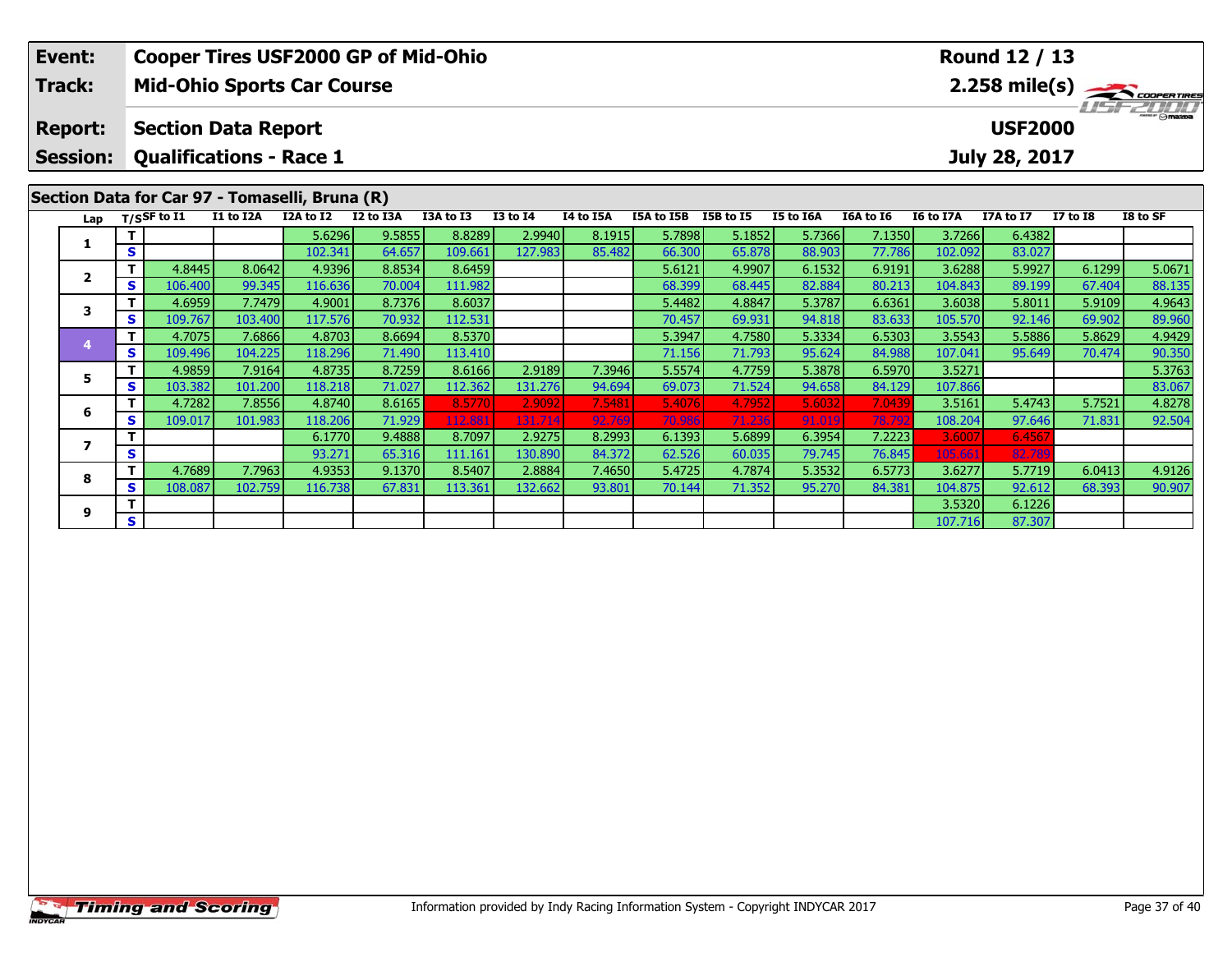|  | Event:<br><b>Cooper Tires USF2000 GP of Mid-Ohio</b> |    |               |                                |                                                |                 |                 |                                             |          | Round 12 / 13 |                 |  |
|--|------------------------------------------------------|----|---------------|--------------------------------|------------------------------------------------|-----------------|-----------------|---------------------------------------------|----------|---------------|-----------------|--|
|  | Track:                                               |    |               |                                | <b>Mid-Ohio Sports Car Course</b>              |                 |                 | $2.258$ mile(s) $\sum$ coorgarings          |          |               |                 |  |
|  | <b>Report:</b>                                       |    |               | <b>Section Data Report</b>     |                                                |                 |                 | $\overline{\Theta}$ mazpa<br><b>USF2000</b> |          |               |                 |  |
|  | <b>Session:</b>                                      |    |               | <b>Qualifications - Race 1</b> |                                                |                 | July 28, 2017   |                                             |          |               |                 |  |
|  |                                                      |    |               |                                | Section Data for Car 97 - Tomaselli, Bruna (R) |                 |                 |                                             |          |               |                 |  |
|  | Lap                                                  |    | $T/SI1$ to I2 | $I2$ to $I3$                   | <b>I4 to I5</b>                                | <b>I5 to I6</b> | <b>16 to 17</b> | Lap                                         | PI to PO | PO to SF      | <b>SF to PI</b> |  |
|  |                                                      |    |               | 18.4144                        | 19.1665                                        | 12.8716         | 10.1648         | 252.8106                                    | 162.9071 | 91.0033       |                 |  |
|  |                                                      | S. |               | 86.234                         | 74.384                                         | 82.740          | 90.017          | 32.154                                      | 5.512    | 83.666        |                 |  |
|  |                                                      |    | 13.0038       | 17.4993                        |                                                | 13.0723         | 9.6215          | 90.5175                                     |          |               |                 |  |
|  |                                                      | S. | 105.913       | 90.744                         |                                                | 81.470          | 95.100          | 89.804                                      |          |               |                 |  |
|  | 3                                                    |    | 12.6480       | 17.3413                        |                                                | 12.0148         | 9.4049          | 87.8145                                     |          |               |                 |  |
|  |                                                      |    | 108.893       | 91.571                         |                                                | 88.641          | 97.290          | 92.568                                      |          |               |                 |  |

89.667

86.8248

93.623

74.643<br>87.5288

**<sup>T</sup>** 12.5569 17.2064 11.8637 9.1429 86.8248 **<sup>S</sup>** 109.683 92.289 89.770 100.078 93.623

**T** 12.7899 17.3425 17.7279 11.9848 108.9022<br> **S** 107.684 91.564 80.420 88.863 74.643

**<sup>T</sup>** 9.6546 **<sup>S</sup>** 94.773

**T** 12.7296 17.1935 17.7509 12.6471 8.9904 87.5288 86.8475 86.8475<br> **S** 108.195 92.358 80.316 84.209 101.775 92.870 88.462

**<sup>T</sup>** 12.7316 17.6777 17.7249 11.9305 9.3996 88.0755 85.6802 **<sup>S</sup>** 108.178 89.828 80.434 89.267 97.345 92.294 89.667

94.773

**T** 18.1985 20.1285 13.6177 10.0574 398.1586 306.3216 93.3015<br>**S** 87.257 70.829 78.207 90.978 20.416 2.931 81.605

**5**

**6**

**7**

**8**

**9**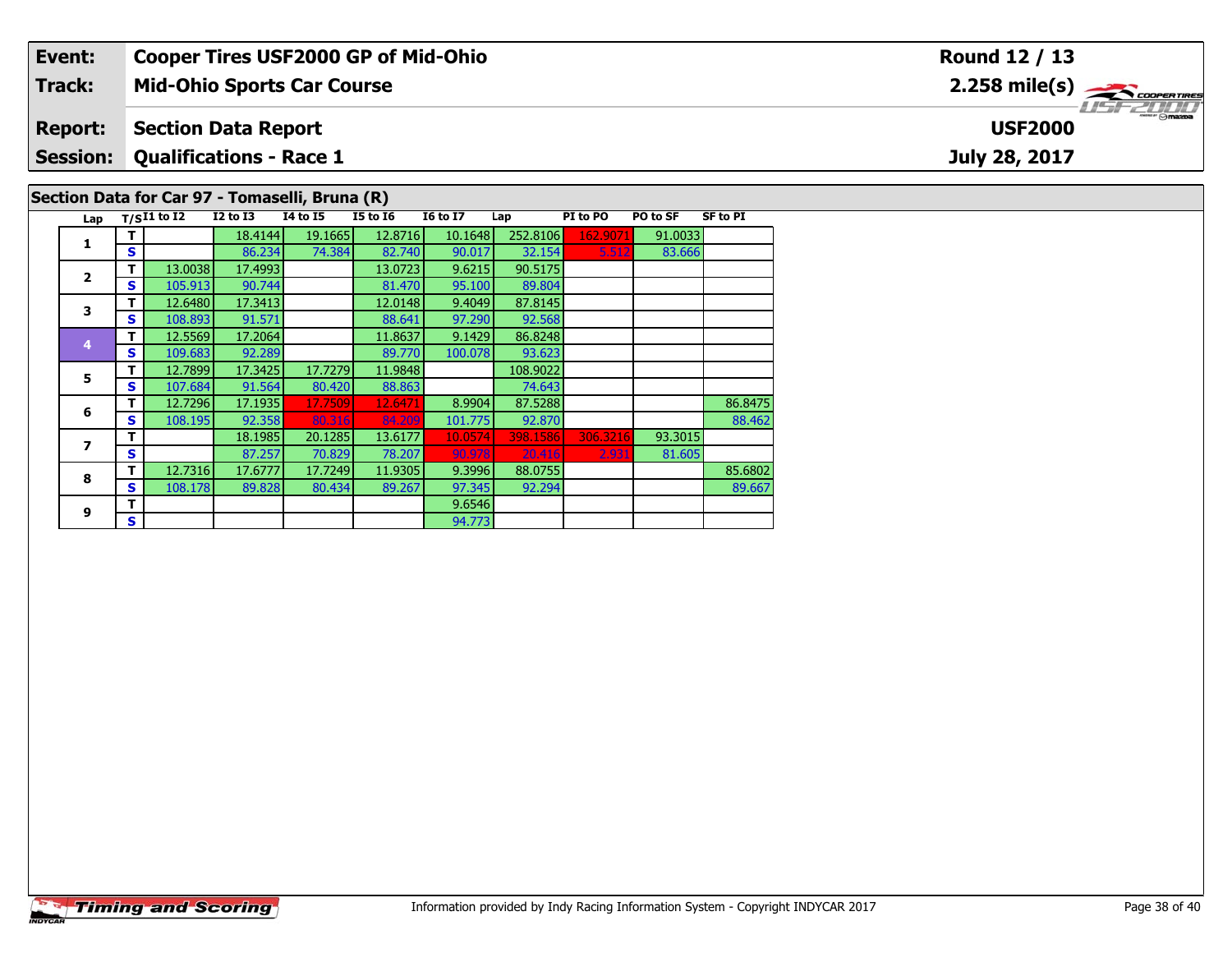